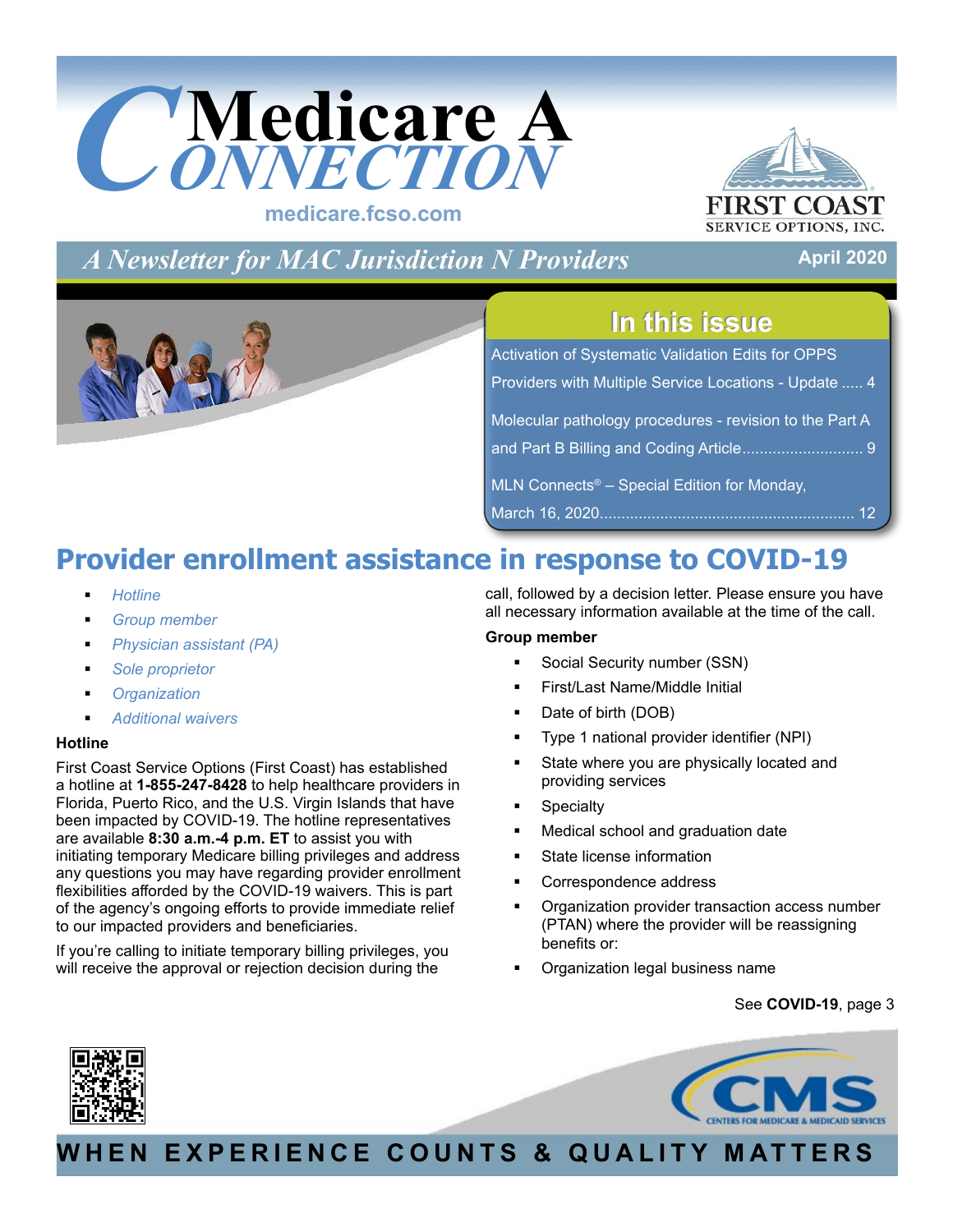## <span id="page-1-0"></span>**Contents**

## **[Medicare A Connection](#page-0-0)**

### **General Information**

## **[PE News](#page-0-0)**

| <b>Coronavirus</b>                                                                             |  |
|------------------------------------------------------------------------------------------------|--|
|                                                                                                |  |
| <b>PPS</b>                                                                                     |  |
| Activation of Systematic Validation Edits for OPPS Providers with Multiple Service Locations - |  |

#### **[Local Coverage Determinations](#page-6-0)**

| <b>Revised LCDs/Articles</b>                                                                     |  |
|--------------------------------------------------------------------------------------------------|--|
|                                                                                                  |  |
| Transthoracic echocardiography (TTE) - revision to the Part A and Part B billing and coding      |  |
| Molecular pathology procedures - revision to the Part A and Part B Billing and Coding Article  9 |  |
|                                                                                                  |  |
| <b>Retired LCDs/Articles</b>                                                                     |  |
| Multiple Part A and Part B LCDs and billing and coding articles being retired                    |  |
| Manipulation under anesthesia - retired Part A and Part B LCD and billing and coding article 10  |  |
| Prostatic urethral lift (PUL) - retired Part A and Part B LCD and billing and coding article 10  |  |

### **[Educational Resources](#page-10-0)**

| <b>CMS MLN Connects®</b> |  |
|--------------------------|--|
|                          |  |
|                          |  |
|                          |  |
|                          |  |
|                          |  |
|                          |  |
|                          |  |
|                          |  |
|                          |  |
|                          |  |
|                          |  |
|                          |  |
|                          |  |
|                          |  |
|                          |  |
|                          |  |
|                          |  |
|                          |  |

#### **First Coast Contact Information**

|--|

 The *Medicare A Connection* is published monthly by First Coast Service Options Inc.'s Provider Outreach & Education division to provide timely and useful

information to Medicare Part A providers.

*Medicare A Connection* represent formal notice of coverage policies. Policies have or will take effect on the date given. Providers are expected to read, understand, and abide by the policies outlined within to ensure compliance with Medicare coverage and payment guidelines.

*CPT® five-digit codes, only are copyright 2018 by American Medical Association publication of CPT®). All Rights Reserved. Applicable FARS/DFARS apply. No fee schedules, basic units, relative values or related listings are included in CPT®. AMA medical services. AMA assumes no liability for data herein.*

*ICD-10-CM codes and its publication are copyright 2019 Optum360, LLC. All rights reserved.*

*This document contains by third parties. Such Florida Blue and/or First Coast Service Options Inc. are not responsible for their content. The inclusion of these references within this endorsement of the material on*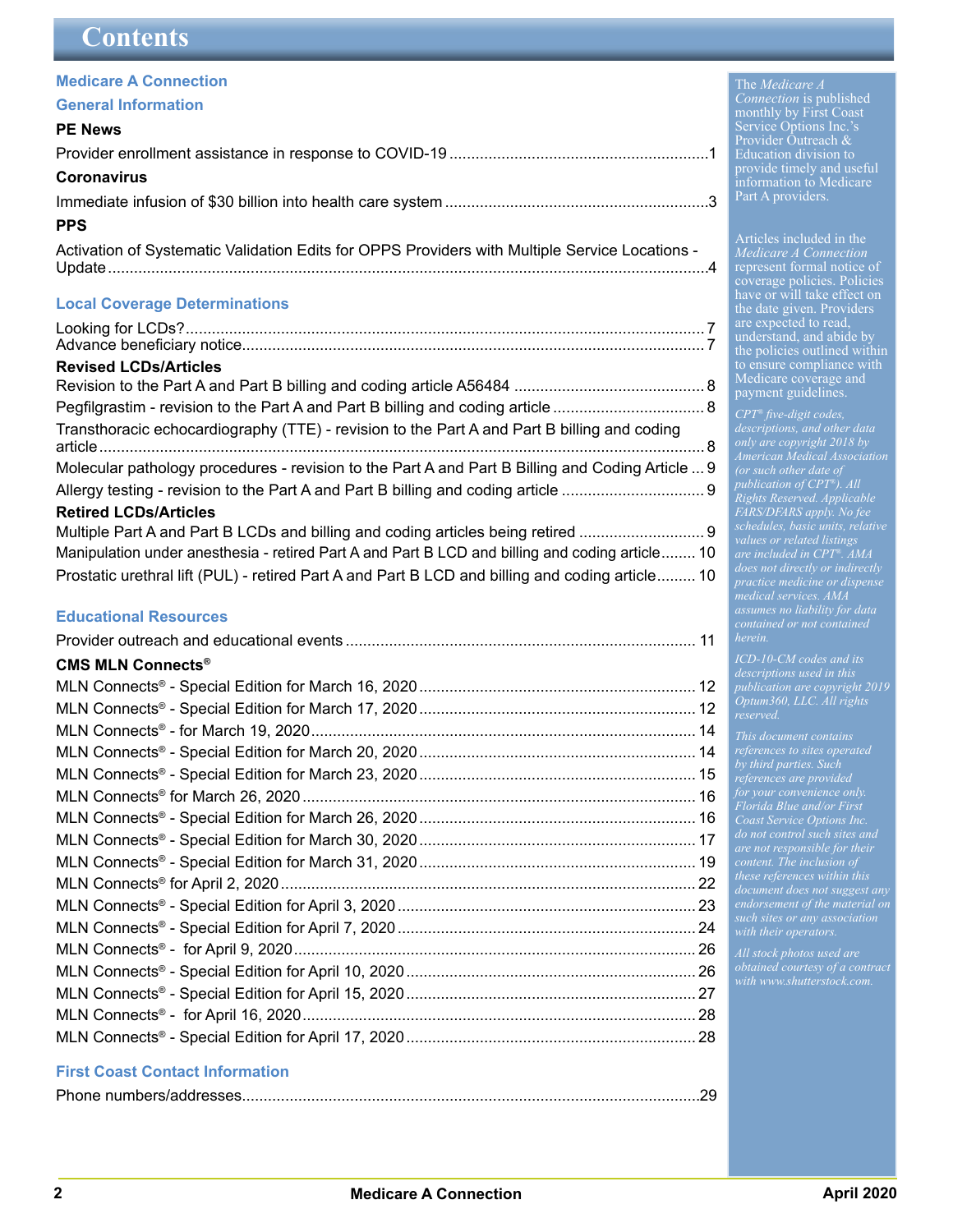## <span id="page-2-0"></span>**[COVID-19](#page-0-0)** from page 1

- Organization tax identification (ID) number
- Organization NPI

## **Physician assistant (PA)**

- SSN
- First/Last Name/Middle Initial
- DOB
- Type 1 NPI
- State where you are physically located and providing services
- Medical school and graduation date
- State license information
- Correspondence Address
- Organization PTAN where the PA will be establishing employment or:
- Organization legal business name
- Organization tax ID Number
- Organization NPI

### **Sole proprietor**

- **SSN**
- First/Last Name/Middle Initial
- DOB
- Type 1 NPI
- State where you are physically located and providing services
- **Specialty**
- Medical school and graduation date
- State license information
- Correspondence address
- Practice location and special payments address
- Electronic funds transfer (EFT) information

### **Organization**

- Tax ID number
- Legal business name
- Type 2 NPI
- State where you are physically located and providing the services
- Correspondence address
- Practice location and special payments address
- Owner and managing employee
- EFT information

#### **Additional waivers**

For a period of 90 days, First Coast has implemented provider enrollment relief for providers in Florida, Puerto Rico, and the U.S. Virgin Islands. During this period, we will:

- Refrain from mailing any revalidation letters, including subsequent revalidation letters (e.g., payment hold and deactivation letters due to non-response to revalidation or revalidation development).
- Refrain from placing providers/suppliers on payment hold and deactivating providers/suppliers who fail to respond to a revalidation request.
- Continue to order site visits; however, the national site visit contractor will continue to perform observational or drive by site visits only.
- Continue to require that all changes, temporary or otherwise, be submitted via the appropriate CMS-855 application

First Coast will communicate any changes to the provisions and waivers currently in place so stay tuned to *[eNews](https://medicare.fcso.com/Header/137525.asp)*.

For additional assistance, visit our dedicated *[coronavirus](https://medicare.fcso.com/Coronavirus/index.asp)* page.

## **[Immediate infusion of \\$30 billion into health care system](http://www.hhs.gov/provider-relief/index.html)**

Recognizing the importance of delivering funds in a fast and transparent manner, \$30 billion is being distributed immediately through a program administered by the Department of Health and Human Services - with payments arriving via direct deposit beginning April 10, 2020 - to eligible providers throughout the American health care system. These payments are unrelated to the accelerated and advanced payments you may have requested from Medicare.

The automatic payments will come from Optum Bank with "HHSPAYMENT" as the payment description.

Find more information about these payments at *www.hhs.gov/provider-relief/index.html*

֦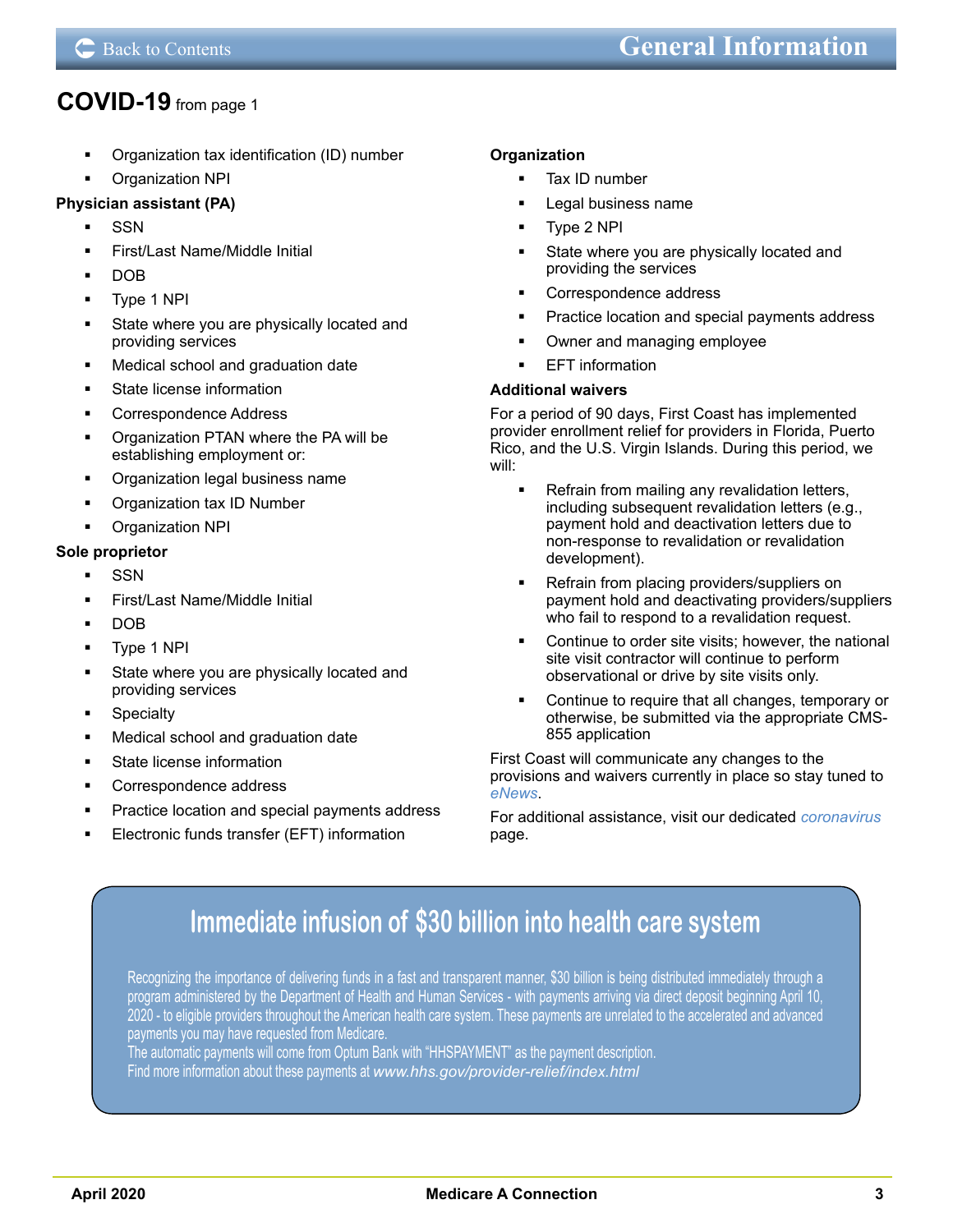## <span id="page-3-0"></span> **PPS**

## **Activation of Systematic Validation Edits for OPPS Providers with Multiple Service Locations - Update**

*Note: We revised this article on March 24, 2020, to announce a delay until further notice to the activation of Systematic Validation Edits for OPPS Providers with Multiple Service Locations. This information was previously published in the [September 2019 Medicare A Connection,](https://medicare.fcso.com/Publications_A/2019/0446033.pdf#page=27)  [pages 27-28](https://medicare.fcso.com/Publications_A/2019/0446033.pdf#page=27)*.

## **Provider type affected**

This MLN Matters® Special Edition Article is for Outpatient Prospective Payment System (OPPS) providers that have multiple service locations submitting claims to Medicare A/B Medicare Administrative Contractors (MACs).

## **What you need to know**

This article conveys the activation of systematic validation edits to enforce the requirements in the Medicare Claims Processing Manual, Chapter 1, Section 170, which describes Payment Bases for Institutional Claims. These requirements are not new requirements. The Centers for Medicare & Medicaid Services (CMS) discussed these requirements in CRs 9613 and 9907, both of which were effective on January 1, 2017. MLN Matters articles for CRs 9613 and 9907 are available at *[https://www.cms.gov/](https://www.cms.gov/Outreach-and-Education/Medicare-Learning-NetworkMLN/MLNMattersArticles/Downloads/MM9613.pdf ) [Outreach-and-Education/Medicare-Learning-NetworkMLN/](https://www.cms.gov/Outreach-and-Education/Medicare-Learning-NetworkMLN/MLNMattersArticles/Downloads/MM9613.pdf ) [MLNMattersArticles/Downloads/MM9613.pdf](https://www.cms.gov/Outreach-and-Education/Medicare-Learning-NetworkMLN/MLNMattersArticles/Downloads/MM9613.pdf )* and *[https://](https://www.cms.gov/Outreach-andEducation/Medicare-Learning-Network-MLN/MLNMattersArticles/Downloads/MM9907.pdf) [www.cms.gov/Outreach-andEducation/Medicare-Learning-](https://www.cms.gov/Outreach-andEducation/Medicare-Learning-Network-MLN/MLNMattersArticles/Downloads/MM9907.pdf)[Network-MLN/MLNMattersArticles/Downloads/MM9907.pdf](https://www.cms.gov/Outreach-andEducation/Medicare-Learning-Network-MLN/MLNMattersArticles/Downloads/MM9907.pdf)*, respectively. On March 24, 2020, CMS announced a delay until further notice to the activation of Systematic Validation Edits for OPPS Providers with Multiple Service Locations. Make sure your billing staff is aware of these instructions.

## **Background**

Increasingly, hospitals operate an off-campus, outpatient, provider-based department of a hospital. In some cases, these additional locations are in a different payment locality than the main provider. For Medicare Physician Fee Schedule (MPFS) and OPPS payments to be accurate, CMS uses the service facility address of the off-campus, outpatient, provider-based department of a hospital facility to determine the locality in these cases.

## **Claim Level Information**

Medicare outpatient service providers report the service facility location for an off-campus, outpatient, providerbased department of a hospital in the 2310E loop of the 837 institutional claim transaction. Direct Data Entry (DDE) submitters also must report the service facility location for an off-campus, outpatient, provider-based department of a hospital. Paper submitters report the service facility address information in Form Locator (FL) "01" on the paper claim form. For MPFS services, Medicare systems use this service facility information to determine the applicable payment method or locality whenever it is present.

Additionally, Medicare systems will validate service facility location to ensure services are provided in a Medicare enrolled location. The validation will be exact matching based on the information on the Form CMS-855A submitted by the provider and entered into the Provider Enrollment, Chain and Ownership System (PECOS). Providers need to ensure that the claims data matches their provider enrollment information.

When all the services rendered on the claim are from the billing provider address, providers are:

• To report the billing provider address only in the billing provider loop 2010AA and not to report any service facility location in loop 2310E (or in DDE MAP 171F screen for DDE submitters).

When all the services rendered on the claim are from one campus of a multi-campus provider that reports a billing provider address, providers are:

 To report the campus address where the services were rendered in the service facility location in loop 2310E if the service facility address is different from the billing provider address loop 2010AA (or in DDE MAP 171F screen for DDE submitters).

When all the services rendered on the claim are from the same off-campus, outpatient, provider-based department of a hospital, providers are:

 To report the off-campus, outpatient, providerbased department service facility address in the service facility provider loop 2310E (or in DDE MAP 171F screen for DDE submitters).

When there are services rendered on the claim from multiple locations:

- If any services on the claim were rendered at the billing provider address, providers should report the billing provider address only in the billing provider loop 2010AA and do not report the service facility location in loop 2310E (or in DDE MAP 171F screen for DDE submitters).
- If any services on the claim were rendered at more than one of the campus locations of a multi-campus provider that is not the main billing provider address, providers should report the service facility address in loop 2310E if all of the service facility addresses are different from the billing provider address in loop 2010AA (or in DDE MAP 171F screen for DDE submitters) from the first registered campus encounter of the "From" date on the claim.
- If any services on the claim were rendered at one of the campus locations of a multi-campus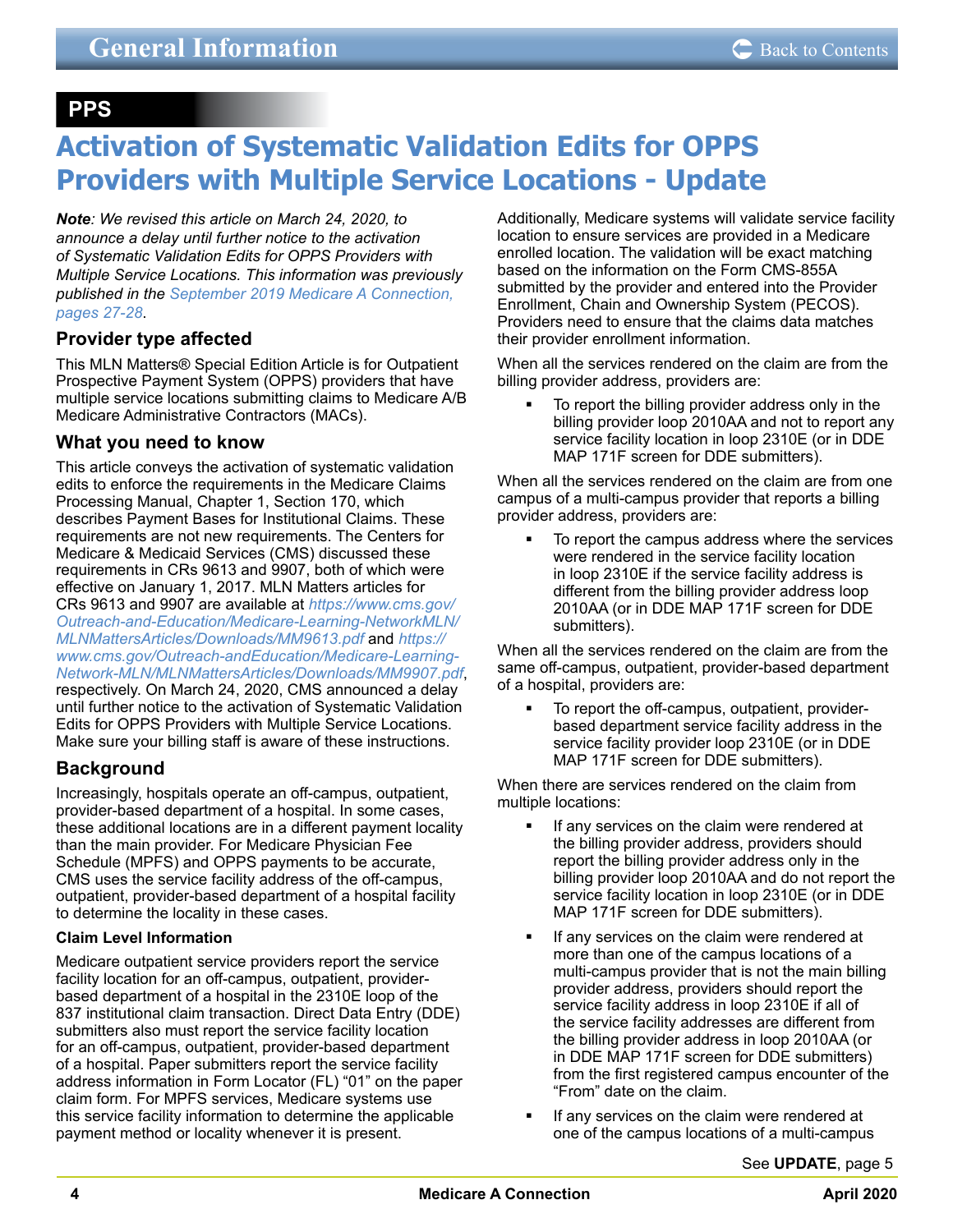## <span id="page-4-0"></span>**[UPDATE](#page-3-0)** from page 4

provider that is not the main billing provider address and services were also rendered at other off-campus department practice locations, providers should report the campus address where the services were rendered in the service facility location in loop 2310E if the service facility address is different from the billing provider address in loop 2010AA (or in DDE MAP 171F screen for DDE submitters).

 If no services on the claim were rendered at the billing provider address or any campus location of a multi-campus provider, providers should report the service facility address in loop 2310E (or in DDE MAP 171F screen for DDE submitters) from the first registered department practice location encounter of the "From" date on the claim

## **National Testing**

## **Round 1 Testing**

During the week of July 23, 2018, through July 30, 2018, CMS performed a national trial activation of the FISS Edits 34977 and 34978 in production environments. Reason Codes 34977 (claim service facility address doesn't match provider practice file address) and 34978 (Off-campus provider claim line that contains a HCPCS must have a PN or PO) were activated. The testing was transparent to providers as most claims impacted by the test were suspended for one (1) billing cycle and then editing was turned off so the claim could continue processing as normal.

This national test brought to light that many providers are not sending the correct exact service facility location on the claim that produces an exact match with the Medicare enrolled location as based on the information entered into the PECOS for their off-campus provider departments.

Most discrepancies had to do with spelling variations. For example, in PECOS, the word entered was "Road" as part of their address, but the provider entered "Rd" or "Rd." as part of their address on the claim submission. Another example, in PECOS the word entered was "STE" as part of their address, but the provider entered "Suite" as part of their address on the claim submission.

## **Round 2 Testing**

Providers should also ensure that all practice locations are present in PECOS and if any locations are not in PECOS to submit the 855A to add the location(s). Providers can review their practice locations in PECOS and/or the confirmation letter from PECOS when they last enrolled that was received from their A/B MAC to ensure that their service facility address for their off-campus provider department locations provided on claims is an exact match.

CMS conducted a second round of national testing in November 2018. Providers should have used the time before this national testing to correct the off-campus



provider department location addresses within their billing systems to match exactly PECOS for their off-campus provider departments.

### **Round 3 Testing**

Prior to conducting round 3 testing, CMS issued instructions to the FISS maintainer to make the practice location address screen available to providers in DDE at the April 2019 system quarterly release. Starting in April 2019, the practice location screen will be available in DDE. CMS has postponed full production implementation for three additional months to allow time for providers to adjust to the new practice location screen. CMS will continue with additional round(s) of testing to ensure that we have a smooth implementation of the edits. CMS plans to conduct a June 2019 national testing to ensure providers have used the new practice location screen tool and made necessary claims submission updates to their systems.

#### **Round 3 Testing Update & Full Production Delayed Another Quarter**

CMS has completed round 3 testing. We are in the process of analyzing the data, but at this point, we have discovered no major issues during round 3 testing. Based on stake-holder comments and to allow additional time to review the round 3 testing, however, CMS has decided to postpone full production implementation until further notice. Once full production is implemented, CMS will direct A/B MACs to permanently turn on the edits and set them up to Return-to-Provider (RTP) claims that do not exactly match. Providers can make corrections to their service facility address for a claim submitted in the DDE MAP 171F screen for DDE submitters. **Providers who need to add a new or correct an existing practice location address will still need to submit a new 855A enrollment application in PECOS.** 

CMS expects that the 3 year time frame that the edits have not been active have provided ample time for providers to validate their claims submission system and the PECOS information for their off-campus provider departments are exact matches.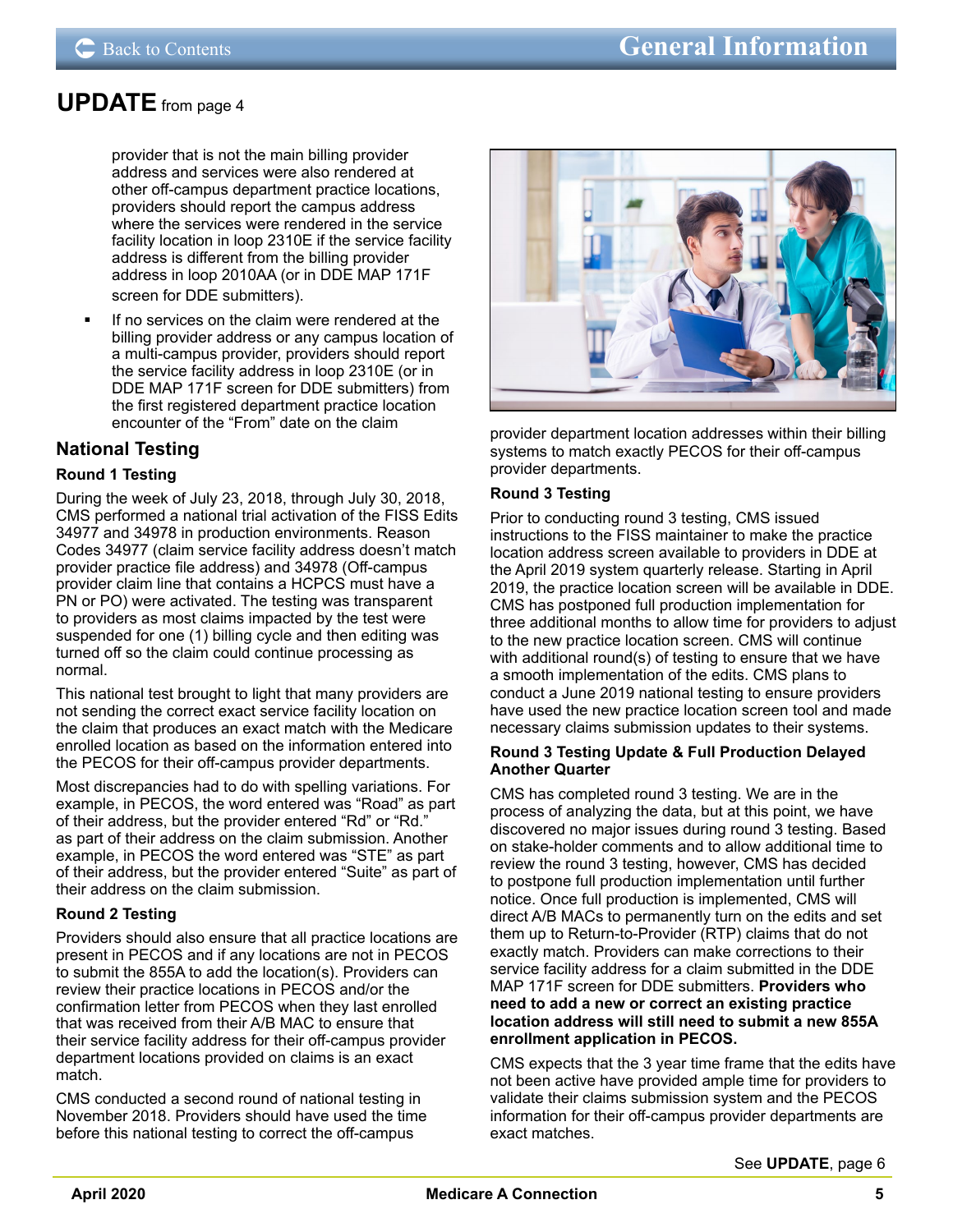## <span id="page-5-0"></span>**[UPDATE](#page-4-0)** from page 5

## **Additional information**

If you have questions, your MACs may have more information. Find their website at *[https://go.cms.gov/MAC](https://go.cms.gov/MAC-website-list)[website-list](https://go.cms.gov/MAC-website-list)*.

## **Document history**

| Date of<br>change    | <b>Description</b>                                                                                                                                                              |
|----------------------|---------------------------------------------------------------------------------------------------------------------------------------------------------------------------------|
| March 24,<br>2020    | We revised the article to announce<br>a delay until further notice to the<br>activation of Systematic Validation<br>Edits for OPPS Providers with Multiple<br>Service Locations |
| September 5,<br>2019 | We revised the article to announce a<br>delay of full implementation until April<br>2020.                                                                                       |
| June 28.<br>2019     | We revised this article to provide<br>an update on Round 3 testing<br>and to announce a delay of full<br>implementation until October 2019.                                     |
| March 26,<br>2019    | Initial article released                                                                                                                                                        |



*MLN Matters*® Number: SE19007 *Revised* Article Release Date: March 24, 2020 Related CR Transmittal Numbers: R1704OTN and R1783OTN Related Change Request (CR) Number: 9613; 9907 Effective Date: N/A Implementation N/A

*Disclaimer: This article was prepared as a service to the public and is not intended to grant rights or impose obligations. This article may contain references or links to statutes, regulations, or other policy materials. The information provided is only intended to be a general summary. It is not intended to take the place of either the written law or regulations. We encourage readers to review the specific statutes, regulations and other interpretive materials for a full and accurate statement of their contents. CPT® only copyright 2017 American Medical Association.*



## **Find out first: Subscribe to First Coast**  *eNews*

Subscribe to First Coast Service Options *eNews*, to [learn the latest Medicare news and critical program](https://medicare.fcso.com/Header/137525.asp)  changes affecting the provider community. Join as many lists as you wish, in English or Spanish, and customize your subscription to fit your specific needs, line of business, specialty, or topics of interest. So*, subscribe to eNews, and stay informed.*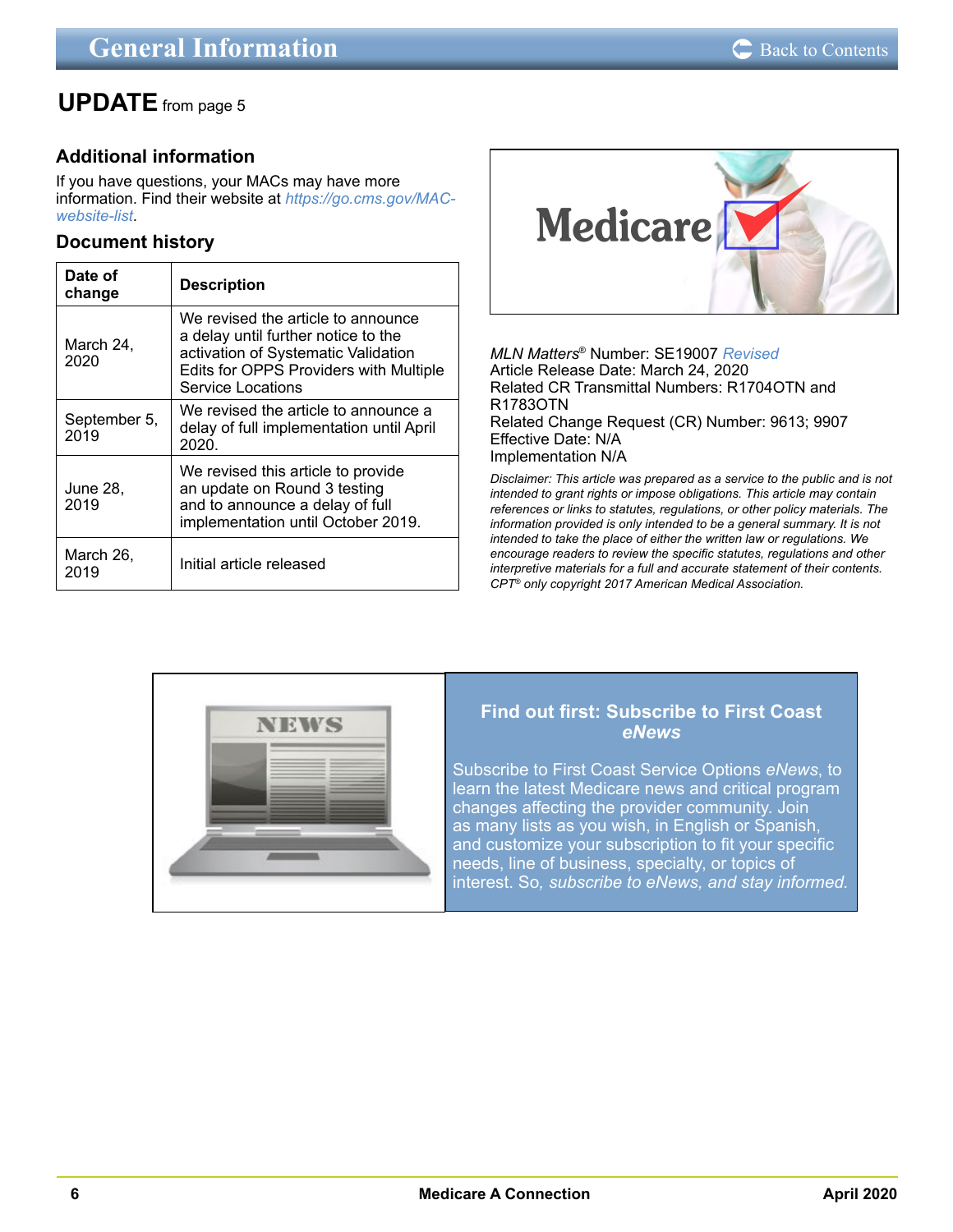## <span id="page-6-0"></span>C [Back to Contents](#page-1-0) **Electronic Data Interventions Local Coverage Determinations**

This section of *Medicare A Connection* features summaries of new and revised local coverage determinations (LCDs) developed as a result of either local medical review or comprehensive data analysis initiatives. These initiatives are designed to ensure the appropriateness of medical care and to make sure that the Medicare administrative contractor (MAC) jurisdiction N (JN) Part A LCDs and review guidelines are consistent with accepted standards of medical practice.

Refer to our *[LCDs/Medical Coverage webpage](https://medicare.fcso.com/Landing/139800.asp)* for full-text LCDs, including final LCDs, draft LCDs available for comment, LCD statuses, and LCD comment/response summaries.

## **Effective and notice dates**

Effective dates are provided in each LCD, and are based on the date services are furnished unless otherwise noted in the LCD. Medicare contractors are required to offer a 45-day notice period for LCDs; the date the LCD is posted to the website is considered the notice date.

## **Electronic notification**

To receive quick, automatic notification when new and revised LCDs are posted to the website, subscribe to the *[First Coast eNews](https://medicare.fcso.com/Header/137525.asp)  [mailing list](https://medicare.fcso.com/Header/137525.asp)*. Simply enter your email address and select the subscription option that best meets your needs.

## **More information**

For more information, or, if you do not have internet access, to obtain a hardcopy of a specific LCD, contact Medical Policy at:

Medical Policy and Procedures PO Box 2078 Jacksonville, FL 32231-0048



## **Looking for LCDs?**

Would you like to find local coverage determinations (LCD) in 10 seconds or less? *[First Coast's LCD lookup](https://medicare.fcso.com/coverage_find_lcds_and_ncds/lcd_search.asp)* helps you find the coverage information you need quickly and easily. Just enter a procedure code, keyword, or the LCD's "L number," click the corresponding button, and the application will automatically display links to any LCDs applicable to the parameters you specified. Best of all, depending upon the speed of your internet connection, the LCD search process can be completed in less than 10 seconds.

## **Advance beneficiary notice**

Modifier GZ must be used when physicians, practitioners, or suppliers want to indicate that they expect that Medicare will deny an item or service as not reasonable and necessary and they **have not had** an advance beneficiary notification (ABN) signed by the beneficiary.

**Note**: Line items submitted with the modifier GZ will be automatically denied and will not be subject to complex medical review.

Modifier GA must be used when physicians, practitioners, or suppliers want to indicate that they expect that Medicare will deny a service as not reasonable and necessary and they **do have** on file an ABN signed by the beneficiary.

All claims not meeting medical necessity of a local coverage determination must append the billed service with modifier GA or GZ.

## **[Find fees faster: Try First Coast's fee schedule lookup](http://medicare.fcso.com/Fee_lookup/fee_schedule.asp)**

Find the fee schedule information you need fast - with *First Coast's fee schedule lookup.* This exclusive online resource features an intuitive interface that allows you to search for fee information by procedure code. Plus, you can find any associated local coverage determinations (LCDs) with just the click of a button.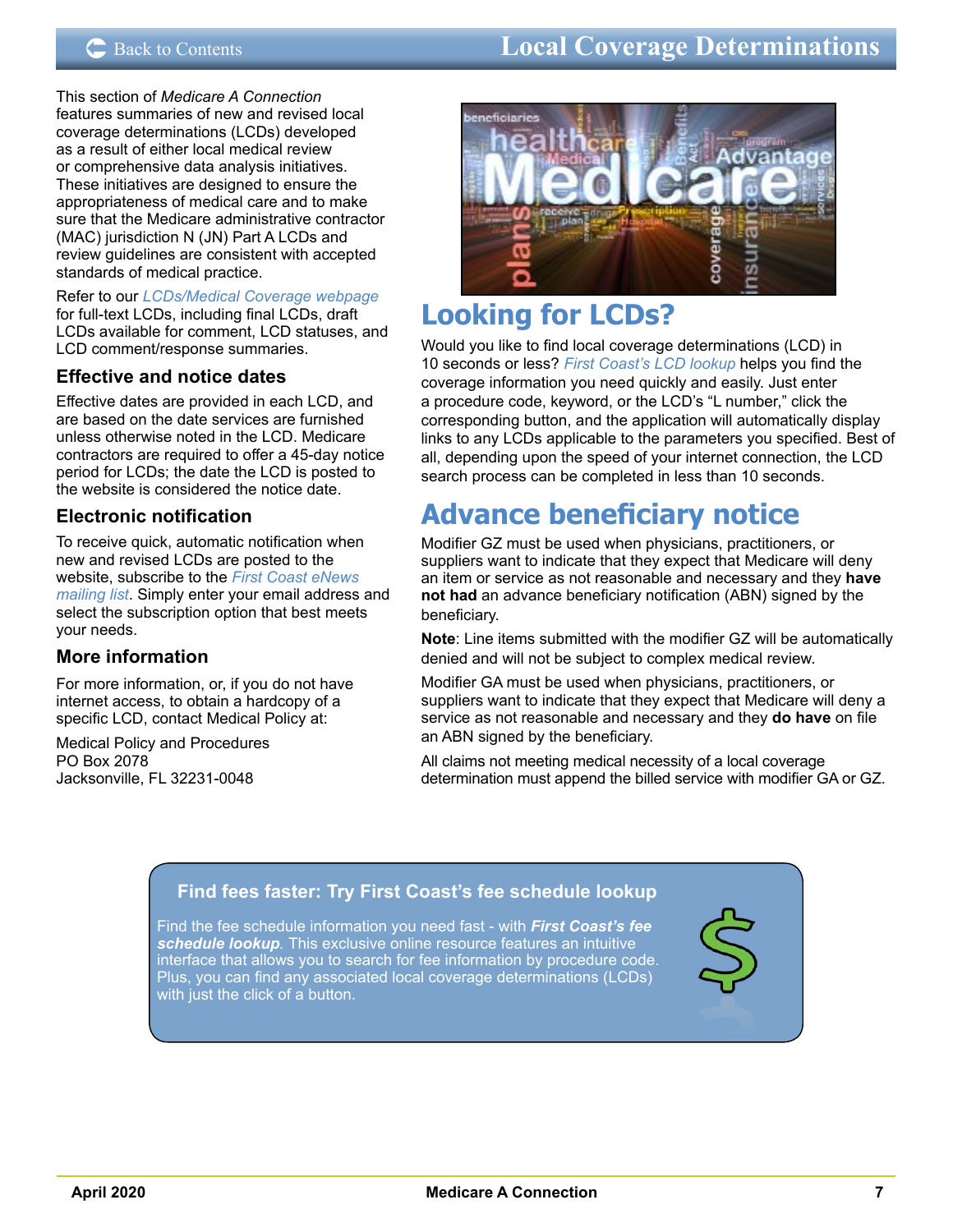## <span id="page-7-0"></span> **Revised LCDs/Articles**

## **Revision to the Part A and Part B billing and coding article A56484**

## **Article ID number: A56484 (Florida, Puerto Rico/U.S. Virgin Islands)**

Based on change request (CR) 11655 (International Classification of Diseases,  $10<sup>th</sup>$  Revision [ICD-10] and Other Coding Revisions to National Coverage Determinations [NCDs]-July 2020 Update), the "ICD-10 Codes that Support Medical Necessity/Group 1 Codes:" section of the billing and coding article for bone mineral density studies was revised to add ICD-10-CM diagnosis code Z79.818 for Current Procedural Terminology (CPT®) codes 77080, 77085, and 0508T.

## **Effective date**

This billing and coding article revision is effective for claims processed **on or after March 24, 2020** for services rendered **on or after January 1, 2020**. LCDs are available through the CMS Medicare coverage database at *[https://](https://www.cms.gov/medicare-coverage-database/overview-and-quick-search.aspx) [www.cms.gov/medicare-coverage-database/overview-and](https://www.cms.gov/medicare-coverage-database/overview-and-quick-search.aspx)[quick-search.aspx](https://www.cms.gov/medicare-coverage-database/overview-and-quick-search.aspx)*. A billing and coding article for an LCD (when present) may be found by selecting "Related Local Coverage Documents" in the "Section Navigation" dropdown menu at the top of the LCD page.

**Note**: To review active, future and retired LCDs, please *[click here](https://medicare.fcso.com/coverage_find_lcds_and_ncds/lcd_search.asp)*.

## **Pegfilgrastim - revision to the Part A and Part B billing and coding article**

## **Article ID number: A57725 (Florida, Puerto Rico/U.S. Virgin Islands)**

Based on change request (CR) 11550, 11680, 11691, and 11694 (April 2020 Quarterly Updates), the "CPT®/ HCPCS Codes/Group 1 Paragraph/Group 1 Codes:" sections of the pegfilgrastim billing and coding article were revised to remove Healthcare Common Procedure Coding System (HCPCS) code C9399 and to add HCPCS code C9058.

This billing and coding article revision is effective for services rendered **on or after April 1, 2020**.

LCDs are available through the CMS Medicare coverage database at *[https://www.cms.gov/medicare-coverage](https://www.cms.gov/medicare-coverage-database/overview-and-quick-search.aspx)[database/overview-and-quick-search.aspx](https://www.cms.gov/medicare-coverage-database/overview-and-quick-search.aspx)*.

A billing and coding article for an LCD (when present) may be found by selecting "Related Local Coverage Documents" in the "Section Navigation" drop-down menu at the top of the LCD page.

**Note**: To review active, future and retired LCDs, please *[click here](https://medicare.fcso.com/coverage_find_lcds_and_ncds/lcd_search.asp)*.

## **Effective date**

## **Transthoracic echocardiography (TTE) - revision to the Part A and Part B billing and coding article**

## **Article ID number: A57182 (Florida, Puerto Rico/U.S. Virgin Islands)**

Based on a review of the billing and coding article for transthoracic echocardiography (TTE), the billing and coding article was revised to add ICD-10-CM diagnosis code Z01.810 to the "ICD-10 Codes that Support Medical Necessity/Group 1 Codes:" section.

## **Effective date**

This billing and coding article revision is effective for

services rendered **on or after April 9, 2020**. LCDs are available through the CMS Medicare coverage database at *[https://www.cms.gov/medicare-coverage-database/](https://www.cms.gov/medicare-coverage-database/overview-and-quick-search.aspx) [overview-and-quick-search.aspx](https://www.cms.gov/medicare-coverage-database/overview-and-quick-search.aspx)*.

A billing and coding article for an LCD (when present) may be found by selecting "Related Local Coverage Documents" in the "Section Navigation" drop-down menu at the top of the LCD page.

**Note**: To review active, future and retired LCDs, please *[click here](https://medicare.fcso.com/coverage_find_lcds_and_ncds/lcd_search.asp)*.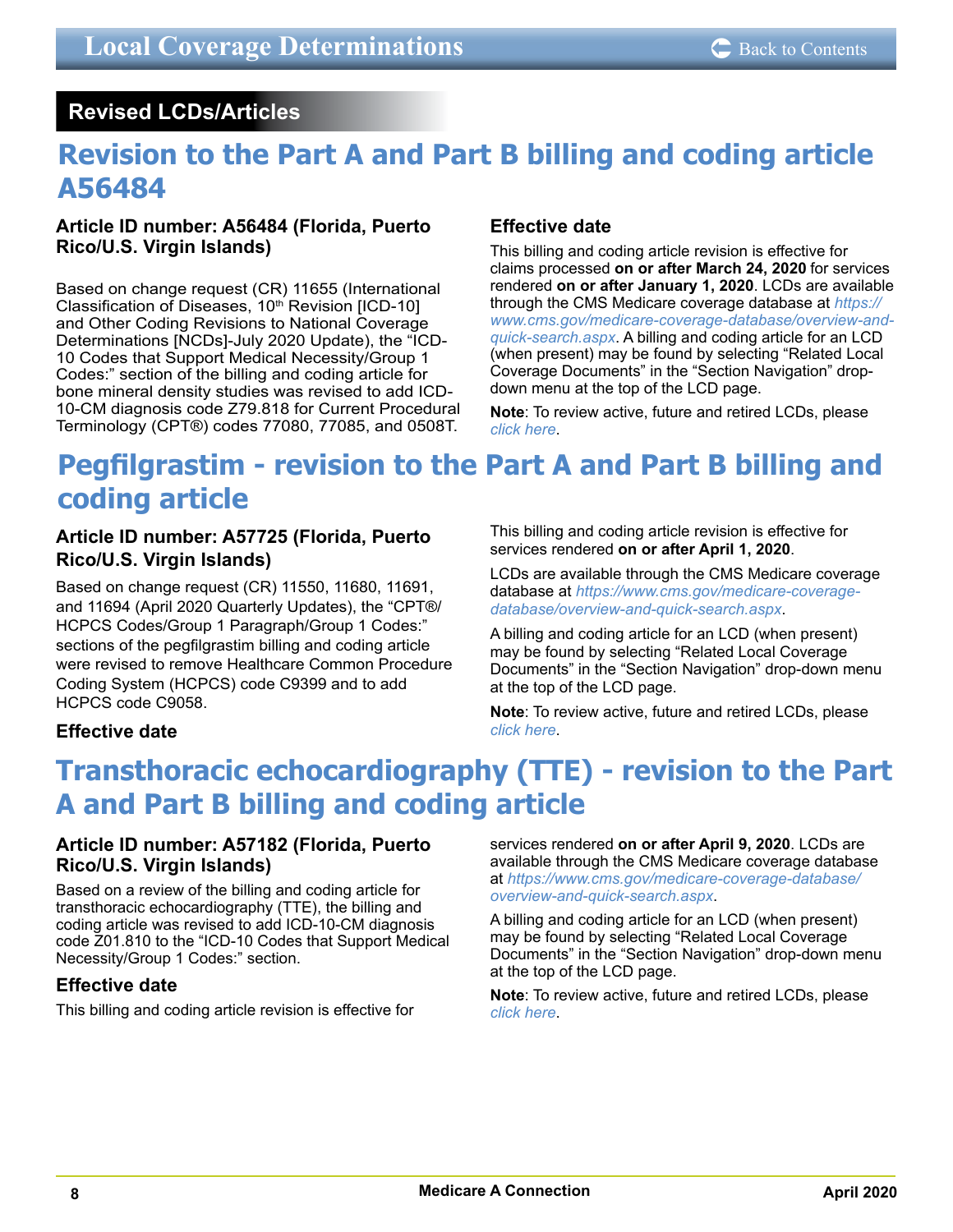## <span id="page-8-0"></span>**Molecular pathology procedures - revision to the Part A and Part B Billing and Coding Article**

## **Article ID number: A57451 (Florida, Puerto Rico/U.S. Virgin Islands)**

Based on change request (CR) 11550, 11680, 11681, and 11691 (April 2020 Quarterly Updates), the "CPT®/HCPCS Codes/Group 1 Codes:" section of the billing and coding article for molecular pathology procedures was updated to revise the descriptors for Current Procedural Terminology (CPT®) codes 0154U and 0155U.

## **Effective date**

This billing and coding article revision is effective for

services rendered **on or after April 1, 2020**.

LCDs are available through the CMS Medicare coverage database at *[https://www.cms.gov/medicare-coverage](https://www.cms.gov/medicare-coverage-database/overview-and-quick-search.aspx)[database/overview-and-quick-search.aspx](https://www.cms.gov/medicare-coverage-database/overview-and-quick-search.aspx)*.

A billing and coding article for an LCD (when present) may be found by selecting "Related Local Coverage Documents" in the "Section Navigation" drop-down menu at the top of the LCD page.

**Note**: To review active, future and retired LCDs, please *[click here](https://medicare.fcso.com/coverage_find_lcds_and_ncds/lcd_search.asp)*.

## **Allergy testing - revision to the Part A and Part B billing and coding article**

## **Article ID number: A57531 (Florida, Puerto Rico/U.S. Virgin Islands)**

Based on change request (CR) 11550, 11680, 11681, and 11691 (April 2020 Quarterly Updates), the "CPT®/HCPCS Codes/Group 1 Codes:" and "ICD-10 Codes that Support Medical Necessity/Group 1 Paragraph:" sections of the billing and coding article for allergy testing were revised to add Current Procedural Terminology (CPT®) code 0165U.

## **Effective date**

This billing and coding article revision is effective for

## LCDs are available through the CMS Medicare coverage

services rendered **on or after April 1, 2020**.

database at *[https://www.cms.gov/medicare-coverage](https://www.cms.gov/medicare-coverage-database/overview-and-quick-search.aspx)[database/overview-and-quick-search.aspx](https://www.cms.gov/medicare-coverage-database/overview-and-quick-search.aspx)*.

A billing and coding article for an LCD (when present) may be found by selecting "Related Local Coverage Documents" in the "Section Navigation" drop-down menu at the top of the LCD page.

**Note**: To review active, future and retired LCDs, please *[click here](https://medicare.fcso.com/coverage_find_lcds_and_ncds/lcd_search.asp)*.

## **Retired LCDs/Articles**

## **Multiple Part A and Part B LCDs and billing and coding articles being retired**

## **LCD and Article ID numbers: L34006/A57777, L34017/A57470, L34025/A57542, L34031/ A57197 (Florida, Puerto Rico/U.S. Virgin Islands)**

Based on review of the following local coverage determinations (LCDs) and billing and coding articles, it was determined that they are no longer required and therefore, are being retired.

- L34006/A57777 Interspinous Process Decompression
- L34017/A57470 Ophthalmoscopy
- L34025/A57542 Surgical Decompression for Peripheral Polyneuropathy
- L34031/A57197 Total Calcium

## **Effective date**

The retirement of these LCDs and billing and coding articles is effective for services rendered **on or after April 4, 2020**.

LCDs are available through the CMS Medicare coverage database at

#### *[https://www.cms.gov/medicare-coverage-database/](https://www.cms.gov/medicare-coverage-database/overview-and-quick-search.aspx) [overview-and-quick-search.aspx](https://www.cms.gov/medicare-coverage-database/overview-and-quick-search.aspx)*.

A billing and coding article for an LCD (when present) may be found by selecting "Related Local Coverage Documents" in the "Section Navigation" drop-down menu at the top of the LCD page.

**Note**: To review active, future and retired LCDs, please *[click here](https://medicare.fcso.com/coverage_find_lcds_and_ncds/lcd_search.asp)*.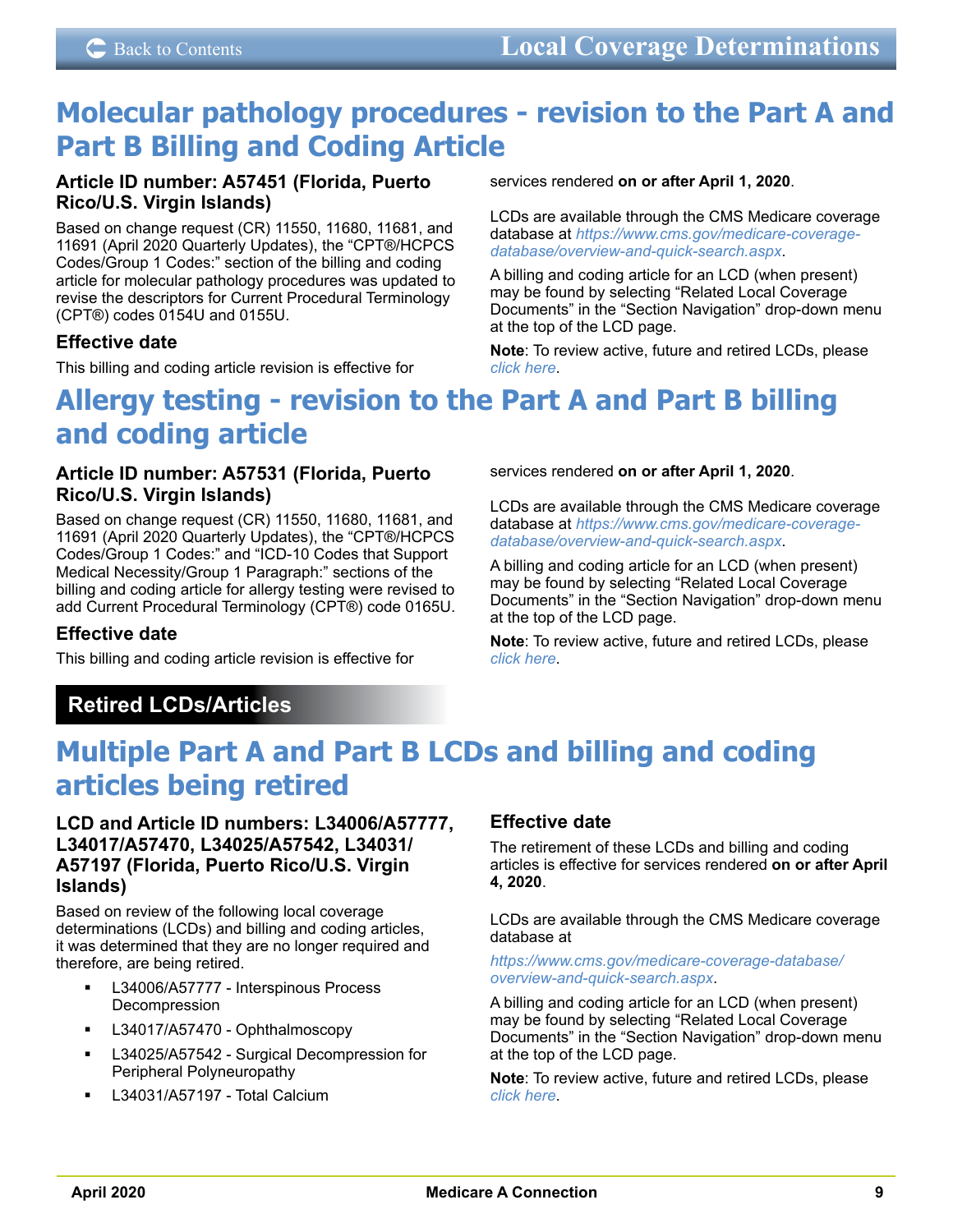## <span id="page-9-0"></span>**Manipulation under anesthesia - retired Part A and Part B LCD and billing and coding article**

## **LCD and Article ID number: L33594/A57766 (Florida, Puerto Rico/U.S. Virgin Islands)**

Based on review of the local coverage determination (LCD) and billing and coding article for manipulation under anesthesia, it was determined that the LCD and billing and coding article are no longer required and, therefore, are being retired.

## **Effective date**

This LCD and billing and coding article retirement is effective for services rendered **on or after April 3, 2020**. LCDs are available through the CMS Medicare coverage database at

*[https://www.cms.gov/medicare-coverage-database/](https://www.cms.gov/medicare-coverage-database/overview-and-quick-search.aspx) [overview-and-quick-search.aspx](https://www.cms.gov/medicare-coverage-database/overview-and-quick-search.aspx)*.

A billing and coding article for an LCD (when present) may be found by selecting "Related Local Coverage Documents" in the "Section Navigation" drop-down menu at the top of the LCD page.

**Note**: To review active, future and retired LCDs, please *[click here](https://medicare.fcso.com/coverage_find_lcds_and_ncds/lcd_search.asp)*.

## **Prostatic urethral lift (PUL) - retired Part A and Part B LCD and billing and coding article**

## **LCD and Article ID number: L36775/ A57801 (Florida, Puerto Rico/U.S. Virgin Islands)**

Based on review of the local coverage determination (LCD) and billing and coding article for prostatic urethral lift (PUL), it was determined that they are no longer required and therefore, are being retired.

## **Effective date**

This LCD and billing and coding article retirement is effective for services rendered **on or after April 3, 2020**. LCDs are available through the CMS Medicare coverage database at

#### *[https://www.cms.gov/medicare-coverage-database/](https://www.cms.gov/medicare-coverage-database/overview-and-quick-search.aspx) [overview-and-quick-search.aspx](https://www.cms.gov/medicare-coverage-database/overview-and-quick-search.aspx)*.

A billing and coding article for an LCD (when present) may be found by selecting "Related Local Coverage Documents" in the "Section Navigation" drop-down menu at the top of the LCD page.

**Note**: To review active, future and retired LCDs, please *[click here](https://medicare.fcso.com/coverage_find_lcds_and_ncds/lcd_search.asp)*.

## **[Internet-based PECOS training by appointment](https://medicare.fcso.com/pecos_news/191943.asp?wt.ac=enrollqc&wt.ad=homepage%20banner)**

Join First Coast Service Options, in Jacksonville, for a free, interactive session on using Internet-based PECOS to electronically create or update your Medicare enrollment. Please email *elearning@fcso.com* to request an appointment.

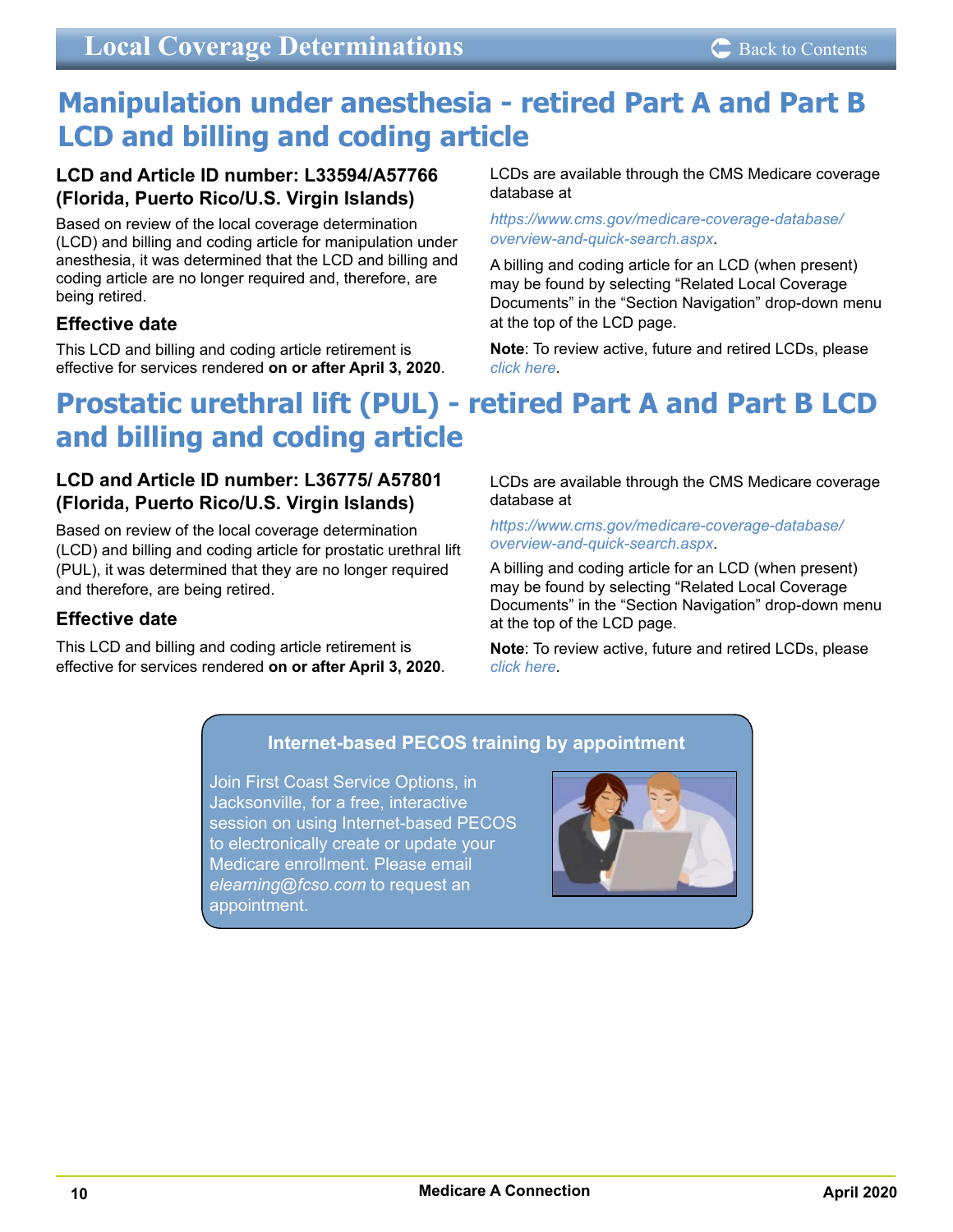## <span id="page-10-0"></span>**Upcoming provider outreach and educational events**

## *[Evaluation and management \(E/M\): Hospital services – are you coding correctly?](https://medicare.fcso.com/Events/0459447.asp)*

Date: April 30 Time: 10 - 11:30 a.m. ET Type of Event: Webcast

## *[View our complete calendar of events](https://medicare.fcso.com/Events/139814.asp)*

**Note**: Unless otherwise indicated, designated times for educational events are stated as ET, and the focus is to Florida, Puerto Rico, and the U.S. Virgin Islands.

### **Two easy ways to register**

**Online** – Visit our provider training website at *[First Coast University](https://guidewell.sumtotal.host/Broker/Account/Login.aspx?wtrealm=https%3a%2f%2fGUIDEWELL.sumtotal.host%2fcore%2f&init=true&ReturnUrl=http%3a%2f%2fguidewell.sumtotal.host%2fBroker%2fToken%2fSaml11.ashx%3fwa%3dwsignin1.0%26wtrealm%3dhttps%253a%252f%252fGUIDEWELL.sumtotal.host%252fcore%252f%26wreply%3dhttps%253a%252f%252fguidewell.sumtotal.host%252fCore&bypassfederation=1&domainid=8A0DED2D7B2C42E650514E91ABFEC309)*, log on to your account and select the course you wish to register. Class materials are available under "My Courses" no later than one day before the event**.** 

**First-time User?** Set up an account by completing *[Create User Account Form](https://guidewell.sumtotal.host/Broker/Account/SelfCreateUser.aspx?wtrealm=https%3a%2f%2fGUIDEWELL.sumtotal.host%2fcore%2f&ReturnUrl=http%3a%2f%2fguidewell.sumtotal.host%2fBroker%2fToken%2fSaml11.ashx%3fwa%3dwsignin1.0%26wtrealm%3dhttps%253a%252f%252fGUIDEWELL.sumtotal.host%252fcore%252f%26wreply%3dhttps%253a%252f%252fguidewell.sumtotal.host%252fCore&domainid=52E779EF85124601060E2A610FE1897F)* online. Providers who do not have yet a national provider identifier may enter "99999" in the NPI field. You will receive logon information within 72 hours of your request.

**Fax** – Providers without internet access may request a fax registration form through our Registration Hotline at 1-904- 791-8103. Class materials will be faxed to you the day of the event.

#### **Please Note:**

- Pre-registration is required for all teleconferences, webcasts and in-person educational seminars.
- Dates and times are subject to change prior to opening of event registration.

| Registrant's Title: <b>Manual According to the Contract of the Contract of Contract of Contract of Contract of Contract of Contract of Contract of Contract of Contract of Contract of Contract of Contract of Contract of Contr</b> |  |
|--------------------------------------------------------------------------------------------------------------------------------------------------------------------------------------------------------------------------------------|--|
|                                                                                                                                                                                                                                      |  |
|                                                                                                                                                                                                                                      |  |
|                                                                                                                                                                                                                                      |  |
|                                                                                                                                                                                                                                      |  |
|                                                                                                                                                                                                                                      |  |
|                                                                                                                                                                                                                                      |  |

Keep checking our *[website](https://medicare.fcso.com/)* for details and newly scheduled educational events (teleconferences, webcasts, etc.).

## **Never miss a training opportunity**

If you or your colleagues were unable to attend one of our past Medicare educational webcasts, you still have the opportunity to learn about the topics covered during the training session. Visit the First Coast Medicare training website, download the recording of the event, and listen to the webcast when you have the time.

## **Take advantage of 24-hour access to free online training**

In addition to live training events, we also offer you the advantage of self-paced, free online courses that will allow you and your staff to train when and where it is most convenient for you. In addition, our comprehensive course catalog allows you to find the Medicare training that fits your specific needs, and several of our online courses offer CEUs. Learn more on the First Coast Medicare training website and explore our catalog of online courses.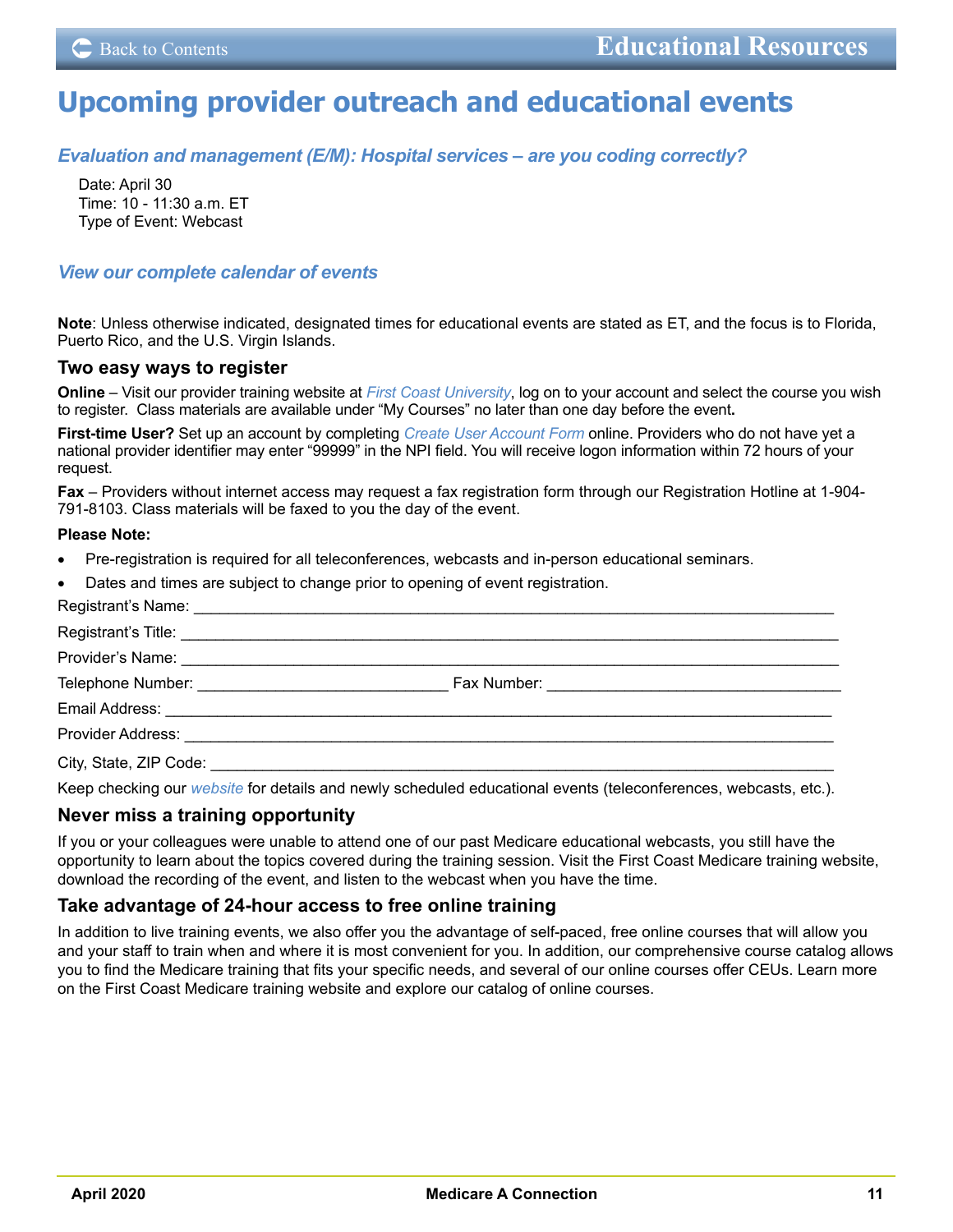# <span id="page-11-0"></span>**MLN Connects**® **CMS MLN Connects®**

The Centers for Medicare & Medicaid Services (CMS) *MLN Connects***®** is an official *Medicare Learning Network*® (*MLN*) – branded product that contains a week's worth of news for Medicare fee-for-service (FFS) providers. CMS sends these messages weekly to national health industry provider associations, who then disseminates the *MLN Connects*<sup>®</sup> to its membership as appropriate.



## **COVID-19: FFS Response and Nursing Home Visitor Guidance**

## **Medicare FFS Response to COVID-19**

The HHS Secretary declared a public health emergency, which allows for CMS programmatic waivers based on Section 1135 of the Social Security Act. An MLN Matters Special Edition Article SE20011 on *[Medicare Fee-for-](https://www.cms.gov/files/document/se20011.pdf)[Service \(FFS\) Response to the Public Health Emergency](https://www.cms.gov/files/document/se20011.pdf)  [on the Coronavirus](https://www.cms.gov/files/document/se20011.pdf)* is available. See the *[press release](https://www.cms.gov/newsroom/press-releases/cms-takes-action-nationwide-aggressively-respond-coronavirus-national-emergency)* outlining our announcement.

## **COVID-19 Nursing Home Visitor Guidance**.

On March 13, as part of the broader Trump Administration announcement, CMS announced critical new measures designed to keep America's nursing home residents safe from the 2019 Novel Coronavirus (COVID-19). The measures take the form of a memorandum and is based on the *[newest recommendations from the Centers for](https://www.cdc.gov/coronavirus/2019-ncov/healthcare-facilities/prevent-spread-in-long-term-care-facilities.html)  [Disease Control and Prevention \(CDC\)](https://www.cdc.gov/coronavirus/2019-ncov/healthcare-facilities/prevent-spread-in-long-term-care-facilities.html)*. It directs nursing homes to significantly restrict visitors and nonessential

## **MLN Connects - Special Edition – March 17, 2020**

## **President Trump Expands Telehealth Benefits for Medicare Beneficiaries During COVID-19 Outbreak**

#### *CMS Outlines New Flexibilities Available to People with Medicare*

The Trump Administration today announced expanded Medicare telehealth coverage that will enable beneficiaries to receive a wider range of healthcare services from their doctors without having to travel to a healthcare facility. Beginning on March 6, 2020, Medicare—administered by the Centers for Medicare & Medicaid Services (CMS)—will temporarily pay clinicians to provide telehealth services for beneficiaries residing across the entire country.

"The Trump Administration is taking swift and bold action to give patients greater access to care through telehealth during the COVID-19 outbreak," said Administrator Seema Verma. "These changes allow seniors to communicate with their doctors without having to travel to a healthcare facility so that they can limit risk of exposure and spread of this virus. Clinicians on the frontlines will now have greater

personnel, as well as restrict communal activities inside nursing homes. The new measures are CMS's latest action to protect America's seniors, who are at highest risk for complications from COVID-19. While visitor restrictions may be difficult for residents and families, it is an important temporary measure for their protection.

For more information:

- *[Press Release](https://www.cms.gov/newsroom/press-releases/cms-announces-new-measures-protect-nursing-home-residents-covid-19)*
- *[Memo Nursing Home Guidance QSO-20-14 –NH](https://www.cms.gov/files/document/3-13-2020-nursing-home-guidance-covid-19.pdf)*

This guidance, and earlier CMS actions in response to the COVID-19 virus, are part of the ongoing White House Task Force efforts. To keep up with the important work the Task Force is doing in response to COVID-19, visit the *[coronavirus.gov webpage](https://www.cdc.gov/coronavirus/2019-ncov/index.html)*.

For information specific to CMS, visit the *[Current](https://www.cms.gov/About-CMS/Agency-Information/Emergency/EPRO/Current-Emergencies/Current-Emergencies-page)  [Emergencies](https://www.cms.gov/About-CMS/Agency-Information/Emergency/EPRO/Current-Emergencies/Current-Emergencies-page)*.

The Medicare Learning Network®, MLN Connects®, and MLN Matters® are registered trademarks of the U.S. Department of Health and Human Services (HHS).

flexibility to safely treat our beneficiaries."

On March 13, 2020, President Trump announced an emergency declaration under the Stafford Act and the National Emergencies Act. Consistent with President Trump's emergency declaration, CMS is expanding Medicare's telehealth benefits under the 1135 waiver authority and the Coronavirus Preparedness and Response Supplemental Appropriations Act. This guidance and other recent actions by CMS provide regulatory flexibility to ensure that all Americans—particularly highrisk individuals—are aware of easy-to-use, accessible benefits that can help keep them healthy while helping to contain the spread of coronavirus disease 2019 (COVID-19).

Prior to this announcement, Medicare was only allowed to pay clinicians for telehealth services such as routine visits in certain circumstances. For example, the beneficiary receiving the services must live in a rural area and travel to a local medical facility to get telehealth services from a doctor in a remote location. In addition, the beneficiary would generally not be allowed to receive telehealth

See **MLN**[, page 13](#page-12-0)

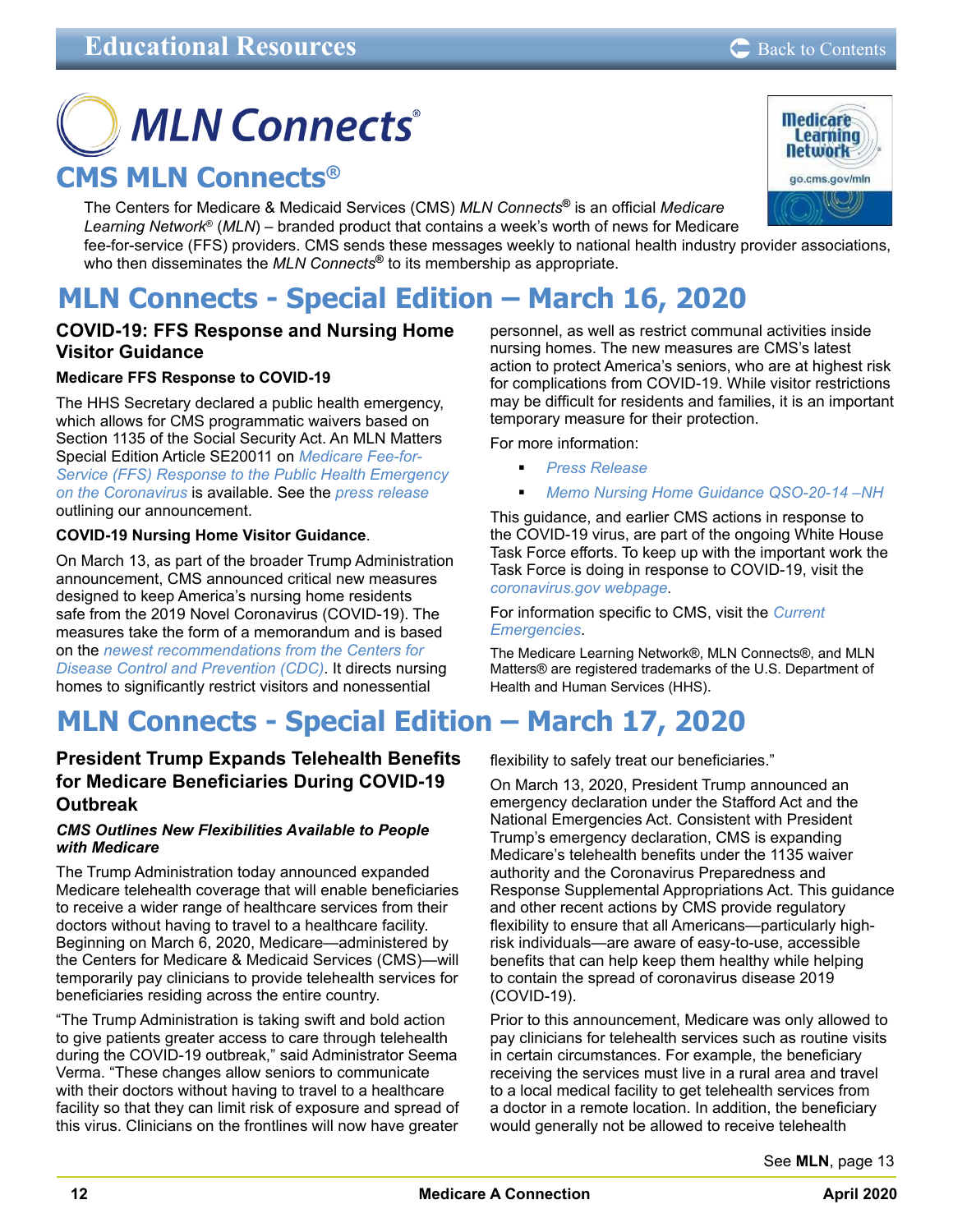### <span id="page-12-0"></span>services in their home.

The Trump Administration previously expanded telehealth benefits. Over the last two years, Medicare expanded the ability for clinicians to have brief check-ins with their patients through phone, video chat and online patient portals, referred to as "virtual check-ins". These services are already available to beneficiaries and their physicians, providing a great deal of flexibility, and an easy way for patients who are concerned about illness to remain in their home avoiding exposure to others.

A range of healthcare providers, such as doctors, nurse practitioners, clinical psychologists, and licensed clinical social workers, will be able to offer telehealth to Medicare beneficiaries. Beneficiaries will be able to receive telehealth services in any healthcare facility including a physician's office, hospital, nursing home or rural health clinic, as well as from their homes.

Medicare beneficiaries will be able to receive various services through telehealth including common office visits, mental health counseling, and preventive health screenings. This will help ensure Medicare beneficiaries, who are at a higher risk for COVID-19, are able to visit with their doctor from their home, without having to go to a doctor's office or hospital which puts themselves or others at risk. This change broadens telehealth flexibility without regard to the diagnosis of the beneficiary, because at this critical point it is important to ensure beneficiaries are following guidance from the CDC including practicing social distancing to reduce the risk of COVID-19 transmission. This change will help prevent vulnerable beneficiaries from unnecessarily entering a healthcare facility when their needs can be met remotely.

President Trump's announcement comes at a critical time as these flexibilities will help healthcare institutions across the nation offer some medical services to patients remotely, so that healthcare facilities like emergency departments and doctor's offices are available to deal with the most urgent cases and reduce the risk of additional infections. For example, a Medicare beneficiary can visit with a doctor about their diabetes management or refilling a prescription using telehealth without having to travel to the doctor's office. As a result, the doctor's office is available to treat more people who need to be seen inperson and it mitigates the spread of the virus.

As part of this announcement, patients will now be able to access their doctors using a wider range of communication tools including telephones that have audio and video capabilities, making it easier for beneficiaries and doctors to connect.

Clinicians can bill immediately for dates of service starting March 6, 2020. Telehealth services are paid under the



Physician Fee Schedule at the same amount as in-person services. Medicare coinsurance and deductible still apply for these services. Additionally, the HHS Office of Inspector General (OIG) is providing flexibility for healthcare providers to reduce or waive cost-sharing for telehealth visits paid by federal healthcare programs.

Medicaid already provides a great deal of flexibility to states that wish to use telehealth services in their programs. States can cover telehealth using various methods of communication such as telephonic, video technology commonly available on smart phones and other devices. No federal approval is needed for state Medicaid programs to reimburse providers for telehealth services in the same manner or at the same rate that states pay for face-to-face services.

This guidance follows on President Trump's call for all insurance companies to expand and clarify their policies around telehealth.

To read the Fact Sheet on this announcement visit: *[https://www.cms.gov/newsroom/fact-sheets/medicare](https://lnks.gd/l/eyJhbGciOiJIUzI1NiJ9.eyJidWxsZXRpbl9saW5rX2lkIjoxMDAsInVyaSI6ImJwMjpjbGljayIsImJ1bGxldGluX2lkIjoiMjAyMDAzMTcuMTg4NzMxNDEiLCJ1cmwiOiJodHRwczovL2xua3MuZ2QvbC9leUpoYkdjaU9pSklVekkxTmlKOS5leUppZFd4c1pYUnBibDlzYVc1clgybGtJam94TURFc0luVnlhU0k2SW1Kd01qcGpiR2xqYXlJc0ltSjFiR3hsZEdsdVgybGtJam9pTWpBeU1EQXpNVGN1TVRnNE5qVXlNakVpTENKMWNtd2lPaUpvZEhSd2N6b3ZMM2QzZHk1amJYTXVaMjkyTDI1bGQzTnliMjl0TDJaaFkzUXRjMmhsWlhSekwyMWxaR2xqWVhKbExYUmxiR1Z0WldScFkybHVaUzFvWldGc2RHZ3RZMkZ5WlMxd2NtOTJhV1JsY2kxbVlXTjBMWE5vWldWMEluMC5PYW9PNlVmRm90QU5UMVhKN3hpTnIzY29qc2NUNi00LS1lWEwxajhLY2wwL2JyLzc2MjEzNDk2OTA2LWwifQ.DfeaP5gnpYC7iCawNhXR_lYd9IMH_wvZIoDGGY7x5t0/br/76225601662-l)[telemedicine-health-care-provider-fact-sheet](https://lnks.gd/l/eyJhbGciOiJIUzI1NiJ9.eyJidWxsZXRpbl9saW5rX2lkIjoxMDAsInVyaSI6ImJwMjpjbGljayIsImJ1bGxldGluX2lkIjoiMjAyMDAzMTcuMTg4NzMxNDEiLCJ1cmwiOiJodHRwczovL2xua3MuZ2QvbC9leUpoYkdjaU9pSklVekkxTmlKOS5leUppZFd4c1pYUnBibDlzYVc1clgybGtJam94TURFc0luVnlhU0k2SW1Kd01qcGpiR2xqYXlJc0ltSjFiR3hsZEdsdVgybGtJam9pTWpBeU1EQXpNVGN1TVRnNE5qVXlNakVpTENKMWNtd2lPaUpvZEhSd2N6b3ZMM2QzZHk1amJYTXVaMjkyTDI1bGQzTnliMjl0TDJaaFkzUXRjMmhsWlhSekwyMWxaR2xqWVhKbExYUmxiR1Z0WldScFkybHVaUzFvWldGc2RHZ3RZMkZ5WlMxd2NtOTJhV1JsY2kxbVlXTjBMWE5vWldWMEluMC5PYW9PNlVmRm90QU5UMVhKN3hpTnIzY29qc2NUNi00LS1lWEwxajhLY2wwL2JyLzc2MjEzNDk2OTA2LWwifQ.DfeaP5gnpYC7iCawNhXR_lYd9IMH_wvZIoDGGY7x5t0/br/76225601662-l)*.

To read the Frequently Asked Questions on this announcement visit: *[https://www.cms.gov/files/document/](https://www.cms.gov/files/document/medicare-telehealth-frequently-asked-questions-faqs-31720.pdf) [medicare-telehealth-frequently-asked-questions](https://www.cms.gov/files/document/medicare-telehealth-frequently-asked-questions-faqs-31720.pdf)[faqs-31720.pdf](https://www.cms.gov/files/document/medicare-telehealth-frequently-asked-questions-faqs-31720.pdf)*.

This guidance, and earlier CMS actions in response to the COVID-19 virus, are part of the ongoing White House Task Force efforts. To keep up with the important work the Task Force is doing in response to COVID-19 click here: *<https://www.cdc.gov/coronavirus/2019-ncov/index.html>*. For information specific to CMS, please visit the *[Current](https://www.cms.gov/About-CMS/Agency-Information/Emergency/EPRO/Current-Emergencies/Current-Emergencies-page)  [Emergencies Website](https://www.cms.gov/About-CMS/Agency-Information/Emergency/EPRO/Current-Emergencies/Current-Emergencies-page)*.

The Medicare Learning Network®, MLN Connects®, and MLN Matters® are registered trademarks of the U.S. Department of Health and Human Services (HHS).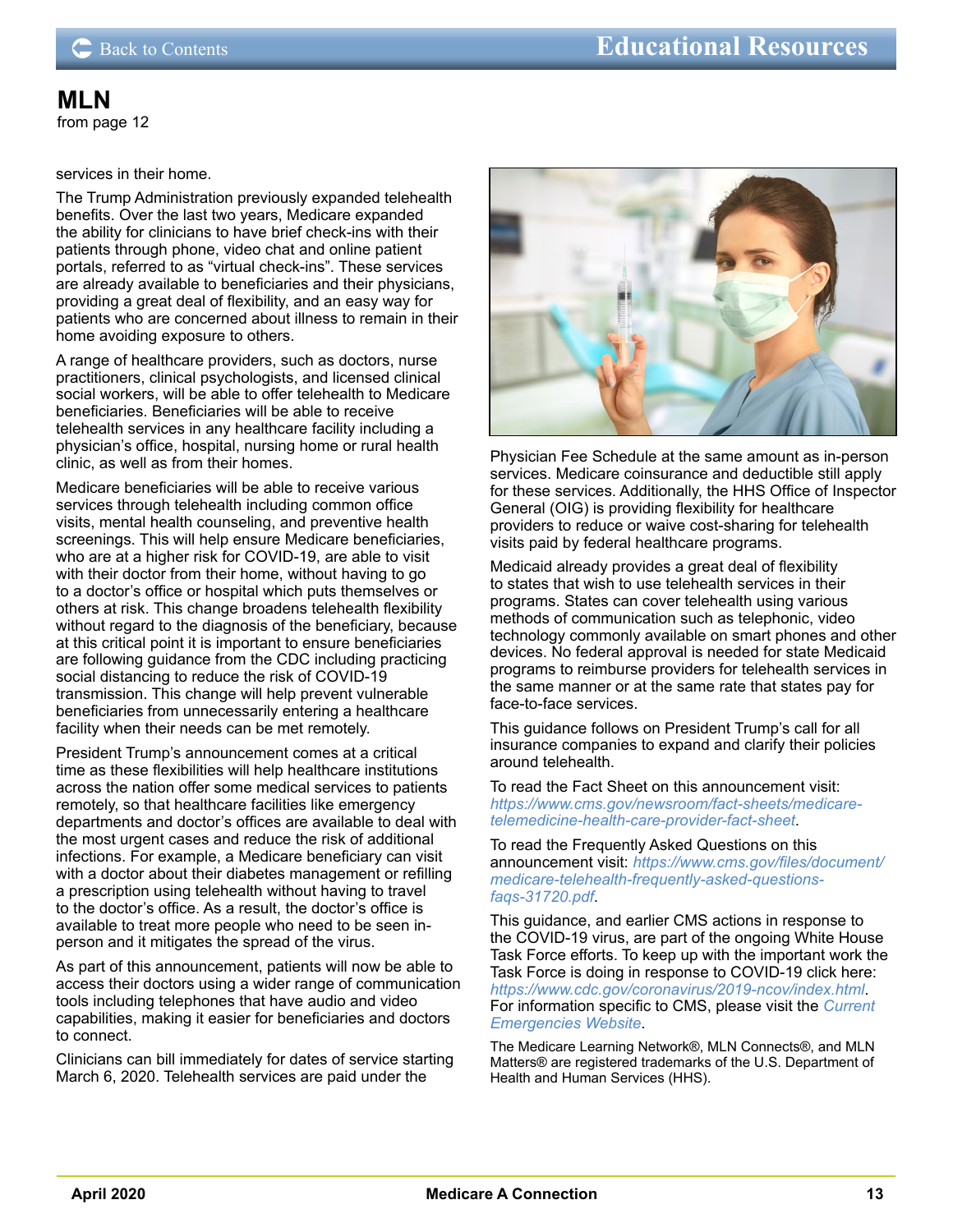## <span id="page-13-0"></span>**MLN Connects® for March 19, 2020**

*[MLN Connects® for Thursday, March 19, 2020](https://www.cms.gov/outreach-and-educationoutreachffsprovpartprogprovider-partnership-email-archive/2020-03-19-mlnc)*

## *[View this edition as a PDF](https://www.cms.gov/files/document/2020-03-19-mlnc.pdf)*

## **News**

- Quality Payment Program: 2020 Facility-Based Status
- Lower Extremity Joint Replacement: Comparative Billing Report in March
- IRF Provider Preview Reports: Review Your Data by April 13
- LTCH Provider Preview Reports: Review Your Data by April 13
- Hospice Provider Preview Reports: Review Your Data by April 13
- IRF Compare Refresh
- LTCH Compare Refresh
- LTCH CARE Data Submission Specifications
- Hospital Quality Reporting: Updated 2020 QRDA I Schematron and Sample File
- Influenza Activity Continues: Are Your Patients Protected?

## **Compliance**

 Provider Minute Video: The Importance of Proper Documentation

## **Claims, Pricers & Codes**

 SNF Claims Incorrectly Cancelled

## **Events**

## **MLN Connects - Special Edition - March 20, 2020**

## **COVID-19: Telehealth and Non-Essential Procedures**

#### **CMS Releases Telehealth Toolkits for General Practitioners and End-Stage Renal Disease (ESRD) Providers**

On March 18, the Centers for Medicare & Medicaid Services (CMS) released two comprehensive toolkits on telehealth that are specific to general practitioners as well as providers treating patients with End-Stage Renal Disease (ESRD).

Under President Trump's leadership to respond to the need to limit the spread of COVID-19, CMS has broadened access to Medicare telehealth services so that beneficiaries can receive a wider range of services from their doctors without having to travel to a healthcare facility. CMS is expanding this benefit on a temporary and emergency basis under the 1135 waiver authority and Coronavirus Preparedness and Response Supplemental Appropriations Act. Under this new waiver, Medicare can pay for office, hospital, and other visits furnished via

- Ground Ambulance Organizations: Data Collection for Medicare Providers Call — April 2
- Interoperability and Patient Access Final Rule Call April 7

## **MLN Matters® Articles**

- Ensure Required Patient Assessment Information for Home Health Claims
- Healthcare Common Procedure Coding System (HCPCS) Codes Subject to and Excluded from Clinical Laboratory Improvement Amendments (CLIA) Edits
- Medicare FFS Response to the Public Health Emergency on the Coronavirus (COVID-19) — Revised

## **Publications**

- Administrative Simplification: Code Set Basics
- Medicare Parts A & B Appeals Process Revised
- Clinical Laboratory Fee Schedule Revised

## **Multimedia**

- Part A Appeals Demonstration Call: Audio Recording and Transcript
- Introduction to IRF Quality Reporting Program Web-Based Training
- Introduction to SNF Quality Reporting Program Web-Based Training

The Medicare Learning Network®, MLN Connects®, and MLN Matters® are registered trademarks of the U.S. Department of Health and Human Services (HHS).

telehealth across the country and including in patient's places of residence starting March 6, 2020. A range of providers, such as doctors, nurse practitioners, clinical psychologists, and licensed clinical social workers, will be able to offer telehealth to their patients. These benefits are part of the broader effort by CMS and the White House Task Force to ensure that all Americans – particularly those at high-risk of complications from the virus that causes the disease COVID-19 are aware of easy-to-use, accessible benefits that can help keep them healthy while helping to contain the community spread of this virus.

Each toolkit contains electronic links to reliable sources of information on telehealth and telemedicine, which will reduce the amount of time providers spend searching for answers and increase their time with patients. Many of these links will help providers learn about the general concept of telehealth, choose telemedicine vendors, initiate a telemedicine program, monitor patients remotely, and develop documentation tools. Additionally, the information contained within each toolkit will also outline temporary virtual services that could be used to treat patients during this specific period of time.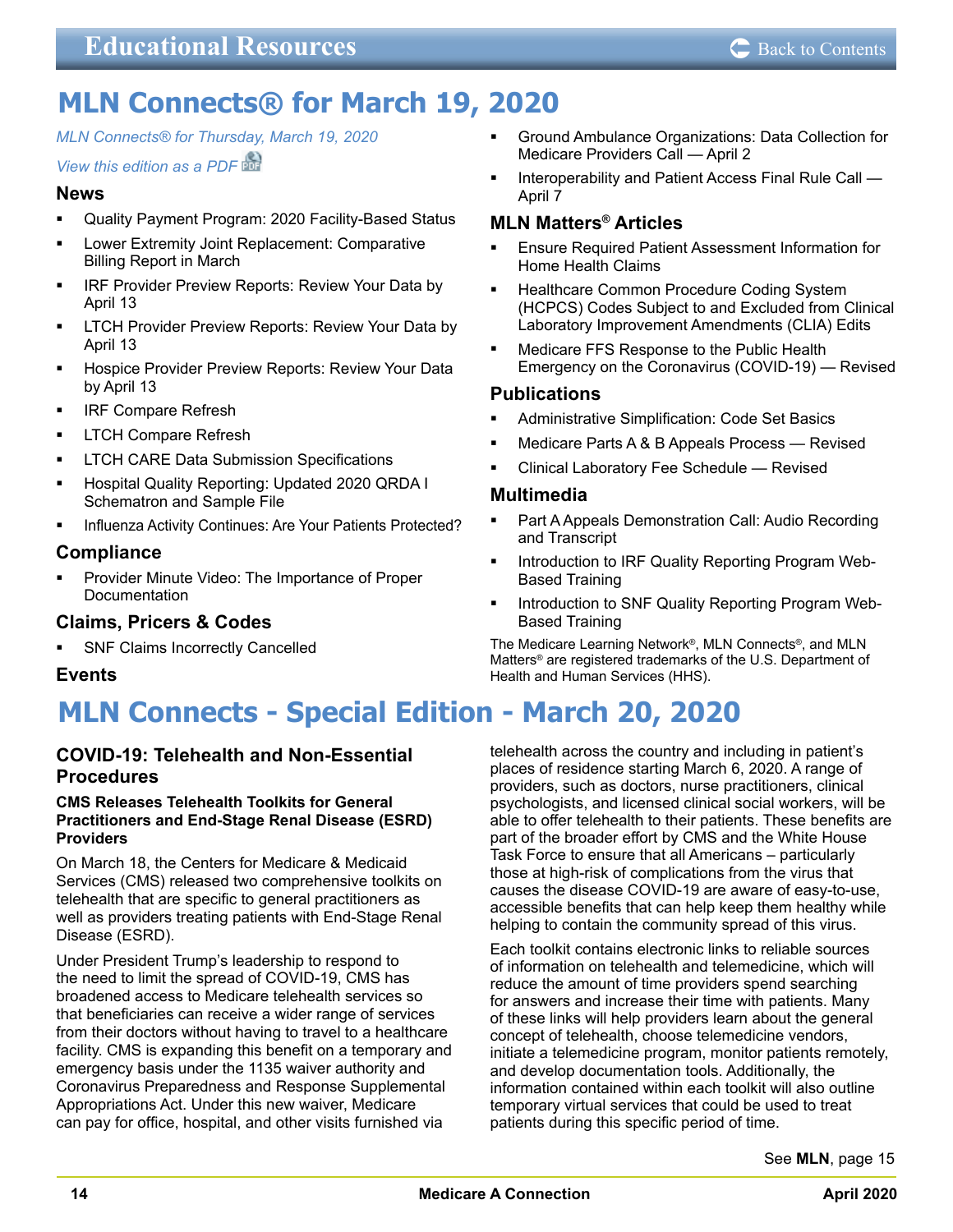<span id="page-14-0"></span>You can find the End-Stage Renal Disease Providers Toolkit here: *[https://www.cms.gov/files/document/esrd](https://www.cms.gov/files/document/esrd-provider-telehealth-telemedicine-toolkit.pdf)[provider-telehealth-telemedicine-toolkit.pdf](https://www.cms.gov/files/document/esrd-provider-telehealth-telemedicine-toolkit.pdf)*.

CMS continues to monitor the developing COVID-19 situation and assess options to bring relief to clinicians. To keep up with the important work the Task Force is doing in response to COVID-19 visit the *[coronavirus.gov](https://www.cdc.gov/coronavirus/2019-ncov/index.html)  [webpage](https://www.cdc.gov/coronavirus/2019-ncov/index.html)*. For complete and updated information specific to CMS, please visit the *[Current Emergencies Website](https://www.cms.gov/About-CMS/Agency-Information/Emergency/EPRO/Current-Emergencies/Current-Emergencies-page)*.

#### **Medicare FFS Response to the Public Health Emergency on the Coronavirus (COVID-19) — Revised**

The MLN Matters Special Edition Article SE20011 on *[Medicare Fee-for-Service \(FFS\) Response to the Public](https://www.cms.gov/files/document/se20011.pdf)  [Health Emergency on the Coronavirus \(COVID-19\) \(PDF\)](https://www.cms.gov/files/document/se20011.pdf)* was updated to cover the use of modifiers on telehealth claims and to explain that the DR condition code is not needed on telehealth claims under the waiver.

#### **COVID-19 Elective Surgeries and Non-Essential Procedures Recommendations**

On March 18, at the White House Task Force Press Briefing, the Centers for Medicare & Medicaid Services (CMS) announced that all elective surgeries, non-essential

## **MLN Connects - Special Edition - March 23, 2020**

## **COVID-19: Relief for Quality Reporting Programs and Provider Enrollment**

#### **Relief for Clinicians, Providers, Hospitals and Facilities Participating in Quality Reporting Programs in Response to COVID-19**

On March 22, CMS announced it is granting exceptions from reporting requirements and extensions for clinicians and providers participating in Medicare quality reporting programs with respect to upcoming measure reporting and data submission for those programs. The action comes as part of the Trump Administration's response to 2019 Novel Coronavirus (COVID-19).

CMS is implementing additional extreme and uncontrollable circumstances policy exceptions and extensions for upcoming measure reporting and data submission deadlines for several CMS programs. For those programs with data submission deadlines in April and May 2020, submission of those data will be optional, based on the facility's choice to report.

CMS recognizes that quality measure data collection and reporting for services furnished during this time period may not be reflective of their true level of performance on measures such as cost, readmissions, and patient experience during this time of emergency and seeks to hold organizations harmless for not submitting data during this period.

You can find a copy of the press release here: *[https://www.](https://lnks.gd/l/eyJhbGciOiJIUzI1NiJ9.eyJidWxsZXRpbl9saW5rX2lkIjoxMDAsInVyaSI6ImJwMjpjbGljayIsImJ1bGxldGluX2lkIjoiMjAyMDAzMjMuMTkxNzgyMDEiLCJ1cmwiOiJodHRwczovL3d3dy5jbXMuZ292L25ld3Nyb29tL3ByZXNzLXJlbGVhc2VzL2Ntcy1hbm5vdW5jZXMtcmVsaWVmLWNsaW5pY2lhbnMtcHJvdmlkZXJzLWhvc3BpdGFscy1hbmQtZmFjaWxpdGllcy1wYXJ0aWNpcGF0aW5nLXF1YWxpdHktcmVwb3J0aW5nIn0.r-2NjNY9zGPY-KOWZXs3j1yKzP1fOzza56KvMOXMask/br/76506890775-l) [cms.gov/newsroom/press-releases/cms-announces-relief](https://lnks.gd/l/eyJhbGciOiJIUzI1NiJ9.eyJidWxsZXRpbl9saW5rX2lkIjoxMDAsInVyaSI6ImJwMjpjbGljayIsImJ1bGxldGluX2lkIjoiMjAyMDAzMjMuMTkxNzgyMDEiLCJ1cmwiOiJodHRwczovL3d3dy5jbXMuZ292L25ld3Nyb29tL3ByZXNzLXJlbGVhc2VzL2Ntcy1hbm5vdW5jZXMtcmVsaWVmLWNsaW5pY2lhbnMtcHJvdmlkZXJzLWhvc3BpdGFscy1hbmQtZmFjaWxpdGllcy1wYXJ0aWNpcGF0aW5nLXF1YWxpdHktcmVwb3J0aW5nIn0.r-2NjNY9zGPY-KOWZXs3j1yKzP1fOzza56KvMOXMask/br/76506890775-l)[clinicians-providers-hospitals-and-facilities-participating](https://lnks.gd/l/eyJhbGciOiJIUzI1NiJ9.eyJidWxsZXRpbl9saW5rX2lkIjoxMDAsInVyaSI6ImJwMjpjbGljayIsImJ1bGxldGluX2lkIjoiMjAyMDAzMjMuMTkxNzgyMDEiLCJ1cmwiOiJodHRwczovL3d3dy5jbXMuZ292L25ld3Nyb29tL3ByZXNzLXJlbGVhc2VzL2Ntcy1hbm5vdW5jZXMtcmVsaWVmLWNsaW5pY2lhbnMtcHJvdmlkZXJzLWhvc3BpdGFscy1hbmQtZmFjaWxpdGllcy1wYXJ0aWNpcGF0aW5nLXF1YWxpdHktcmVwb3J0aW5nIn0.r-2NjNY9zGPY-KOWZXs3j1yKzP1fOzza56KvMOXMask/br/76506890775-l)[quality-reporting](https://lnks.gd/l/eyJhbGciOiJIUzI1NiJ9.eyJidWxsZXRpbl9saW5rX2lkIjoxMDAsInVyaSI6ImJwMjpjbGljayIsImJ1bGxldGluX2lkIjoiMjAyMDAzMjMuMTkxNzgyMDEiLCJ1cmwiOiJodHRwczovL3d3dy5jbXMuZ292L25ld3Nyb29tL3ByZXNzLXJlbGVhc2VzL2Ntcy1hbm5vdW5jZXMtcmVsaWVmLWNsaW5pY2lhbnMtcHJvdmlkZXJzLWhvc3BpdGFscy1hbmQtZmFjaWxpdGllcy1wYXJ0aWNpcGF0aW5nLXF1YWxpdHktcmVwb3J0aW5nIn0.r-2NjNY9zGPY-KOWZXs3j1yKzP1fOzza56KvMOXMask/br/76506890775-l)*.

CMS will continue monitoring the developing COVID-19

medical, surgical, and dental procedures be delayed during the 2019 Novel Coronavirus (COVID-19) outbreak.

You can find a copy of the press release here: *[https://](https://lnks.gd/l/eyJhbGciOiJIUzI1NiJ9.eyJidWxsZXRpbl9saW5rX2lkIjoxMDUsInVyaSI6ImJwMjpjbGljayIsImJ1bGxldGluX2lkIjoiMjAyMDAzMjAuMTkwODUwNjEiLCJ1cmwiOiJodHRwczovL3d3dy5jbXMuZ292L25ld3Nyb29tL3ByZXNzLXJlbGVhc2VzL2Ntcy1yZWxlYXNlcy1yZWNvbW1lbmRhdGlvbnMtYWR1bHQtZWxlY3RpdmUtc3VyZ2VyaWVzLW5vbi1lc3NlbnRpYWwtbWVkaWNhbC1zdXJnaWNhbC1hbmQtZGVudGFsIn0.7C_SM7yF6wOpjwDQ8lVaK8M35-nIjkykOMM1Am5QMFw/br/76439662327-l) [www.cms.gov/newsroom/press-releases/cms-releases](https://lnks.gd/l/eyJhbGciOiJIUzI1NiJ9.eyJidWxsZXRpbl9saW5rX2lkIjoxMDUsInVyaSI6ImJwMjpjbGljayIsImJ1bGxldGluX2lkIjoiMjAyMDAzMjAuMTkwODUwNjEiLCJ1cmwiOiJodHRwczovL3d3dy5jbXMuZ292L25ld3Nyb29tL3ByZXNzLXJlbGVhc2VzL2Ntcy1yZWxlYXNlcy1yZWNvbW1lbmRhdGlvbnMtYWR1bHQtZWxlY3RpdmUtc3VyZ2VyaWVzLW5vbi1lc3NlbnRpYWwtbWVkaWNhbC1zdXJnaWNhbC1hbmQtZGVudGFsIn0.7C_SM7yF6wOpjwDQ8lVaK8M35-nIjkykOMM1Am5QMFw/br/76439662327-l)[recommendations-adult-elective-surgeries-non-essential](https://lnks.gd/l/eyJhbGciOiJIUzI1NiJ9.eyJidWxsZXRpbl9saW5rX2lkIjoxMDUsInVyaSI6ImJwMjpjbGljayIsImJ1bGxldGluX2lkIjoiMjAyMDAzMjAuMTkwODUwNjEiLCJ1cmwiOiJodHRwczovL3d3dy5jbXMuZ292L25ld3Nyb29tL3ByZXNzLXJlbGVhc2VzL2Ntcy1yZWxlYXNlcy1yZWNvbW1lbmRhdGlvbnMtYWR1bHQtZWxlY3RpdmUtc3VyZ2VyaWVzLW5vbi1lc3NlbnRpYWwtbWVkaWNhbC1zdXJnaWNhbC1hbmQtZGVudGFsIn0.7C_SM7yF6wOpjwDQ8lVaK8M35-nIjkykOMM1Am5QMFw/br/76439662327-l)[medical-surgical-and-dental](https://lnks.gd/l/eyJhbGciOiJIUzI1NiJ9.eyJidWxsZXRpbl9saW5rX2lkIjoxMDUsInVyaSI6ImJwMjpjbGljayIsImJ1bGxldGluX2lkIjoiMjAyMDAzMjAuMTkwODUwNjEiLCJ1cmwiOiJodHRwczovL3d3dy5jbXMuZ292L25ld3Nyb29tL3ByZXNzLXJlbGVhc2VzL2Ntcy1yZWxlYXNlcy1yZWNvbW1lbmRhdGlvbnMtYWR1bHQtZWxlY3RpdmUtc3VyZ2VyaWVzLW5vbi1lc3NlbnRpYWwtbWVkaWNhbC1zdXJnaWNhbC1hbmQtZGVudGFsIn0.7C_SM7yF6wOpjwDQ8lVaK8M35-nIjkykOMM1Am5QMFw/br/76439662327-l)*.

You can find a copy of the guidance here: *[https://www.](https://lnks.gd/l/eyJhbGciOiJIUzI1NiJ9.eyJidWxsZXRpbl9saW5rX2lkIjoxMDYsInVyaSI6ImJwMjpjbGljayIsImJ1bGxldGluX2lkIjoiMjAyMDAzMjAuMTkwODUwNjEiLCJ1cmwiOiJodHRwczovL3d3dy5jbXMuZ292L2ZpbGVzL2RvY3VtZW50LzMxODIwLWNtcy1hZHVsdC1lbGVjdGl2ZS1zdXJnZXJ5LWFuZC1wcm9jZWR1cmVzLXJlY29tbWVuZGF0aW9ucy5wZGYifQ.U7dvFQEP5gzi9kndhkLBirU2Asm63TWn5uO2mIhq1mY/br/76439662327-l) [cms.gov/files/document/31820-cms-adult-elective-surgery](https://lnks.gd/l/eyJhbGciOiJIUzI1NiJ9.eyJidWxsZXRpbl9saW5rX2lkIjoxMDYsInVyaSI6ImJwMjpjbGljayIsImJ1bGxldGluX2lkIjoiMjAyMDAzMjAuMTkwODUwNjEiLCJ1cmwiOiJodHRwczovL3d3dy5jbXMuZ292L2ZpbGVzL2RvY3VtZW50LzMxODIwLWNtcy1hZHVsdC1lbGVjdGl2ZS1zdXJnZXJ5LWFuZC1wcm9jZWR1cmVzLXJlY29tbWVuZGF0aW9ucy5wZGYifQ.U7dvFQEP5gzi9kndhkLBirU2Asm63TWn5uO2mIhq1mY/br/76439662327-l)[and-procedures-recommendations.pdf](https://lnks.gd/l/eyJhbGciOiJIUzI1NiJ9.eyJidWxsZXRpbl9saW5rX2lkIjoxMDYsInVyaSI6ImJwMjpjbGljayIsImJ1bGxldGluX2lkIjoiMjAyMDAzMjAuMTkwODUwNjEiLCJ1cmwiOiJodHRwczovL3d3dy5jbXMuZ292L2ZpbGVzL2RvY3VtZW50LzMxODIwLWNtcy1hZHVsdC1lbGVjdGl2ZS1zdXJnZXJ5LWFuZC1wcm9jZWR1cmVzLXJlY29tbWVuZGF0aW9ucy5wZGYifQ.U7dvFQEP5gzi9kndhkLBirU2Asm63TWn5uO2mIhq1mY/br/76439662327-l)*.

These recommendations, and earlier CMS guidance and actions in response to the COVID-19 virus, are part of the ongoing White House Task Force efforts. To keep up with the important work the Task Force is doing in response to COVID-19, visit the *[coronavirus.gov webpage](https://www.cdc.gov/coronavirus/2019-ncov/index.html)* for further information. For a complete and updated list of CMS actions, and other information specific to CMS, please visit the *[Current Emergencies Website](https://www.cms.gov/About-CMS/Agency-Information/Emergency/EPRO/Current-Emergencies/Current-Emergencies-page)*.

The Medicare Learning Network®, MLN Connects®, and MLN Matters® are registered trademarks of the U.S. Department of Health and Human Services (HHS).

situation and assess options to provide additional relief to clinicians, facilities, and their staff so they can focus on caring for patients.

This action, and earlier CMS actions in response to COVID-19, are part of the ongoing White House Task Force efforts. To keep up with the important work the Task Force is doing in response to COVID-19, please visit the *[coronavirus.](https://www.cdc.gov/coronavirus/2019-ncov/index.html) [gov webpage](https://www.cdc.gov/coronavirus/2019-ncov/index.html)*. For a complete and updated list of CMS actions, and other information specific to CMS, please visit the *[Current Emergencies Webpage](https://www.cms.gov/About-CMS/Agency-Information/Emergency/EPRO/Current-Emergencies/Current-Emergencies-page)* on CMS.Gov.

## **COVID-19 Provider Enrollment Relief FAQs**:

On March 22, CMS released Frequently Asked Questions on Medicare Provider Enrollment Relief related to COVID-19, including the toll-free hotlines available to provide expedited enrollment and answer questions related to COVID-19 enrollment requirements.

A copy of the FAQs can be found here: *[https://www.](https://lnks.gd/l/eyJhbGciOiJIUzI1NiJ9.eyJidWxsZXRpbl9saW5rX2lkIjoxMDMsInVyaSI6ImJwMjpjbGljayIsImJ1bGxldGluX2lkIjoiMjAyMDAzMjMuMTkxNzgyMDEiLCJ1cmwiOiJodHRwczovL3d3dy5jbXMuZ292L2ZpbGVzL2RvY3VtZW50L3Byb3ZpZGVyLWVucm9sbG1lbnQtcmVsaWVmLWZhcXMtY292aWQtMTkucGRmIn0.su1aM_4VjZUBXUMTK4TPhrpG01PcozjByf6VNZMNzDg/br/76506890775-l) [cms.gov/files/document/provider-enrollment-relief-faqs](https://lnks.gd/l/eyJhbGciOiJIUzI1NiJ9.eyJidWxsZXRpbl9saW5rX2lkIjoxMDMsInVyaSI6ImJwMjpjbGljayIsImJ1bGxldGluX2lkIjoiMjAyMDAzMjMuMTkxNzgyMDEiLCJ1cmwiOiJodHRwczovL3d3dy5jbXMuZ292L2ZpbGVzL2RvY3VtZW50L3Byb3ZpZGVyLWVucm9sbG1lbnQtcmVsaWVmLWZhcXMtY292aWQtMTkucGRmIn0.su1aM_4VjZUBXUMTK4TPhrpG01PcozjByf6VNZMNzDg/br/76506890775-l)[covid-19.pdf](https://lnks.gd/l/eyJhbGciOiJIUzI1NiJ9.eyJidWxsZXRpbl9saW5rX2lkIjoxMDMsInVyaSI6ImJwMjpjbGljayIsImJ1bGxldGluX2lkIjoiMjAyMDAzMjMuMTkxNzgyMDEiLCJ1cmwiOiJodHRwczovL3d3dy5jbXMuZ292L2ZpbGVzL2RvY3VtZW50L3Byb3ZpZGVyLWVucm9sbG1lbnQtcmVsaWVmLWZhcXMtY292aWQtMTkucGRmIn0.su1aM_4VjZUBXUMTK4TPhrpG01PcozjByf6VNZMNzDg/br/76506890775-l)*.

These tools, and earlier CMS actions in response to the COVID-19 emergency, are all part of ongoing White House Coronavirus Task Force efforts. To keep up with the important work the Task Force is doing in response to COVID-19, please visit the *[coronavirus.gov webpage](https://www.cdc.gov/coronavirus/2019-ncov/index.html)*. For a complete and updated list of CMS actions, guidance, and other information in response to COVID-19, please visit the *[Current Emergencies Website](https://www.cms.gov/About-CMS/Agency-Information/Emergency/EPRO/Current-Emergencies/Current-Emergencies-page)*.

The Medicare Learning Network®, MLN Connects®, and MLN Matters® are registered trademarks of the U.S. Department of Health and Human Services (HHS).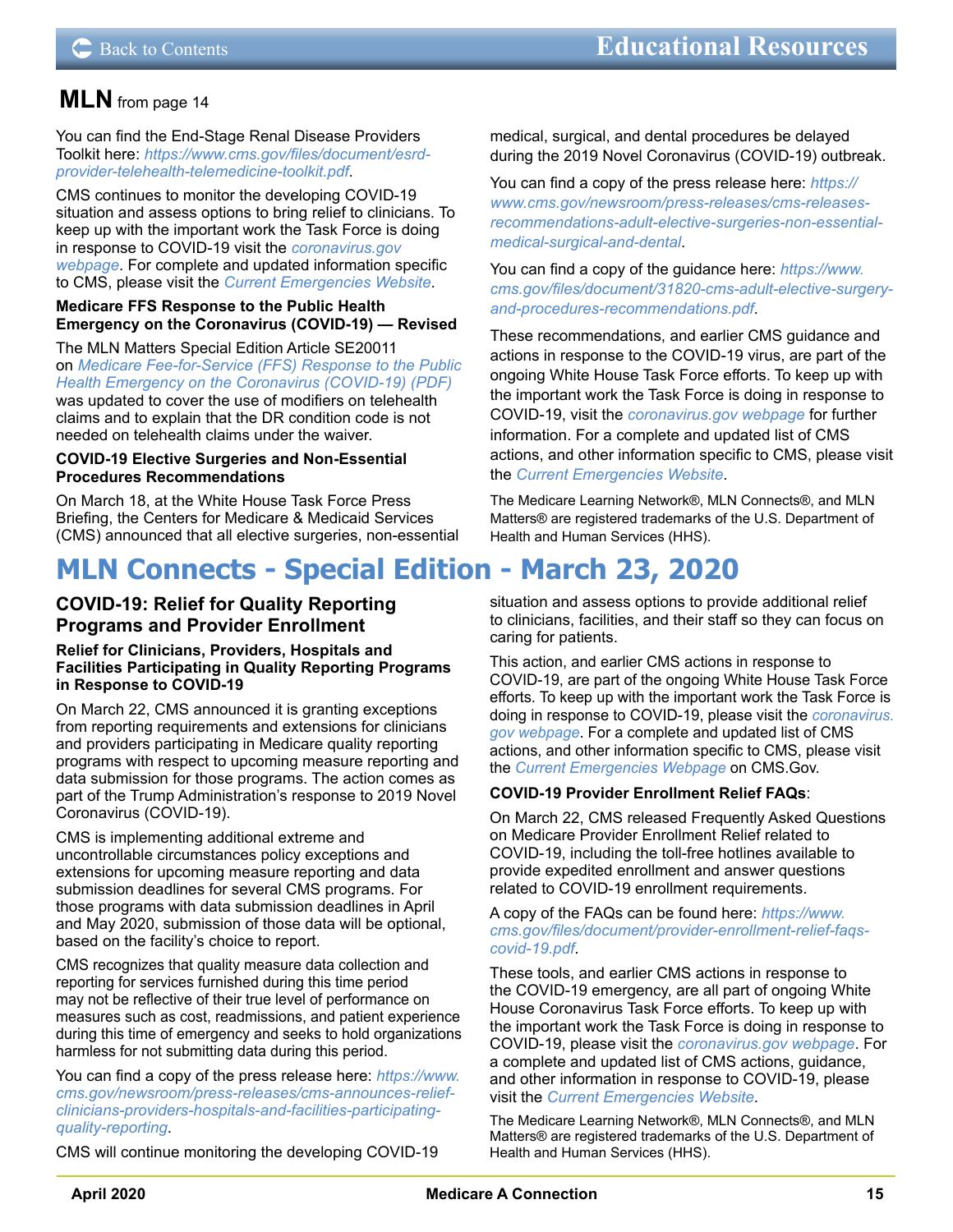## <span id="page-15-0"></span>**MLN Connects® for March 26, 2020**

*MLN Connects® [for Thursday, March 26, 2020](https://www.cms.gov/outreach-and-educationoutreachffsprovpartprogprovider-partnership-email-archive/2020-03-26-mlnc)*

## *[View this edition as a PDF](https://www.cms.gov/files/document/2020-03-26-mlnc.pdf)*

## **News**

- CMS Announces Findings at Kirkland Nursing Home and New Targeted Plan for Health Care Facility Inspections in light of COVID-19
- **SNF Quality Reporting Program: MDS 3.0 v1.18.1** Release Delayed
- Home Health Quality Reporting Program: Draft OASIS-E Instrument
- Medicare Diabetes Prevention Program: Become a Medicare Enrolled Supplier

## **Claims, Pricers & Codes**

 Medicare Diabetes Prevention Program: Valid Claims

## **MLN Matters® Articles**

 The Supplemental Security Income (SSI)/Medicare Beneficiary Data for Fiscal Year 2018 for Inpatient Prospective Payment System (IPPS) Hospitals, Inpatient Rehabilitation Facilities (IRFs), and Long Term Care Hospitals (LTCHs)

- April 2020 Update of the Ambulatory Surgical Center (ASC) Payment System
- April 2020 Average Sales Price (ASP) Medicare Part B Drug Pricing Files and Revisions to Prior Quarterly Pricing Files
- April Quarterly Update for 2020 Durable Medical Equipment, Prosthetics, Orthotics, and Supplies (DMEPOS) Fee Schedule
- New Medicare Beneficiary Identifier (MBI) Get It, Use It — Revised
- Add Dates of Service (DOS) for Pneumococcal Pneumonia Vaccination (PPV) Health Care Procedure Code System (HCPCS) Codes (90670, 90732), and Remove Next Eligible Dates for PPV HCPCS — Revised

## **Multimedia**

 Ground Ambulance Data Collection System Call: Audio Recording and Transcript

The Medicare Learning Network®, MLN Connects®, and MLN Matters® are registered trademarks of the U.S. Department of Health and Human Services (HHS).

## **MLN Connects® – Special Edition for March 26, 2020**

## **COVID-19: Enrollment relief, open payments, beneficiary notices**

- *2019-Novel Coronavirus (COVID-19) Medicare Provider Enrollment Relief Frequently Asked Questions (FAQs)*
- *Frequently Asked Questions (FAQs) on Enforcing Open Payments Deadlines*
- *Beneficiary Notice Delivery Guidance in light of COVID-19*

## **2019-Novel coronavirus (COVID-19) Medicare provider enrollment relief frequently asked questions (FAQs)**

CMS released Frequently Asked Questions on Medicare Provider Enrollment Relief related to COVID-19 including the toll-free hotlines available to Medicare Administrative Contractors (MACs). CMS has established toll-free hotlines at each MAC to allow physicians and nonphysician practitioners to initiate temporary Medicare billing privileges. These hotlines provide expedited enrollment and answer questions related to COVID-19 enrollment requirements. *[FAQ](https://www.cms.gov/files/document/provider-enrollment-relief-faqs-covid-19.pdf)*.

### **Frequently asked questions (FAQs) on enforcing open payments deadlines**

CMS released an updated comprehensive list of Frequently Asked Questions (FAQs) about the Open Payments program. Tuesday, March 31, 2020 is the Open Payments Program Year 2019 data submission deadline

for applicable manufacturers and group purchasing organizations (GPOs) to submit and attest to data for the June 2020 publication of Program Year 2019 data. The deadline cannot be extended past March 31, 2020; therefore, CMS will exercise enforcement discretion for submissions completed after the statutory deadline due to circumstances beyond the reporting entity's control related to the pandemic. *[FAQ](https://www.cms.gov/OpenPayments/Downloads/open-payments-general-faq.pdf)*.

### **Beneficiary notice delivery guidance in light of COVID-19**

If you are treating a patient with suspected or confirmed COVID-19, CMS encourages the provider community to be diligent and safe while issuing the following beneficiary notices to beneficiaries receiving institutional care:

- Important Message from Medicare (IM)\_CMS-10065
- Detailed Notices of Discharge (DND)\_CMS-10066
- Notice of Medicare Non-Coverage (NOMNC)\_ CMS-10123
- Detailed Explanation of Non-Coverage (DENC)\_ CMS-10124
- Medicare Outpatient Observation Notice (MOON)\_CMS-10611
- Advance Beneficiary Notice of Non-Coverage (ABN)\_CMS-R-131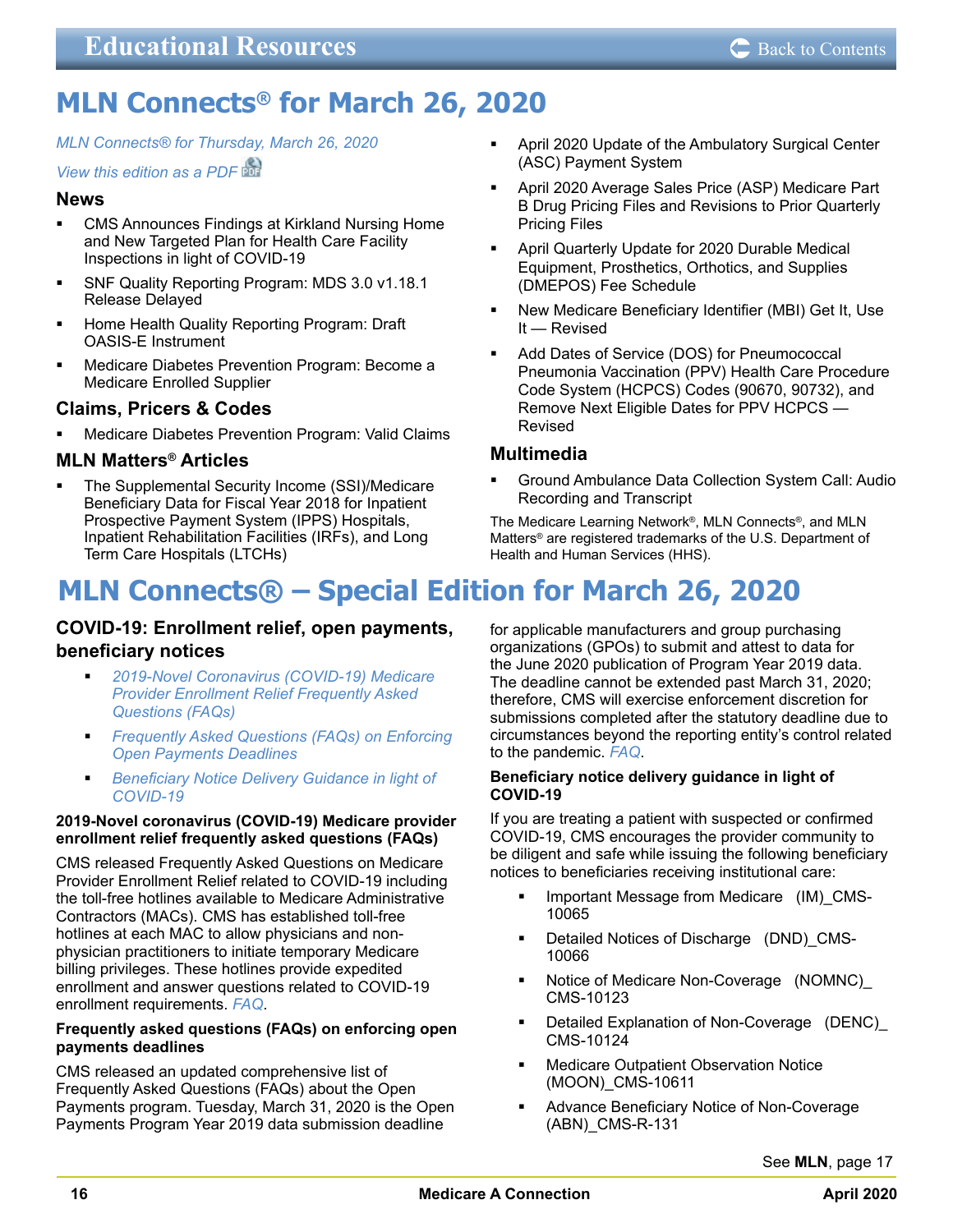- <span id="page-16-0"></span> Skilled Nursing Advance Beneficiary Notice of Non-Coverage (SNFABN)\_CMS-10055
- Hospital Issued Notices of Non-Coverage (HINN)

In light of concerns related to COVID-19, current notice delivery instructions provide flexibilities for delivering notices to beneficiaries in isolation. These procedures include:

- Hard copies of notices may be dropped off with a beneficiary by any hospital worker able to enter a room safely. A contact phone number should be provided for a beneficiary to ask questions about the notice, if the individual delivering the notice is unable to do so. If a hard copy of the notice cannot be dropped off, notices to beneficiaries may also delivered via email, if a beneficiary has access in the isolation room. The notices should be annotated with the circumstances of the delivery, including the person delivering the notice, and when and to where the email was sent.
- Notice delivery may be made via telephone or secure email to beneficiary representatives who

are offsite. The notices should be annotated with the circumstances of the delivery, including the person delivering the notice via telephone, and the time of the call, or when and to where the email was sent

We encourage the provider community to review all of the specifics of notice delivery, as set forth in Chapter 30 of the Medicare Claims Processing Manual. *[https://www.cms.](https://www.cms.gov/media/137111) [gov/media/137111](https://www.cms.gov/media/137111)*.

CMS has taken several recent actions in response to the Coronavirus Disease 2019 (COVID-19), as part of the ongoing White House Task Force efforts. A summary of recent CMS activities can be found here: *[https://www.](https://www.cms.gov/newsroom/press-releases/cms-news-alert-march-26-2020) [cms.gov/newsroom/press-releases/cms-news-alert](https://www.cms.gov/newsroom/press-releases/cms-news-alert-march-26-2020)[march-26-2020](https://www.cms.gov/newsroom/press-releases/cms-news-alert-march-26-2020)*.

To keep up with the important work the Task Force is doing in response to COVID-19, visit *[https://www.coronavirus.](https://www.cdc.gov/coronavirus/2019-ncov/index.html) [gov](https://www.cdc.gov/coronavirus/2019-ncov/index.html)*. For information specific to CMS, please visit the *[CMS](https://www.cms.gov/newsroom)  [Newsoom](https://www.cms.gov/newsroom)* external.gif and *[Current Emergencies Website](https://www.cms.gov/About-CMS/Agency-Information/Emergency/EPRO/Current-Emergencies/Current-Emergencies-page)*.

The Medicare Learning Network®, MLN Connects®, and MLN Matters® are registered trademarks of the U.S. Department of Health and Human Services (HHS).

## **MLN Connects® – Special Edition for March 30, 2020**

## **COVID-19: Financial Relief, Nursing Home Telehealth, Quality Reporting, Clinical Laboratories, Hospital Data**

- *Trump Administration Provides Financial Relief for Medicare Providers*
- *Long-Term Care Nursing Homes Telehealth and Telemedicine Tool Kit*
- *Quality Payment Program and Quality Reporting Program/Value Based Purchasing Program COVID-19 Relief*
- *Clinical Laboratory Improvement Amendments (CLIA) Guidance During COVID-19 Emergency*
- *Trump Administration Engages America's Hospitals in Unprecedented Data Sharing*

### **Trump Administration Provides Financial Relief for Medicare Providers**

Under the President's leadership, the Centers for Medicare & Medicaid Services (CMS) is announcing an expansion of its accelerated and advance payment program for Medicare participating health care providers and suppliers, to ensure they have the resources needed to combat the 2019 Novel Coronavirus (COVID-19). This program expansion, which includes changes from the recently enacted Coronavirus Aid, Relief, and Economic Security (CARES) Act, is one way that CMS is working to lessen the financial hardships of providers facing extraordinary

challenges related to the COVID-19 pandemic and ensures the nation's providers can focus on patient care. There has been significant disruption to the health care industry, with providers being asked to delay non-essential surgeries and procedures, other health care staff unable to work due to childcare demands, and disruption to billing, among the challenges related to the pandemic.

"With our nation's health care providers on the front lines in the fight against COVID-19, dollars and cents shouldn't be adding to their worries," said CMS Administrator Seema Verma. "Unfortunately, the major disruptions to the health care system caused by COVID-19 are a significant financial burden on providers. Today's action will ensure that they have the resources they need to maintain their all-important focus on patient care during the pandemic."

Medicare provides coverage for 37.4 million beneficiaries in its Fee for Service (FFS) program, and made \$414.7 billion in direct payments to providers during 2019. This effort is part of the Trump Administration's White House Coronavirus Task Force effort to combat the spread of COVID-19 through a whole-of-America approach, with a focus on strengthening and leveraging public-private relationships.

Accelerated and advance Medicare payments provide emergency funding and address cash flow issues based on historical payments when there is disruption in claims submission and/or claims processing. These expedited payments are typically offered in natural disasters to accelerate cash flow to the impacted health care providers

See **MLN**[, page 18](#page-17-0)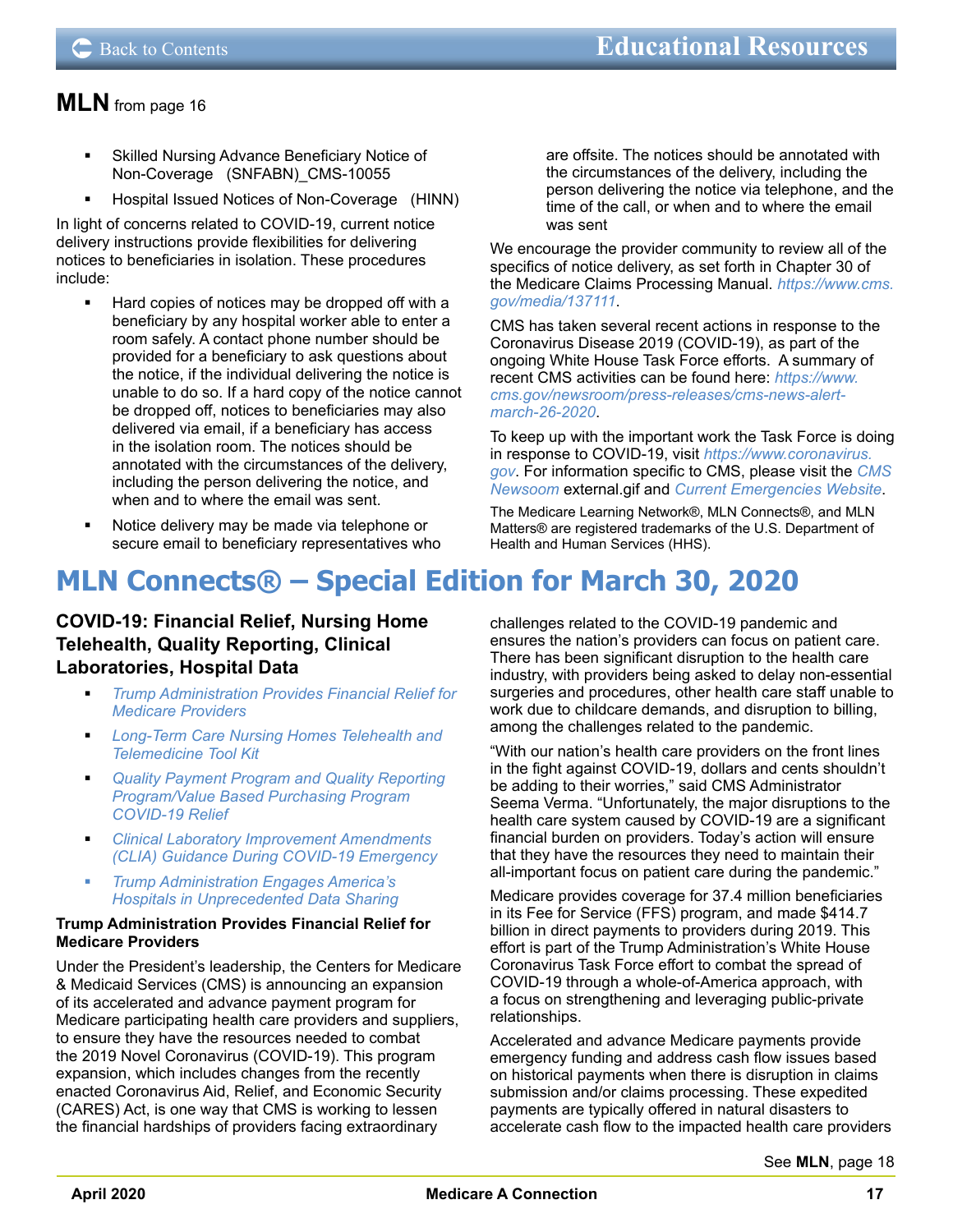<span id="page-17-0"></span>and suppliers. In this situation, CMS is expanding the program for all Medicare providers throughout the country during the public health emergency related to COVID-19. The payments can be requested by hospitals, doctors, durable medical equipment suppliers, and other Medicare Part A and Part B providers and suppliers.

To qualify for accelerated or advance payments, the provider or supplier must:

- Have billed Medicare for claims within 180 days immediately prior to the date of signature on the provider's/ supplier's request form,
- Not be in bankruptcy,
- Not be under active medical review or program integrity investigation, and
- Not have any outstanding delinquent Medicare overpayments

Medicare will start accepting and processing the Accelerated/Advance Payment Requests immediately. CMS anticipates that the payments will be issued within seven days of the provider's request.

An informational fact sheet on the accelerated/advance payment process and how to submit a request can be found here: *[www.cms.gov/files/document/Accelerated-and-](https://www.cms.gov/files/document/Accelerated-and-Advanced-Payments-Fact-Sheet.pdf)[Advanced-Payments-Fact-Sheet.pdf](https://www.cms.gov/files/document/Accelerated-and-Advanced-Payments-Fact-Sheet.pdf).*

This action, and earlier CMS actions in response to COVID-19, are part of the ongoing White House Coronavirus Task Force efforts. To keep up with the important work the Task Force is doing in response to COVID-19, visit *[www.coronavirus.gov](https://www.coronavirus.gov/)*. For a complete and updated list of CMS actions, and other information specific to CMS, please visit the *[Current Emergencies Website](https://www.cms.gov/About-CMS/Agency-Information/Emergency/EPRO/Current-Emergencies/Current-Emergencies-page)*.

## **Long-Term Care Nursing Homes Telehealth and Telemedicine Tool Kit**

On March 27, CMS issued an electronic toolkit regarding telehealth and telemedicine for Long Term Care Nursing Home Facilities. Under President Trump's leadership to respond to the need to limit the spread of community COVID-19, CMS has broadened access to Medicare telehealth services so that beneficiaries can receive a wider range of services from their doctors without having to travel to a healthcare facility. This document contains electronic links to reliable sources of information regarding telehealth and telemedicine, including the significant changes made by CMS over the last week in response to the National Health Emergency. Most of the information is directed towards providers who may want to establish a permanent telemedicine program, but there is information here that will help in the temporary deployment of a telemedicine program as well. There are specific documents identified that will be useful in choosing telemedicine vendors, equipment, and software, initiating a telemedicine program, monitoring patients remotely, and

developing documentation tools. There is also information that will be useful for providers who intend to care for patients through electronic virtual services that may be temporarily used during the COVID-19 pandemic.

### *[Toolkit](https://www.cms.gov/files/document/covid-19-nursing-home-telehealth-toolkit.pdf)*.

## **Quality Payment Program and Quality Reporting Program/Value Based Purchasing Program COVID-19 Relief**

 On March 22, 2020, CMS announced relief for clinicians, providers, hospitals, and facilities participating in quality reporting programs in response to the 2019 Novel Coronavirus (COVID-19). This memorandum and factsheet supplements and provides additional guidance to health care providers with regard to the announcement. CMS has extended the 2019 Merit-based Incentive Payment System (MIPS) data submission deadline from March 31 by 30 days to April 30, 2020. This and other efforts are to provide relief to clinicians responding to the COVID-19 pandemic. In addition, the MIPS automatic extreme and uncontrollable circumstances policy will apply to MIPS eligible clinicians who do not submit their MIPS data by the April 30, 2020 deadline.

You can find a copy of the memo here: *[Memo](https://www.cms.gov/files/document/guidance-memo-exceptions-and-extensions-quality-reporting-and-value-based-purchasing-programs.pdf)*

You can find a copy of the fact sheet here: *[Fact Sheet](https://qpp-cm-prod-content.s3.amazonaws.com/uploads/966/QPP COVID-19 Response Fact Sheet.pdf)*

### **Clinical Laboratory Improvement Amendments (CLIA) Guidance During COVID-19 Emergency**

CMS issued important guidance ensuring that America's clinical laboratories are prepared to respond to the threat of the 2019 Novel Coronavirus (COVID-19.) CMS is committed to taking critical steps to ensure America's clinical laboratories are prepared to respond to the COVID-19 threat and other respiratory illnesses by implementing flexibilities around requirements for a Clinical Laboratory Improvement Amendments (CLIA) certificate during public health emergencies.

While there is no formal waiver authority under CLIA, CMS continue to exercise flexibilities under current regulations and through enforcement discretion to address temporary and remote testing sites, use of alternate specimen collection devices, and implementation of laboratory developed tests. Our hope is that this guidance provides the steps needed for all U.S. Labs wanting to apply for a CLIA certificate to test for COVID-19.

## *[Guidance](https://www.cms.gov/medicareprovider-enrollment-and-certificationsurveycertificationgeninfopolicy-and-memos-states-and/clinical-laboratory-improvement-amendments-clia-laboratory-guidance-during-covid-19-public-health)*

## *[FAQ](https://www.cms.gov/files/document/clia-laboratory-covid-19-emergency-frequently-asked-questions.pdf)*

## **[Trump Administration Engages America's Hospitals in](file:///J:/MEPS/Publications/ARCHIVES-PART-A-BULLETINS/Archived%20bulletins/2020%20Bulletins/04_April_A/Source%20Files/EDU/#gd_top)  [Unprecedented Data Sharing](file:///J:/MEPS/Publications/ARCHIVES-PART-A-BULLETINS/Archived%20bulletins/2020%20Bulletins/04_April_A/Source%20Files/EDU/#gd_top)**

On March 29, the Centers for Medicare & Medicaid Services (CMS) sent a letter to the nation's hospitals on behalf of Vice President Pence requesting they report data in connection with their efforts to fight the 2019 Novel Coronavirus (COVID-19). Specifically, the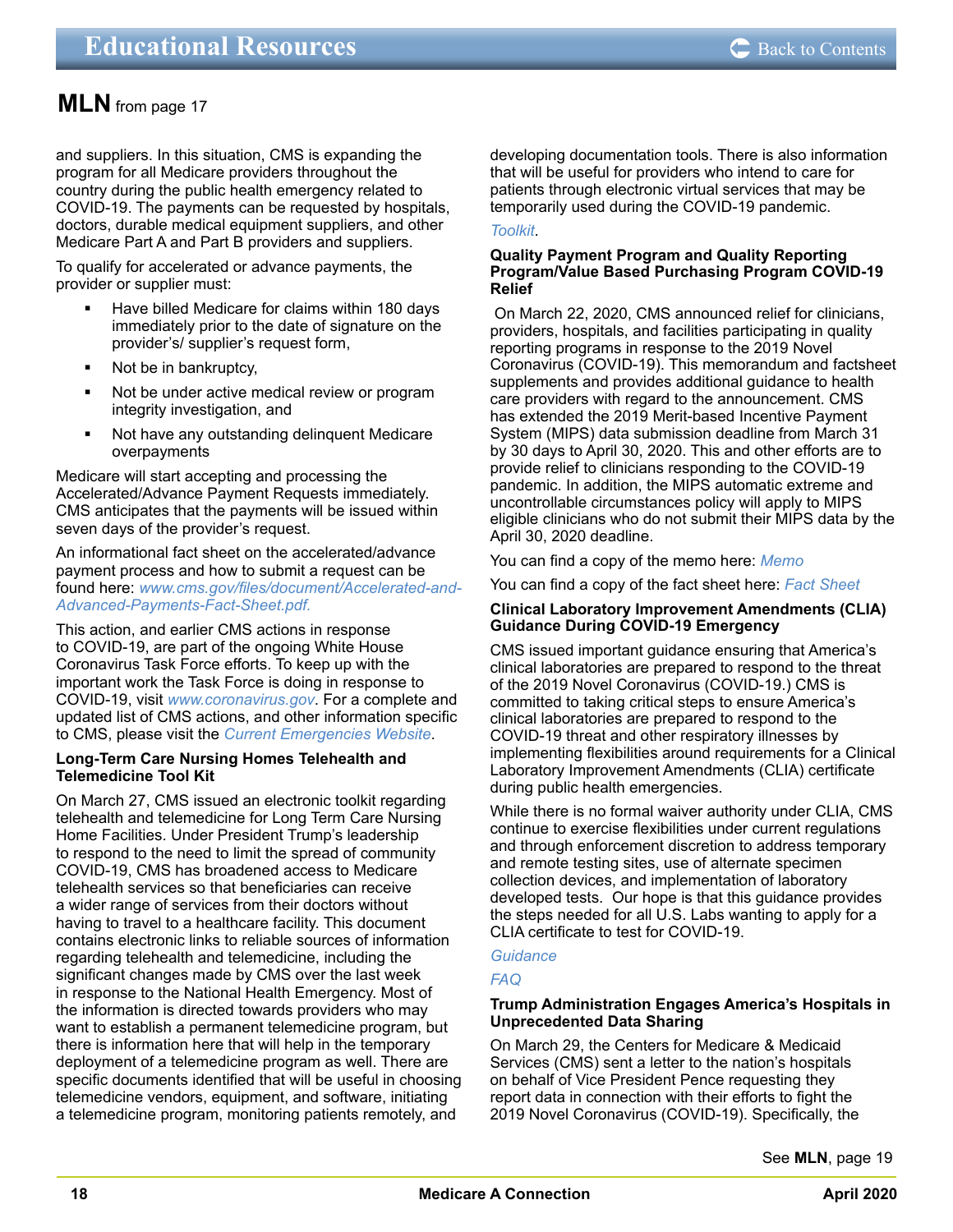<span id="page-18-0"></span>Trump Administration is requesting that hospitals report COVID-19 testing data to the U.S. Department of Health and Human Services (HHS), in addition to daily reporting regarding bed capacity and supplies to the Centers for Disease Control and Prevention (CDC) National Healthcare Safety Network (NHSN) COVID-19 Patient Impact and Hospital Capacity Module. CMS, the federal agency with oversight of America's Medicare-participating health care providers – including hospitals – is helping the Trump Administration obtain this critical information to help identify supply and bed capacity needs, as well as enhance COVID-19 surveillance efforts. Hospitals will report data without personal identifying information to ensure patient privacy.

"The nation's nearly 4,700 hospitals have access to testing data that's updated daily. This data will help us better support hospitals to address their supply and capacity needs, as well as strengthen our surveillance efforts across the country," said CMS Administrator Seema Verma. "America's hospitals are demonstrating incredible resilience in this unprecedented situation and we look forward to partnering further with them going forward."

The White House Coronavirus Task Force is already collecting data from public health labs and private laboratory companies but does not have data from hospital labs that conduct laboratory testing in their hospital. This hospital data is needed at the federal level to support the Federal Emergency Management Agency (FEMA) and CDC in their efforts to support states and localities in addressing and responding to the virus.

Academic, University and Hospital "in-house" labs are

performing thousands of COVID-19 tests each day, but unlike private laboratories, the full results are not shared with government agencies working to track and analyze the virus. By sharing this critical data, hospitals can help Federal and state government mitigate the effects of COVID-19 and direct needed resources from Federal Emergency Management Agency (FEMA) and the U.S. Government during this unprecedented crisis.

In Vice President Pence's *[letter](https://lnks.gd/l/eyJhbGciOiJIUzI1NiJ9.eyJidWxsZXRpbl9saW5rX2lkIjoxMDgsInVyaSI6ImJwMjpjbGljayIsImJ1bGxldGluX2lkIjoiMjAyMDAzMzAuMTk0ODcyNjEiLCJ1cmwiOiJodHRwczovL3d3dy5jbXMuZ292L2ZpbGVzL2RvY3VtZW50LzMyOTIwLWhvc3BpdGFsLWxldHRlci12aWNlLXByZXNpZGVudC1wZW5jZS5wZGYifQ.9AVquj72_aNN7YMvNyAD80-yPZbTrxxqHzO1h8ahuu0/br/76788223363-l)* to America's hospitals, he asks all hospitals to report data on COVID-19 testing performed in their "in-house" laboratories, which are hospitals' onsite laboratories. To monitor the rapid emergence of COVID-19 and the impact on the health care system, the White House Coronavirus Task Force is requesting hospitals to report testing data to HHS each day and to the CDC's NHSN. This new data request by the Trump Administration will help monitor the spread of severe COVID-19 illness and death as well as the impact to our nation's hospitals. Because private and commercial laboratories already report, this *[letter](https://www.cms.gov/files/document/32920-hospital-letter-vice-president-pence.pdf)* is not applicable to them.

This action, and earlier CMS actions in response to COVID-19, are part of the ongoing White House Coronavirus Task Force efforts. To keep up with the important work the Task Force is doing in response to COVID-19, visit *[www.coronavirus.gov](https://www.coronavirus.gov/)*. For a complete and updated list of CMS actions, and other information specific to CMS, please visit the *[Current Emergencies Website](https://www.cms.gov/About-CMS/Agency-Information/Emergency/EPRO/Current-Emergencies/Current-Emergencies-page)*.

The Medicare Learning Network®, MLN Connects®, and MLN Matters® are registered trademarks of the U.S. Department of Health and Human Services (HHS).

## **MLN Connects® – Special Edition for March 31, 2020**

## **COVID-19: COVID-19: Regulatory Changes, Telehealth Billing, and Specimen Collection Codes**

- *Trump Administration Makes Sweeping Regulatory Changes to Help U.S. Health Care System Address COVID-19 Patient Surge*
- *Billing for Professional Telehealth Services During the Public Health Emergency*
- *New Specimen Collection Codes for Laboratories Billing for COVID-19 Testing*

## **Trump Administration Makes Sweeping Regulatory Changes to Help U.S. Health Care System Address COVID-19 Patient Surge**

At President Trump's direction, the Centers for Medicare & Medicaid Services (CMS) issued an unprecedented array of temporary regulatory waivers and new rules to equip the American health care system with maximum flexibility

to respond to the 2019 Novel Coronavirus (COVID-19) pandemic. CMS sets and enforces essential quality and safety standards for the nation's health care system and is the nation's largest health insurer serving more than 140 million Americans through Medicare, Medicaid, the Children's Health Insurance Program, and Federal Exchanges.

Made possible by President Trump's recent emergency declaration and emergency rule making, these temporary changes will apply immediately across the entire U.S. health care system for the duration of the emergency declaration. This allows hospitals and health systems to deliver services at other locations to make room for COVID-19 patients needing acute care in their main facility.

The changes complement and augment the work of FEMA and state and local public health authorities by empowering local hospitals and health care systems to rapidly expand treatment capacity that allows them to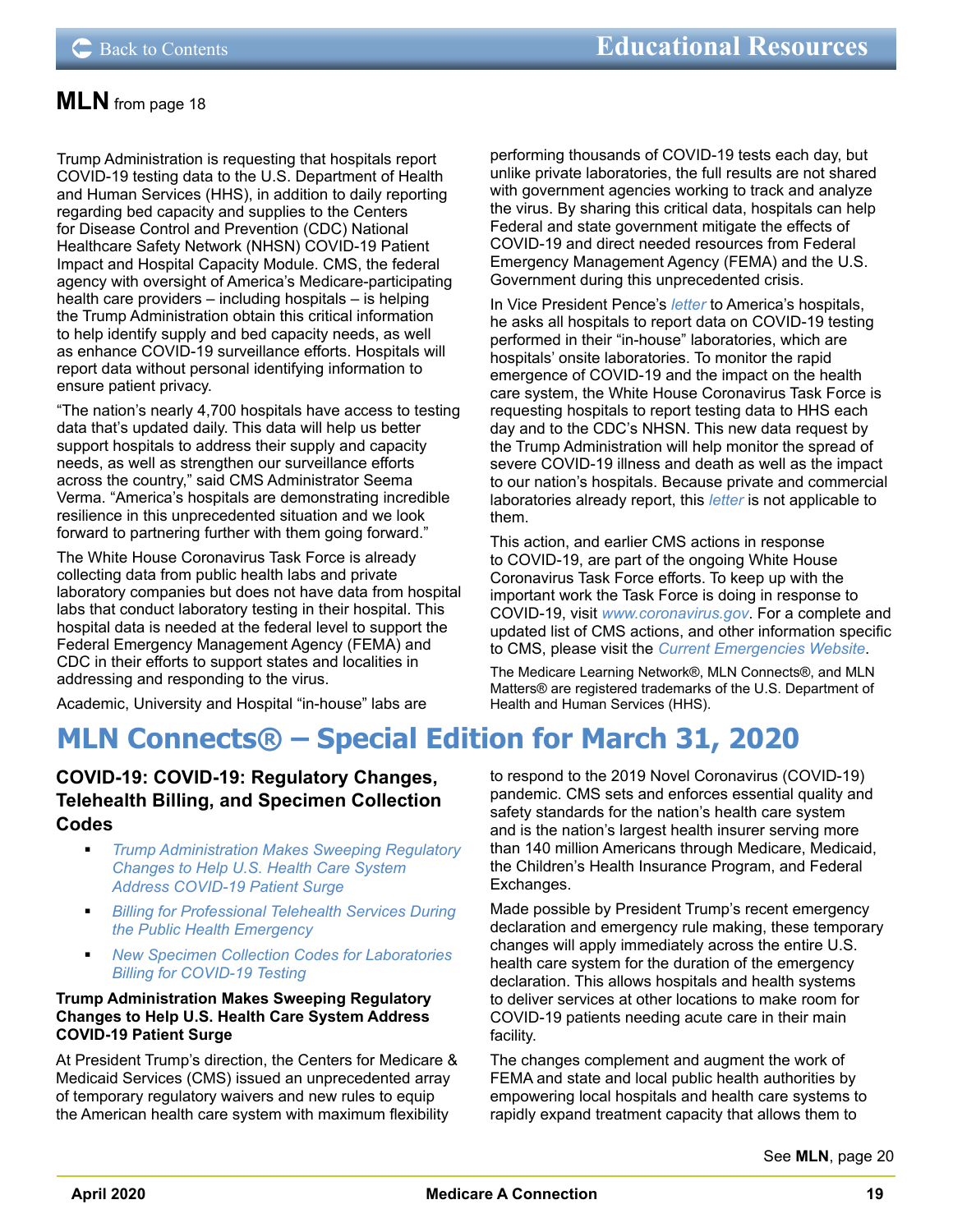<span id="page-19-0"></span>separate patients infected with COVID-19 from those who are not affected. CMS's waivers and flexibilities will permit hospitals and health care systems to expand capacity by triaging patients to a variety of communitybased locales, including ambulatory surgery centers, inpatient rehabilitation hospitals, hotels, and dormitories. Transferring uninfected patients will help hospital staffs to focus on the most critical COVID-19 patients, maintain infection control protocols, and conserve Personal Protective Equipment (PPE).

"Every day, heroic nurses, doctors, and other health care workers are dedicating long hours to their patients. This means sacrificing time with their families and risking their very lives to care for coronavirus patients," said CMS Administrator Seema Verma. "Front line health care providers need to be able to focus on patient care in the most flexible and innovative ways possible. This unprecedented temporary relaxation in regulation will help the health care system deal with patient surges by giving it tools and support to create non-traditional care sites and staff them quickly."

CMS's announcement will also waive certain requirements to enable and encourage hospitals to hire local physicians and other providers to address potential surges. New rules allow hospitals to support physician practices by transferring critical equipment, including items used for telehealth, as well as providing meals and childcare for their health care workers.

Other temporary CMS waivers and rule changes dramatically lessen administrative burdens, knowing that front line providers will be operating with high volumes and under extraordinary system stresses.

CMS recently approved hundreds of waiver requests from health care providers, state governments, and state hospital associations in the following states: Ohio, Tennessee, Virginia, Missouri, Michigan, New Hampshire, Oregon, California, Washington, Illinois, Iowa, South Dakota, Texas, New Jersey, and North Carolina. With this announcement of blanket waivers, other states and providers do not need to apply for these waivers and can begin using the flexibilities immediately.

Administrator Verma added that she applauds the March 23, 2020, pledge by America's Health Insurance Plans (AHIP) to match CMS's waivers for Medicare beneficiaries in areas where in-patient capacity is under strain. "It's a terrific example of public-private partnership and will expand the impact of Medicare's changes," Verma said.

CMS's temporary actions empower local hospitals and health care systems to:

#### **Increase Hospital Capacity – CMS Hospitals Without Walls**

CMS will allow communities to take advantage of local ambulatory surgery centers that have canceled elective surgeries, per federal recommendations. Surgery centers can contract with local health care systems to provide hospital services, or they can enroll and bill as hospitals during the emergency declaration as long as they are not inconsistent with their state's Emergency Preparedness or Pandemic Plan. The new flexibilities will also leverage these types of sites to decant services typically provided by hospitals such as cancer procedures, trauma surgeries, and other essential surgeries.

CMS will now temporarily permit non-hospital buildings and spaces to be used for patient care and quarantine sites, provided that the location is approved by the state and ensures the safety and comfort of patients and staff. This will expand the capacity of communities to develop a system of care that safely treats patients without COVID-19 and isolate and treat patients with COVID-19.

CMS will also allow hospitals, laboratories, and other entities to perform tests for COVID-19 on people at home and in other community-based settings outside of the hospital. This will both increase access to testing and reduce risks of exposure. The new guidance allows health care systems, hospitals, and communities to set up testing sites exclusively for the purpose of identifying COVID-19 positive patients in a safe environment.

In addition, CMS will allow hospital emergency departments to test and screen patients for COVID-19 at drive-through and off-campus test sites.

During the public health emergency, ambulances can transport patients to a wider range of locations when other transportation is not medically appropriate. These destinations include community mental health centers, federally qualified health centers, physician's offices, urgent care facilities, ambulatory surgery centers, and any locations furnishing dialysis services when an ESRD facility is not available.

Physician-owned hospitals can temporarily increase the number of their licensed beds, operating rooms, and procedure rooms. For example, a physician-owned hospital may temporarily convert observation beds to inpatient beds to accommodate patient surge during the public health emergency.

In addition, hospitals can bill for services provided outside their four walls. Emergency departments of hospitals can use telehealth services to quickly assess patients to determine the most appropriate site of care, freeing emergency space for those that need it most. New rules ensure that patients can be screened at alternate treatment and testing sites which are not subject to the Emergency Medical Labor and Treatment Act (EMTALA) as long as the national emergency remains in force. This will allow hospitals, psychiatric hospitals, and critical access hospitals to screen patients at a location offsite from the hospital's campus to prevent the spread of COVID-19.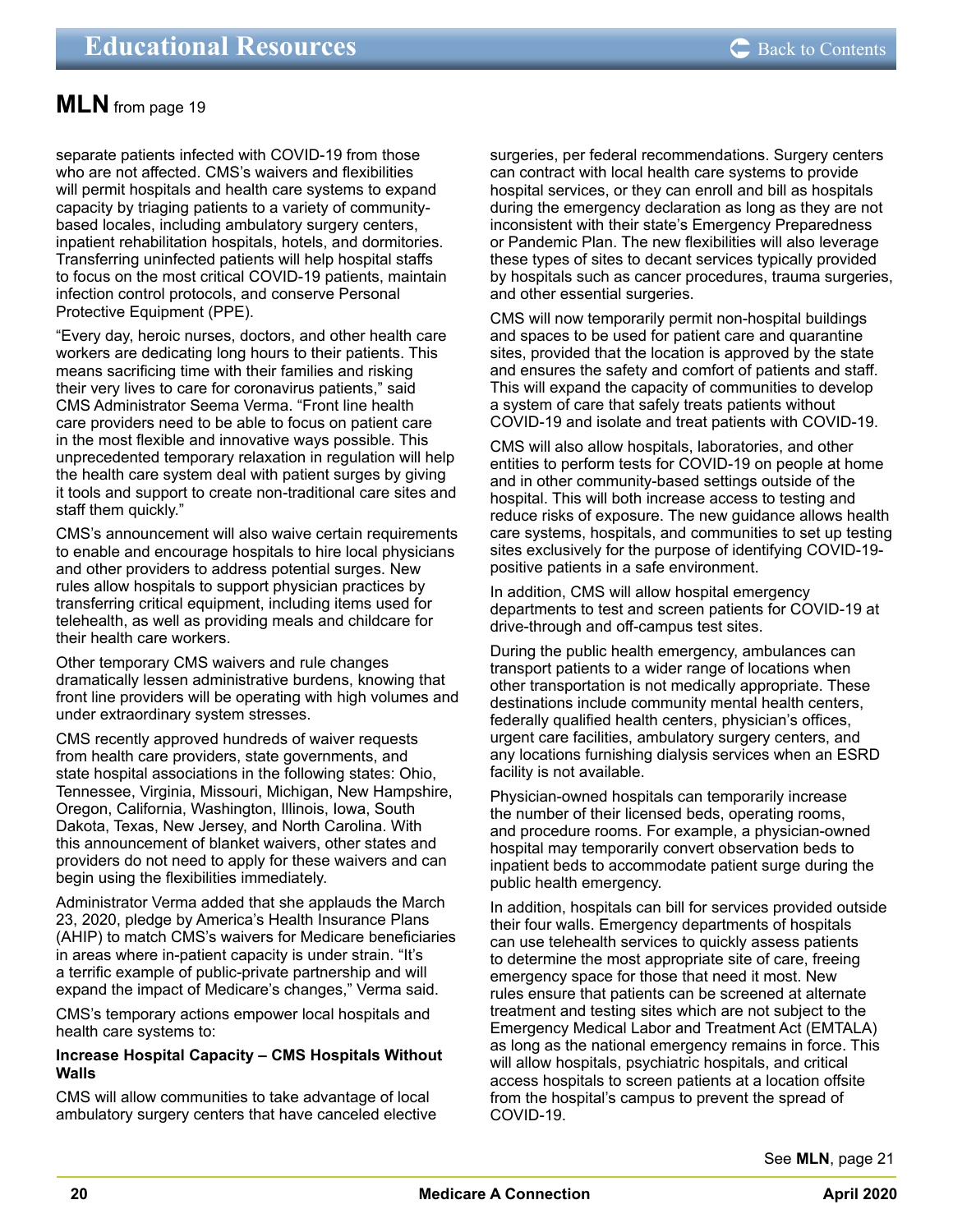## <span id="page-20-0"></span>**Rapidly Expand the Health Care Workforce**

Local private practice clinicians and their trained staff may be available for temporary employment since nonessential medical and surgical services are postponed during the public health emergency. CMS's temporary requirements allow hospitals and health care systems to increase their workforce capacity by removing barriers for physicians, nurses, and other clinicians to be readily hired from the local community, as well as those licensed from other states without violating Medicare rules.

These health care workers can then perform the functions they are qualified and licensed for, while awaiting completion of federal paperwork requirements.

CMS is issuing waivers so that hospitals can use other practitioners, such as physician assistants and nurse practitioners, to the fullest extent possible, in accordance with a state's emergency preparedness or pandemic plan. These clinicians can perform services such as order tests and medications that may have previously required a physician's order where this is permitted under state law.

CMS is waiving the requirements that a Certified Registered Nurse Anesthetist (CRNA) is under the supervision of a physician. This will allow CRNAs to function to the fullest extent allowed by the state and free up physicians from the supervisory requirement and expand the capacity of both CRNAs and physicians.

CMS also is issuing a blanket waiver to allow hospitals to provide benefits and support to their medical staffs, such as multiple daily meals, laundry service for personal clothing, or child care services while the physicians and other staff are at the hospital and engaging in activities that benefit the hospital and its patients.

CMS will also allow health care providers (clinicians, hospitals and other institutional providers, and suppliers) to enroll in Medicare temporarily to provide care during the public health emergency.

#### **Put Patients over Paperwork**

CMS is temporarily eliminating paperwork requirements and allowing clinicians to spend more time with patients. Medicare will now cover respiratory-related devices and equipment for any medical reason determined by clinicians so that patients can get the care they need; previously Medicare only covered them under certain circumstances.

During the public health emergency, hospitals will not be required to have written policies on processes and visitation of patients who are in COVID-19 isolation. Hospitals will also have more time to provide patients a copy of their medical record.

CMS is providing temporary relief from many audit and reporting requirements so that providers, health care facilities, Medicare Advantage health plans, Medicare Part D prescription drug plans, and states can focus

on providing needed care to Medicare and Medicaid beneficiaries affected by COVID-19.

This is being done by extending reporting deadlines and suspending documentation requests which would take time away from patient care.

#### **Further Promote Telehealth in Medicare**

Building on prior action to expand reimbursement for telehealth services to Medicare beneficiaries, CMS will now allow for more than 80 additional services to be furnished via telehealth. During the public health emergencies, individuals can use interactive apps with audio and video capabilities to visit with their clinician for an even broader range of services. Providers also can evaluate beneficiaries who have audio phones only.

These temporary changes will ensure that patients have access to physicians and other providers while remaining safely at home.

Providers can bill for telehealth visits at the same rate as in-person visits. Telehealth visits include emergency department visits, initial nursing facility and discharge visits, home visits, and therapy services, which must be provided by a clinician that is allowed to provide telehealth. New as well as established patients now may stay at home and have a telehealth visit with their provider.

CMS is allowing telehealth to fulfill many face-to-face visit requirements for clinicians to see their patients in inpatient rehabilitation facilities, hospice and home health.

CMS is making it clear that clinicians can provide remote patient monitoring services to patients with acute and chronic conditions and for patients with only one disease. For example, remote patient monitoring can be used to monitor a patient's oxygen saturation levels using pulse oximetry.

In addition, CMS is allowing physicians to supervise their clinical staff using virtual technologies when appropriate, instead of requiring in-person presence.

For additional background information on the waivers and rule changes, go to: *[https://www.cms.gov/newsroom/](https://www.cms.gov/newsroom/fact-sheets/additional-backgroundsweeping-regulatory-changes-help-us-healthcare-system-address-covid-19-patient) [fact-sheets/additional-backgroundsweeping-regulatory](https://www.cms.gov/newsroom/fact-sheets/additional-backgroundsweeping-regulatory-changes-help-us-healthcare-system-address-covid-19-patient)[changes-help-us-healthcare-system-address-covid-19](https://www.cms.gov/newsroom/fact-sheets/additional-backgroundsweeping-regulatory-changes-help-us-healthcare-system-address-covid-19-patient) [patient](https://www.cms.gov/newsroom/fact-sheets/additional-backgroundsweeping-regulatory-changes-help-us-healthcare-system-address-covid-19-patient)*.

For more information on the COVID-19 waivers and guidance, and the Interim Final Rule, please go to the CMS COVID-19 flexibilities webpage: *[https://www.cms.](https://www.cms.gov/about-cms/emergency-preparedness-response-operations/current-emergencies/coronavirus-waivers) [gov/about-cms/emergency-preparedness-response](https://www.cms.gov/about-cms/emergency-preparedness-response-operations/current-emergencies/coronavirus-waivers)[operations/current-emergencies/coronavirus-waivers](https://www.cms.gov/about-cms/emergency-preparedness-response-operations/current-emergencies/coronavirus-waivers)*.

These actions, and earlier CMS actions in response to COVID-19, are part of the ongoing White House Coronavirus Task Force efforts. To keep up with the important work the Task Force is doing in response to COVID-19, visit *[www.coronavirus.gov.](https://www.coronavirus.gov/)* For a complete and updated list of CMS actions, and other information specific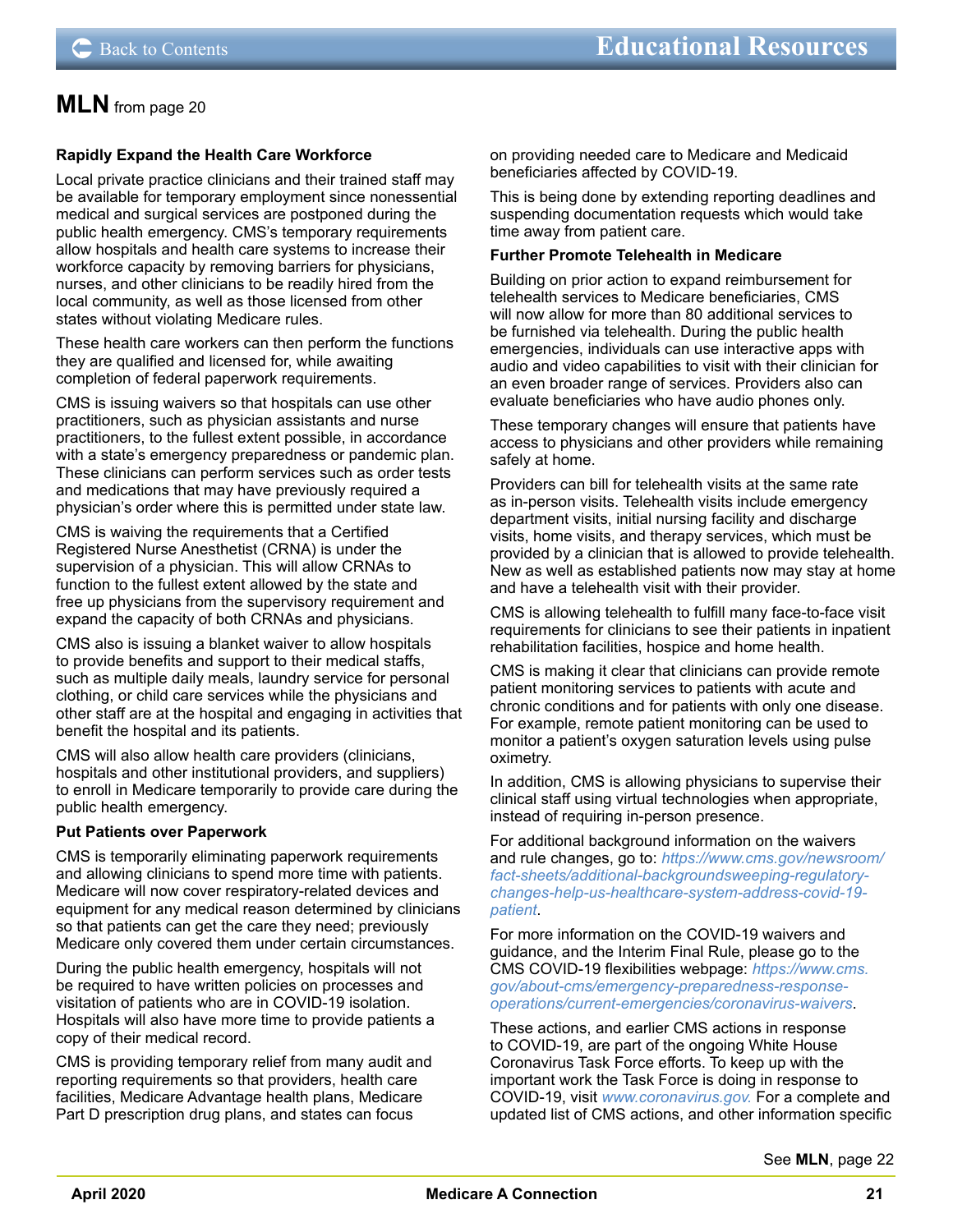#### <span id="page-21-0"></span>to CMS, please visit the *[Current Emergencies Website](https://www.cms.gov/About-CMS/Agency-Information/Emergency/EPRO/Current-Emergencies/Current-Emergencies-page)*.

#### **Billing for Professional Telehealth Services During the Public Health Emergency**

Building on prior action to expand reimbursement for telehealth services to Medicare beneficiaries, CMS will now allow for more than 80 additional services to be furnished via telehealth. When billing professional claims for non-traditional telehealth services with dates of services on or after March 1, 2020, and for the duration of the Public Health Emergency (PHE), bill with the Place of Service (POS) equal to what it would have been in the absence of a PHE, along with a modifier 95, indicating that the service rendered was actually performed via telehealth. As a reminder, CMS is not requiring the "CR" modifier on telehealth services. However, consistent with current rules for traditional telehealth services, there are two scenarios where modifiers are required on Medicare telehealth professional claims:

- Furnished as part of a federal telemedicine demonstration project in Alaska and Hawaii using asynchronous (store and forward) technology, use GQ modifier
- **Furnished for diagnosis and treatment of an acute** stroke, use G0 modifier

Traditional Medicare telehealth services professional claims should reflect the designated POS code 02-Telehealth, to indicate the billed service was furnished

## **MLN Connects® for April 2, 2020**

#### *[MLN Connects® for Thursday, April 2, 2020](https://www.cms.gov/outreach-and-educationoutreachffsprovpartprogprovider-partnership-email-archive/2020-04-02-mlnc)*

*[View this edition as a PDF](https://www.cms.gov/files/document/2020-04-02-mlnc.pdf)*

## **News**

- **IRF Provider Preview Reports: Review Your Data by** April 13
- **EXECT:** LTCH Provider Preview Reports: Review Your Data by April 13
- Hospice Provider Preview Reports: Review Your Data by April 13

## **Events**

 Interoperability and Patient Access Final Rule Call — April 7

## **MLN Matters® Articles**

- July 2020 Quarterly Average Sales Price (ASP) Medicare Part B Drug Pricing Files and Revisions to Prior Quarterly Pricing Files
- **NCD (20.32) Transcatheter Aortic Valve Replacement** (TAVR)

as a professional telehealth service from a distant site. There is no change to the facility/non-facility payment differential applied based on POS. Claims submitted with POS code 02 will continue to pay at the facility rate.

There are no billing changes for institutional claims; critical access hospital method II claims should continue to bill with modifier GT.

#### **New Specimen Collection Codes for Laboratories Billing for COVID-19 Testing**

Clinical diagnostic laboratories: To identify and reimburse specimen collection for COVID-19 testing, CMS established two Level II HCPCS codes, effective with line item date of service on or after March 1, 2020:

- G2023 Specimen collection for severe acute respiratory syndrome coronavirus 2 (SARS-CoV-2) (Coronavirus disease [COVID-19]), any specimen source
- G2024 Specimen collection for severe acute respiratory syndrome coronavirus 2 (SARS-CoV-2) (Coronavirus disease [COVID-19]), from an individual in a skilled nursing facility or by a laboratory on behalf of a home health agency, any specimen source

These codes are billable by clinical diagnostic laboratories.

The Medicare Learning Network®, MLN Connects®, and MLN Matters® are registered trademarks of the U.S. Department of Health and Human Services (HHS).

- Quarterly Update for the Temporary Gap Period of the Durable Medical Equipment, Prosthetics, Orthotics, and Supplies (DMEPOS) Competitive Bidding Program (CBP) - July 2020
- Quarterly Update to the National Correct Coding Initiative (NCCI) Procedure-to-Procedure (PTP) Edits, Version 26.2, Effective July 1, 2020
- Activation of Systematic Validation Edits for OPPS Providers with Multiple Service Locations – Update — Revised
- Quarterly Update to the National Correct Coding Initiative (NCCI) Procedure-to-Procedure (PTP) Edits, Version 26.1, Effective April 1, 2020 — Revised

## **Publications**

 MLN Catalog – April 2020 Edition

## **Multimedia**

 Open Payments Call: Audio Recording and Transcript

The Medicare Learning Network®, MLN Connects®, and MLN Matters® are registered trademarks of the U.S. Department of Health and Human Services (HHS).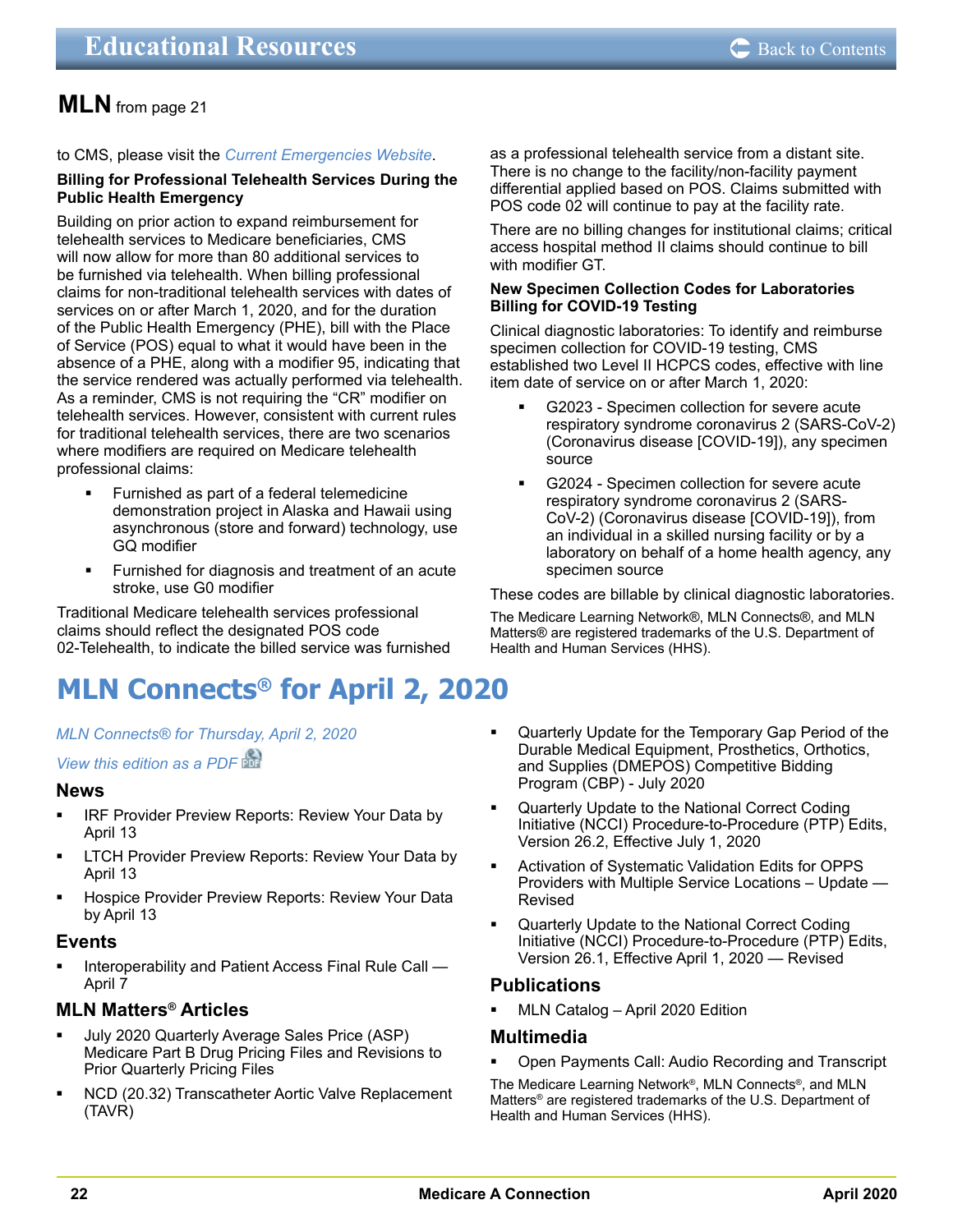## <span id="page-22-0"></span>**MLN Connects® – Special Edition for April 3, 2020**

## **COVID-19: Telehealth Billing Correction, Nursing Home Recommendations, Billing for Multi-Function Ventilators, New ICD-10-CM Diagnosis Code**

- *Billing for Professional Telehealth Distant Site Services During the Public Health Emergency — Revised*
- *Trump Administration Issues Key Recommendations to Nursing Homes, State and Local Governments*
- *Billing for Multi-Function Ventilators (HCPCS Code E0467) under the COVID-19 Public Health Emergency and Otherwise*
- *New ICD-10-CM diagnosis code, U07.1, for COVID-19*

### **Billing for Professional Telehealth Distant Site Services During the Public Health Emergency — Revised**

This corrects a prior message that appeared in our *[March](https://www.cms.gov/outreach-and-educationoutreachffsprovpartprogprovider-partnership-email-archive/2020-03-31-mlnc-se)  [31, 2020](https://www.cms.gov/outreach-and-educationoutreachffsprovpartprogprovider-partnership-email-archive/2020-03-31-mlnc-se)* Special Edition.

Building on prior action to expand reimbursement for telehealth services to Medicare beneficiaries, CMS will now allow for more than 80 additional services to be furnished via telehealth. When billing professional claims for all telehealth services with dates of services on or after March 1, 2020, and for the duration of the Public Health Emergency (PHE), bill with:

- Place of Service (POS) equal to what it would have been had the service been furnished in-person
- Modifier 95, indicating that the service rendered was actually performed via telehealth

As a reminder, CMS is not requiring the CR modifier on telehealth services. However, consistent with current rules for telehealth services, there are two scenarios where modifiers are required on Medicare telehealth professional claims:

- Furnished as part of a federal telemedicine demonstration project in Alaska and Hawaii using asynchronous (store and forward) technology, use GQ modifier
- Furnished for diagnosis and treatment of an acute stroke, use G0 modifier

There are no billing changes for institutional claims; critical access hospital method II claims should continue to bill with modifier GT.

### **Trump Administration Issues Key Recommendations to Nursing Homes, State and Local Governments**

On April 3, at the direction of President Trump, the Centers for Medicare & Medicaid Services (CMS), in consultation with the Centers for Disease Control and Prevention (CDC), issued critical recommendations to state and local governments, as well as nursing homes, to help mitigate the spread of the 2019 Novel Coronavirus (COVID-19) in nursing homes. The recommendations build on and strengthen recent guidance from CMS and CDC related to effective

implementation of longstanding infection control procedures.

*[Press release](https://www.cms.gov/newsroom/press-releases/trump-administration-issues-key-recommendations-nursing-homes-state-and-local-governments)*

#### *[Guidance](https://www.cms.gov/files/document/4220-covid-19-long-term-care-facility-guidance.pdf)*

#### **Billing for Multi-Function Ventilators (HCPCS Code E0467) under the COVID-19 Public Health Emergency and Otherwise**

CMS recognizes that in these important times, in particular, beneficiaries, health care clinicians, suppliers, and manufacturers are looking for the broadest possible access to ventilators for their care needs. We are taking a number of steps to increase access to and remind suppliers about certain options available to them and beneficiaries regarding multi-function ventilators.

Effective immediately, CMS is suspending claims editing for multi-function ventilators when there are claims for separate devices in history that have not met their reasonable useful lifetime.

For more information on multi-function ventilators, see *[MLN Matters Special Edition Article SE20012.](https://www.cms.gov/files/document/se20012.pdf)*

## **New ICD-10-CM diagnosis code, U07.1, for COVID-19**

In response to the national emergency that was declared concerning the COVID-19 outbreak, a new diagnosis code, U07.1, COVID-19, has been implemented, effective April 1, 2020.

As a result, an updated ICD-10 MS-DRG GROUPER software package to accommodate the new ICD-10- CM diagnosis code, U07.1, COVID-19, effective with discharges on and after April 1, 2020, is available on the CMS *[MS-DRG Classifications and Software](https://www.cms.gov/Medicare/Medicare-Fee-for-Service-Payment/AcuteInpatientPPS/MS-DRG-Classifications-and-Software)* webpage.

This updated GROUPER software package (V37.1 R1) replaces the GROUPER software package V37.1 that was developed in response to the new ICD-10-CM diagnosis code U07.0, Vaping-related disorder, also effective with discharges on and after April 1, 2020, that is currently available on the *[MS-DRG Classifications and Software](https://www.cms.gov/Medicare/Medicare-Fee-for-Service-Payment/AcuteInpatientPPS/MS-DRG-Classifications-and-Software)* webpage.

Providers should use this new code, U07.1, where appropriate, for discharges on or after April 1, 2020. Refer to the updated MLN Matters Articles for additional Medicare Fee-For-Service information:

- *[Update to the International Classification of](https://www.cms.gov/files/document/mm11623.pdf)  [Diseases, Tenth Revision, Clinical Modification](https://www.cms.gov/files/document/mm11623.pdf)  [\(ICD-10-CM\) for Vaping Related Disorder and](https://www.cms.gov/files/document/mm11623.pdf)  [2019 Novel Coronavirus \(COVID-19\)](https://www.cms.gov/files/document/mm11623.pdf)*
- *[Update to the Home Health Grouper for New](https://www.cms.gov/files/document/mm11656.pdf)  [Diagnosis Codes for Vaping Related Disorder and](https://www.cms.gov/files/document/mm11656.pdf)  [COVID-19](https://www.cms.gov/files/document/mm11656.pdf)*
- *[April 2020 Integrated Outpatient Code Editor \(I/](https://www.cms.gov/files/document/mm11680.pdf) [OCE\) Specifications Version 21.1 R1](https://www.cms.gov/files/document/mm11680.pdf)*

For detailed information regarding the assignment of new diagnosis code U07.1, COVID-19, under the ICD-10 *[MS-DRGs,](https://www.cms.gov/Medicare/Medicare-Fee-for-Service-Payment/AcuteInpatientPPS/MS-DRG-Classifications-and-Software) [visit the MS-DRG Classifications and Software](https://www.cms.gov/Medicare/Medicare-Fee-for-Service-Payment/AcuteInpatientPPS/MS-DRG-Classifications-and-Software)* webpage. The announcement is located under the "Latest News" heading.

For additional information related to the new COVID-19 diagnosis code, visit the *[CDC website](https://www.cdc.gov/nchs/icd/icd10cm.htm)*.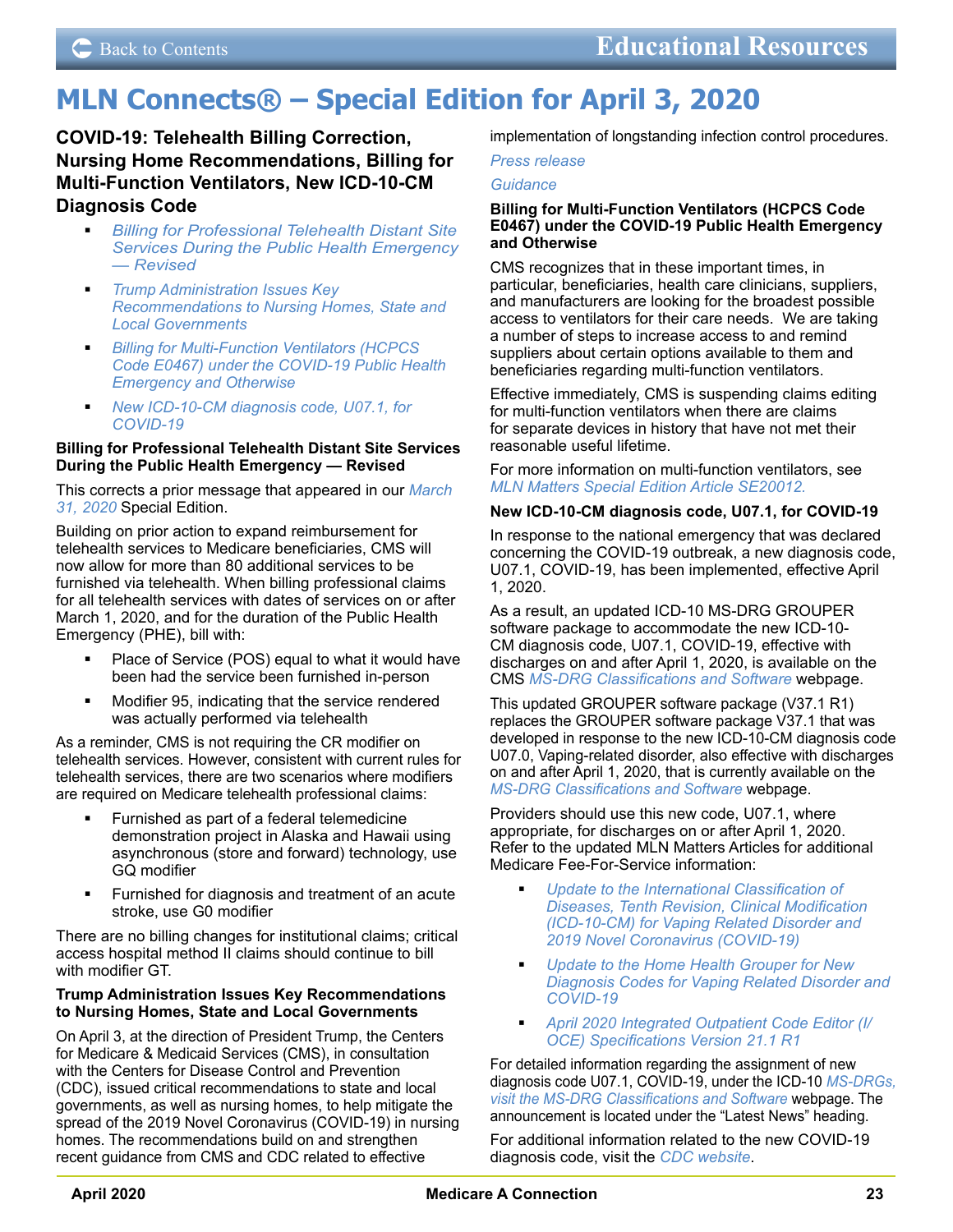## <span id="page-23-0"></span>**MLN Connects® – Special Edition for April 7, 2020**

**COVID-19: Telehealth Video, Coinsurance and Deductible Waived, ASC Attestations, Ambulance Modifiers, Lessons From Front Lines, MLN Call Today**

- *New Video Available on Medicare Coverage and Payment of Virtual Services*
- *Families First Coronavirus Response Act Waives Coinsurance and Deductibles for Additional COVID-19 Related Services*
- *Guidance for Processing Attestations from Ambulatory Surgical Centers (ASCs) Temporarily Enrolling as Hospitals during the COVID-19 Public Health Emergency*
- *COVID-19: Expanded Use of Ambulance Origin/ Destination Modifiers*
- *Lessons from The Front Lines: COVID-19*
- *CMS COVID-19 Update Call Today*

#### **New Video Available on Medicare Coverage and Payment of Virtual Services**

CMS released a video providing answers to common questions about the Medicare telehealth services benefit. CMS is expanding this benefit on a temporary and emergency basis under the 1135 waiver authority and Coronavirus Preparedness and Response Supplemental Appropriations Act.

#### *[Video](https://www.youtube.com/watch?v=bdb9NKtybzo&feature=youtu.be)*

#### **Families First Coronavirus Response Act Waives Coinsurance and Deductibles for Additional COVID-19 Related Services**

The Families First Coronavirus Response Act waives cost-sharing under Medicare Part B (coinsurance and deductible amounts) for Medicare patients for COVID-19 testing-related services. These services are medical visits for the HCPCS evaluation and management categories described below when an outpatient provider, physician, or other providers and suppliers that bill Medicare for Part B services orders or administers COVID-19 lab test U0001, U0002, or 87635.

Cost-sharing does not apply for COVID-19 testing-related services, which are medical visits that: are furnished between March 18, 2020 and the end of the Public Health Emergency (PHE); that result in an order for or administration of a COVID-19 test; are related to furnishing or administering such a test or to the evaluation of an individual for purposes of determining the need for such a test; and are in any of the following categories of HCPCS evaluation and management codes:

- Office and other outpatient services
- Hospital observation services
- Emergency department services
- Nursing facility services
- Domiciliary, rest home, or custodial care services
- Home services
- Online digital evaluation and management services

Cost-sharing does not apply to the above medical visit services for which payment is made to:

- Hospital Outpatient Departments paid under the Outpatient Prospective Payment System
- Physicians and other professionals under the Physician Fee Schedule
- Critical Access Hospitals (CAHs)
- Rural Health Clinics (RHCs)
- Federally Qualified Health Centers (FQHCs)

For services furnished on March 18, 2020, and through the end of the PHE, outpatient providers, physicians, and other providers and suppliers that bill Medicare for Part B services under these payment systems should use the CS modifier on applicable claim lines to identify the service as subject to the cost-sharing wavier for COVID-19 testingrelated services and should NOT charge Medicare patients any co-insurance and/or deductible amounts for those services.

For professional claims, physicians and practitioners who did not initially submit claims with the CS modifier must notify their Medicare Administrative Contractor (MAC) and request to resubmit applicable claims with dates of service on or after 3/18/2020 with the CS modifier to get 100% payment.

For institutional claims, providers, including hospitals, CAHs, RHCs, and FQHCs, who did not initially submit claims with the CS modifier must resubmit applicable claims submitted on or after 3/18/2020, with the CS modifier to visit lines to get 100% payment.

Additional CMS actions in response to COVID-19, are part of the ongoing White House Task Force efforts. To keep up with the important work the Task Force is doing in response to COVID-19, visit *[www.coronavirus.gov](https://www.coronavirus.gov/)*. For a complete and updated list of CMS actions, and other information specific to CMS, please visit the *[Current](https://www.cms.gov/About-CMS/Agency-Information/Emergency/EPRO/Current-Emergencies/Current-Emergencies-page)  [Emergencies Website](https://www.cms.gov/About-CMS/Agency-Information/Emergency/EPRO/Current-Emergencies/Current-Emergencies-page)*.

#### **Guidance for Processing Attestations from Ambulatory Surgical Centers (ASCs) Temporarily Enrolling as Hospitals during the COVID-19 Public Health Emergency**

CMS is providing needed flexibility to hospitals to ensure they have the ability to expand capacity and to treat patients during the COVID-19 public health emergency. As part of the *[COVID-19 Emergency Declaration Blanket](https://www.cms.gov/files/document/summary-covid-19-emergency-declaration-waivers.pdf)  [Waivers for Health Care Providers](https://www.cms.gov/files/document/summary-covid-19-emergency-declaration-waivers.pdf)* CMS is allowing Medicare-enrolled ASCs to temporarily enroll as hospitals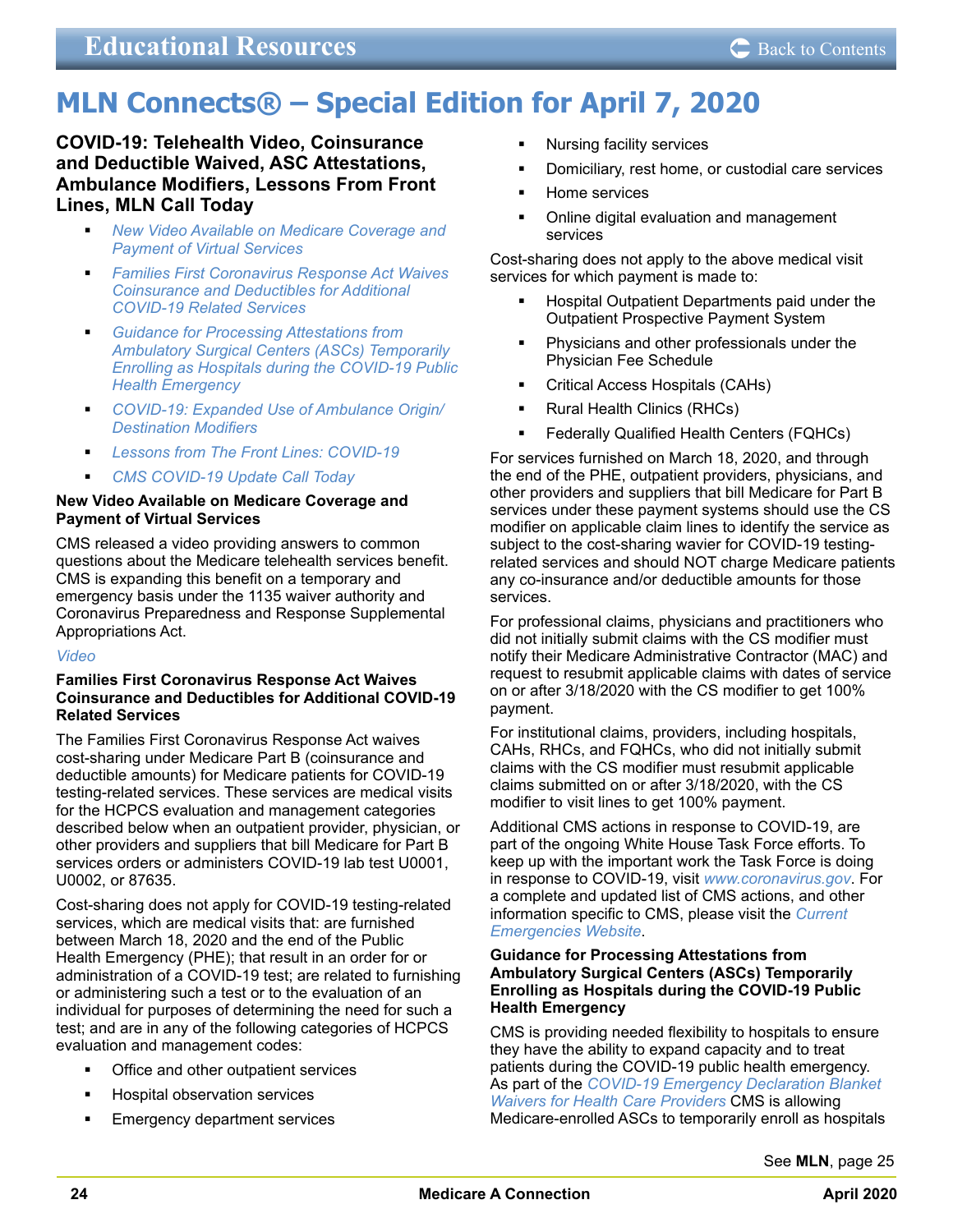<span id="page-24-0"></span>and to provide hospital services to help address the urgent need to increase hospital capacity to take care of patients.

## *[Guidance](https://www.cms.gov/medicareprovider-enrollment-and-certificationsurveycertificationgeninfopolicy-and-memos-states-and/guidance-processing-attestations-ambulatory-surgical-centers-ascs-temporarily-enrolling-hospitals)*

### **COVID-19: Expanded Use of Ambulance Origin/ Destination Modifiers**

During the COVID-19 Public Health Emergency, Medicare will cover a medically necessary emergency and nonemergency ground ambulance transportation from any point of origin to a destination that is equipped to treat the condition of the patient consistent with state and local Emergency Medical Services (EMS) protocols where the services will be furnished. On an interim basis, we are expanding the list of destinations that may include but are not limited to:

- Any location that is an alternative site determined to be part of a hospital, Critical Access Hospital (CAH), or Skilled Nursing Facility (SNF)
- Community mental health centers
- Federally Qualified Health Centers (FQHCs)
- Rural health clinics (RHCs)
- Physicians' offices
- Urgent care facilities
- Ambulatory Surgery Centers (ASCs)
- Any location furnishing dialysis services outside of an End-Stage Renal Disease (ESRD) facility when an ESRD facility is not available
- **Beneficiary's home**

CMS expanded the descriptions for these origin and destination claim modifiers to account for the new covered locations:

 Modifier D - Community mental health center, FQHC, RHC, urgent care facility, non-providerbased ASC or freestanding emergency center,

location furnishing dialysis services and not affiliated with ESRD facility

- Modifier E Residential, domiciliary, custodial facility (other than 1819 facility) if the facility is the beneficiary's home
- Modifier H Alternative care site for hospital, including CAH, provider-based ASC, or freestanding emergency center
- Modifier N Alternative care site for SNF
- Modifier P Physician's office
- Modifier R Beneficiary's home

For the complete list of ambulance origin and destination claim modifiers see *[Medicare Claims Processing Manual](https://www.cms.gov/Regulations-and-Guidance/Guidance/Manuals/Downloads/clm104c15.pdf)  [Chapter 15, Section 30 A](https://www.cms.gov/Regulations-and-Guidance/Guidance/Manuals/Downloads/clm104c15.pdf).*

## **Lessons from The Front Lines: COVID-19**

On April 3, CMS Administrator Seema Verma, Deborah Birx, MD, White House Coronavirus Task Force, and officials from the FDA, CDC, and FEMA participated in a call on COVID-19 Flexibilities. Several physician guests on the front lines presented best practices from their COVID-19 experiences. You can listen to the conversation *[here](https://www.cms.gov/files/audio/covid19lessonsfromthefrontline04032020.mp3)*.

## **CMS COVID-19 Update Call Today**

Tuesday, April 7 from 2 to 3 pm ET

*[Register](https://blh.ier.intercall.com/)* for Medicare Learning Network events. Registration closes at 12pm ET.

CMS update on recent actions taken to address the COVID-19 public health emergency.

Target Audience: All Medicare fee-for-service providers and interested stakeholders.

The Medicare Learning Network®, MLN Connects®, and MLN Matters® are registered trademarks of the U.S. Department of Health and Human Services (HHS).

## *Medicare Learning Network***®**

The *Medicare Learning Network*® (*MLN*) is the home for education, information, and resources for the health care professional community. The *MLN* provides access to CMS Program information you need, [when you need it, so you can focus more on providing care to your patients. Find out what the](https://medicare.fcso.com/pecos_news/191943.asp?wt.ac=enrollqc&wt.ad=homepage%20banner) *MLN* has to offer you and your staff at *https://www.cms.gov/Outreach-and-Education/Medicare-Learning-Network-MLN/MLNGenInfo/index.html*.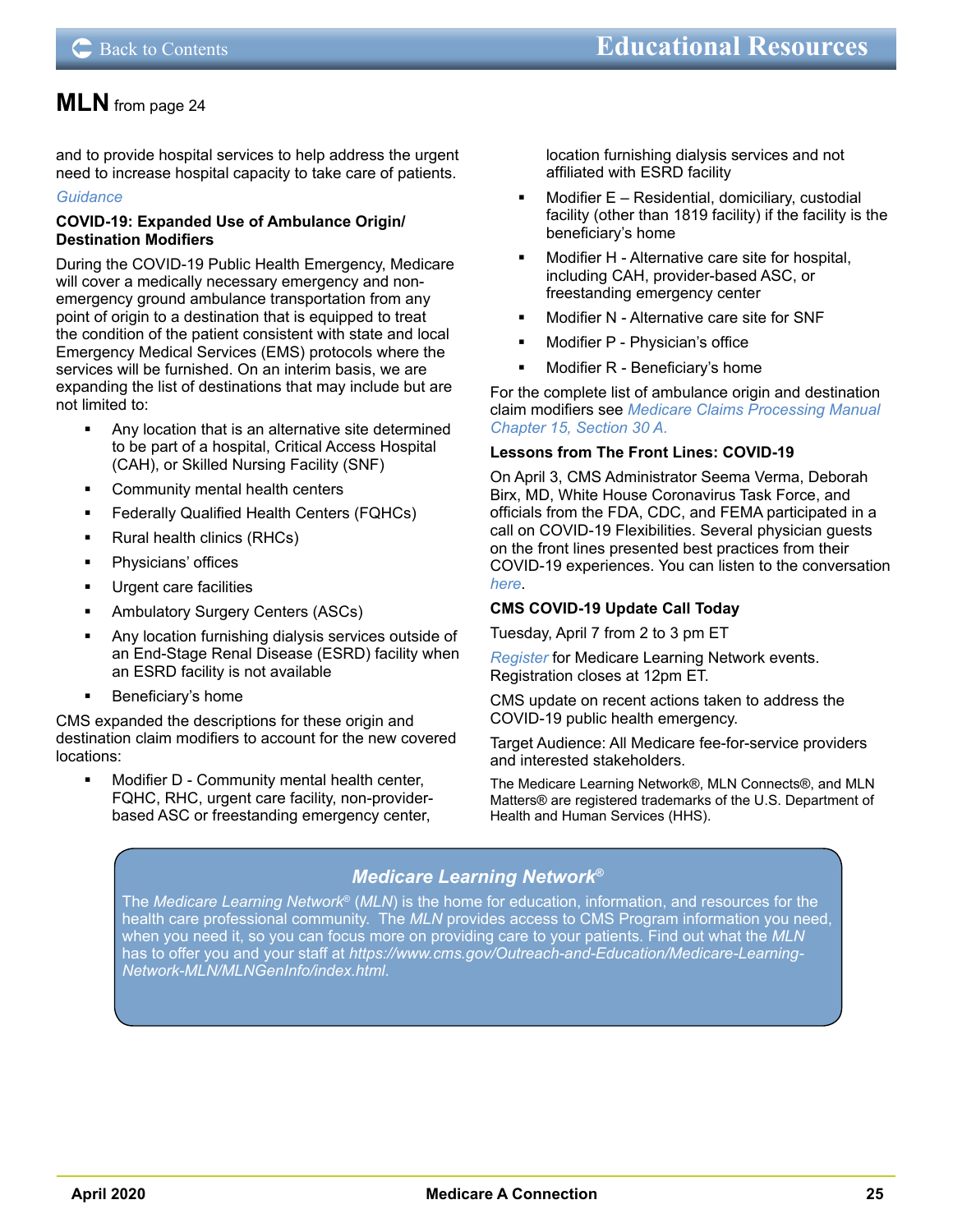## <span id="page-25-0"></span>**MLN Connects® for April 9, 2020**

## *[MLN Connects® for April 9, 2020](https://www.cms.gov/outreach-and-educationoutreachffsprovpartprogprovider-partnership-email-archive/2020-04-09-mlnc)*

## *[View this edition as a PDF](https://www.cms.gov/files/document/2020-04-09-mlnc.pdf)*

## **News**

- CMS Approves Approximately \$34 Billion for Providers with the Accelerated/Advance Payment Program for Medicare Providers in One Week
- COVID-19: Dear Clinician Letter
- COVID-19: Non-Emergent, Elective Medical Services and Treatment Recommendations
- Quality Payment Program: MIPS Extreme and Uncontrollable Circumstances Policy in Response to COVID-19
- Multi-Factor Authentication Requirement Delayed for PECOS, I&A, and NPPES
- Open Payments: Pre-Publication Review and Dispute through May 15

## **Claims, Pricers & Codes**

 Pneumococcal Pneumonia Vaccination: Eligibility Transactions Includes DOS Starting April 13

## **MLN Connects® – Special Edition for April 10, 2020**

## **COVID-19: Infection Control, Maximizing Workforce, Updated Q&A, CS Modifier for Cost-Sharing, Payment Adjustment Suspended**

- *CMS Issues New Wave of Infection Control Guidance to Protect Patients and Healthcare Workers from COVID-19*
- *Trump Administration Acts to Ensure U.S. Healthcare Facilities Can Maximize Frontline Workforces to Confront COVID-19 Crisis*
- *Updated Questions and Answers on COVID-19*
- *Using CS Modifier When Cost-Sharing is Waived*
- *Medicare FFS Claims: 2% Payment Adjustment Suspended (Sequestration)*

## **CMS Issues New Wave of Infection Control Guidance to Protect Patients and Healthcare Workers from COVID-19**

CMS issued a series of updated guidance documents focused on infection control to prevent the spread of the 2019 Novel Coronavirus (COVID-19) in a variety of inpatient and outpatient care settings. The guidance, based on Centers for Disease Control and Prevention (CDC) guidelines, will help ensure infection control in the context of patient triage, screening and treatment, the use of alternate testing and treatment sites and telehealth, drive-through screenings, limiting visitations, cleaning and disinfection guidelines, staffing, and more.

*[Press release](https://www.cms.gov/newsroom/press-releases/cms-issues-new-wave-infection-control-guidance-based-cdc-guidelines-protect-patients-and-healthcare)*

## **Events**

 Ground Ambulance Organizations: Data Collection for Medicare Providers Call — May 7

## **MLN Matters® Articles**

- Supplier Education on Use of Upgrades for Multi-Function Ventilators
- Second Update to CR 11152 Implementation of the Skilled Nursing Facility (SNF) Patient Driven Payment Model (PDPM) — Revised

## **Publications**

- Civil Rights, HIPAA, and COVID-19
- Medicare Advance Written Notices of Noncoverage Revised
- Medicare Preventive Services Revised
- Medicare Preventive Services Poster Revised

The Medicare Learning Network®, MLN Connects®, and MLN Matters® are registered trademarks of the U.S. Department of Health and Human Services (HHS).

#### **Trump Administration Acts to Ensure U.S. Healthcare Facilities Can Maximize Frontline Workforces to Confront COVID-19 Crisis**

At President Trump's direction, the Centers for Medicare & Medicaid Services (CMS) today temporarily suspended a number of rules so that hospitals, clinics, and other healthcare facilities can boost their frontline medical staffs as they fight to save lives during the 2019 Novel Coronavirus (COVID-19) pandemic.

These changes affect doctors, nurses, and other clinicians nationwide, and focus on reducing supervision and certification requirements so that practitioners can be hired quickly and perform work to the fullest extent of their licenses. The new waivers sharply expand the workforce flexibilities CMS announced on March 30.

For a fact sheet detailing additional information on the waivers announced today and previously, go to: *[https://](https://www.cms.gov/files/document/summary-covid-19-emergency-declaration-waivers.pdf) [www.cms.gov/files/document/summary-covid-19](https://www.cms.gov/files/document/summary-covid-19-emergency-declaration-waivers.pdf) [emergency-declaration-waivers.pdf](https://www.cms.gov/files/document/summary-covid-19-emergency-declaration-waivers.pdf)*

## **Updated Questions and Answers on COVID-19**

Review CMS' *[updated FAQs](https://www.cms.gov/files/document/03092020-covid-19-faqs-508.pdf)* to equip the American health care system with maximum flexibility to respond to the 2019 Novel Coronavirus (COVID-19) pandemic. Check this resource often as CMS updates it on a regular basis we insert the date at the end of each FAQ when it is new or updated.

## **Using CS Modifier When Cost-Sharing is Waived**

This clarifies a prior message that appeared in our *[April 7,](https://www.cms.gov/outreach-and-educationoutreachffsprovpartprogprovider-partnership-email-archive/2020-04-07-mlnc-se)* 

See **MLN**[, page 27](#page-26-0)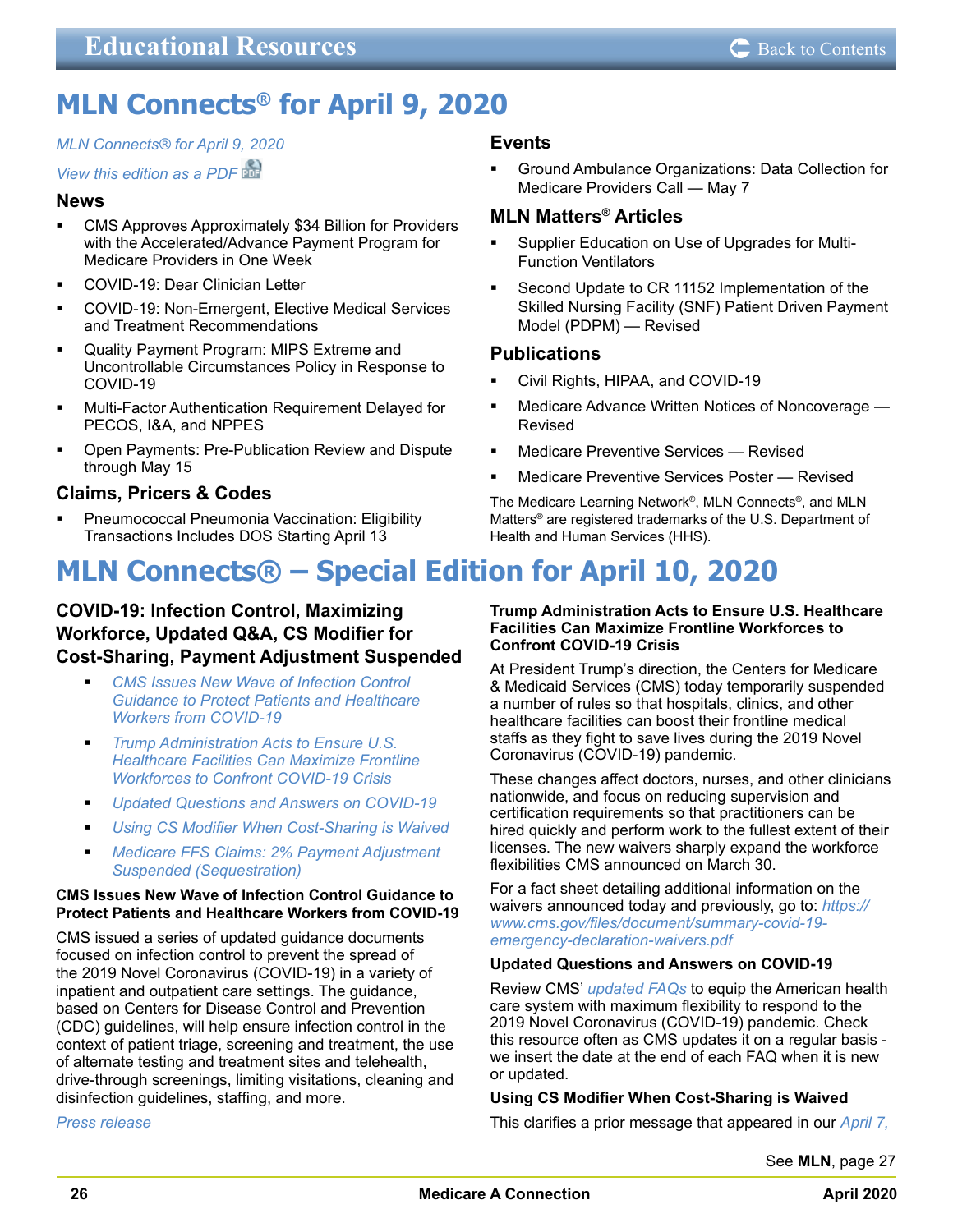## <span id="page-26-0"></span>*[2020](https://www.cms.gov/outreach-and-educationoutreachffsprovpartprogprovider-partnership-email-archive/2020-04-07-mlnc-se)* Special Edition.

CMS now waives cost-sharing (coinsurance and deductible amounts) under Medicare Part B for Medicare patients for certain COVID-19 testing-related services. Previously, CMS made available the CS modifier for the gulf oil spill in 2010; however, CMS recently repurposed the CS modifier for COVID-19 purposes. Now, for services furnished on March 18, 2020, and through the end of the Public Health Emergency, outpatient providers, physicians, and other providers and suppliers that bill Medicare for Part B services under specific payment systems outlined in the April 7 message should use the CS modifier on applicable claim lines to identify the service as subject to the cost-sharing wavier for COVID-19 testing-related services and to get 100% of the Medicare-approved

amount. Additionally, they should NOT charge Medicare patients any co-insurance and/or deductible amounts for those services.

### **Medicare FFS Claims: 2% Payment Adjustment Suspended (Sequestration)**

Section 3709 of the Coronavirus Aid, Relief, and Economic Security (CARES) Act temporarily suspends the 2% payment adjustment currently applied to all Medicare Fee-For-Service (FFS) claims due to sequestration. The suspension is effective for claims with dates of service from May 1 through December 31, 2020.

The Medicare Learning Network®, MLN Connects®, and MLN Matters® are registered trademarks of the U.S. Department of Health and Human Services (HHS).

## **MLN Connects® – Special Edition for April 15, 2020**

## **COVID-19: Reprocessing Hospital Claims, Essential Diagnostic Services, Non-Invasive Ventilators**

- *IPPS Hospitals, LTCHs: Reprocessing Claims for CARES Act*
- *Trump Administration Announces Expanded Coverage for Essential Diagnostic Services Amid COVID-19 Public Health Emergency*
- *Removal of Non-Invasive Ventilator Product Category from DMEPOS Competitive Bidding Program*

#### **IPPS Hospitals, LTCHs: Reprocessing Claims for CARES Act**

CMS is implementing changes to increase payments to Inpatient Prospective Payment System (IPPS) hospitals and Long-Term Care Hospitals (LTCHs) under Sections 3710 and 3711 of the Coronavirus Aid, Relief, and Economic Security (CARES) Act. When you submit an IPPS claim for discharges on or after January 27, 2020, or an LTCH claim for admissions on or after January 27, 2020, and we receive it:

- April 20, 2020, and earlier, Medicare will reprocess. You do not need to take any action.
- On or after April 21, 2020, Medicare will process in accordance with the CARES Act.

For more information, see *[MLN Matters Special Edition](https://www.cms.gov/files/document/se20015.pdf)  [Article SE20015](https://www.cms.gov/files/document/se20015.pdf)*.

**Trump Administration Announces Expanded Coverage for Essential Diagnostic Services Amid COVID-19** 

## **Public Health Emergency**

CMS, together with the Departments of Labor and the Treasury, issued guidance to ensure Americans with private health insurance have coverage of COVID-19 diagnostic testing and certain other related services, including antibody testing, at no cost. This includes urgent care visits, emergency room visits, and in-person or telehealth visits to the doctor's office that result in an order for or administration of a COVID-19 test. As part of the effort to slow the spread of the virus, this guidance is another action the Trump Administration is taking to remove financial barriers for Americans to receive necessary COVID-19 tests and health services, as well as encourage the use of antibody testing that may help to enable health care workers and other Americans to get back to work more quickly.

#### *[Press release](https://www.cms.gov/newsroom/press-releases/trump-administration-announces-expanded-coverage-essential-diagnostic-services-amid-covid-19-public)*

#### *[Guidance](https://www.cms.gov/files/document/FFCRA-Part-42-FAQs.pdf)*

### **Removal of Non-Invasive Ventilator Product Category from DMEPOS Competitive Bidding Program**

CMS is removing the non-invasive ventilator (NIV) product category from Round 2021 of the DMEPOS Competitive Bidding Program due to the novel COVID-19 pandemic, the President's exercise of the Defense Production Act, public concern regarding access to ventilators, and the NIV product category being new to the DMEPOS Competitive Bidding Program.

## *[DME Competitive Bidding Program](https://www.dmecompetitivebid.com/nivremoval)*

The Medicare Learning Network®, MLN Connects®, and MLN Matters® are registered trademarks of the U.S. Department of Health and Human Services (HHS).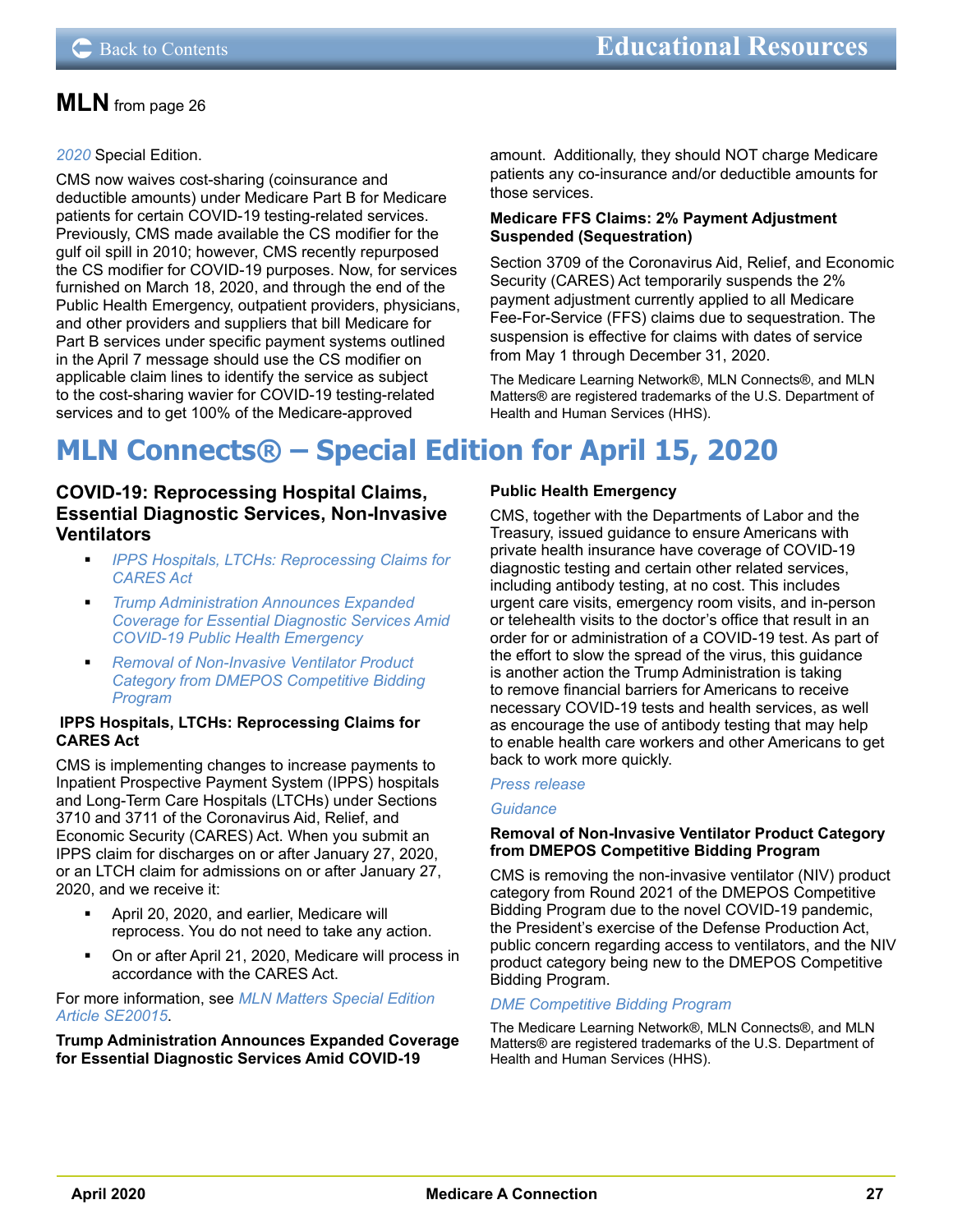## <span id="page-27-0"></span>**MLN Connects® for April 16, 2020**

*MLN Connects® [for Thursday, April 16, 2020](https://www.cms.gov/outreach-and-educationoutreachffsprovpartprogprovider-partnership-email-archive/2020-04-16-mlnc)*

## *[View this edition as a PDF](https://www.cms.gov/files/document/2020-04-16-mlnc.pdf)*

## **News**

- Hospice Payment Rate Update Proposed Rule for FY 2021
- IPF Prospective Payment System Proposed Rule for FY 2021
- SNF Proposed Payment and Policy Changes for FY 2021

## **Events**

 Ground Ambulance Organizations: Data Collection for Medicare Providers Call — May 7

## **MLN Matters® Articles**

- April 2020 Update of the Hospital Outpatient Prospective Payment System (OPPS)
- Quarterly Update to the Fiscal Year 2020 Inpatient Psychiatric Facilities Pricer
- Claim Status Category and Claim Status Codes

#### Update — Revised

 Quarterly Update for Clinical Laboratory Fee Schedule and Laboratory Services Subject to Reasonable Charge Payment — Revised

## **Publications**

- Inpatient Rehabilitation Facility Prospective Payment System — Revised
- Medicare Overpayments Revised
- Screening, Brief Intervention, and Referral to Treatment (SBIRT) Services— Revised

## **Multimedia**

- Medicare Fraud & Abuse: Prevent, Detect, and Report Web-Based Training Course — Revised
- Medicare Part C and Part D Data Validation Web-Based Training Course — Revised

The Medicare Learning Network®, MLN Connects®, and MLN Matters® are registered trademarks of the U.S. Department of Health and Human Services (HHS).

## **MLN Connects® – Special Edition for April 17, 2020**

## **COVID-19: RHC & FQHC Flexibilities, Increased Payment for Lab Tests, Hospital Waivers, Call Audio and Transcript**

- *RHC & FQHC Flexibilities During COVID-19 Public Health Emergency*
- *CMS Increases Medicare Payment for High-Production Coronavirus Lab Tests*
- *CMS Implements CARES Act Hospital Payment and Inpatient Rehabilitation Facility Waivers*
- *COVID-19 Call: Audio Recording and Transcript*

### **RHC & FQHC Flexibilities During COVID-19 Public Health Emergency**

To support Rural Health Clinics (RHCs), Federally Qualified Health Centers (FQHCs), and their patients, Congress and CMS made changes to requirements and payments during the COVID-19 Public Health Emergency. See *[MLN Matters](https://www.cms.gov/files/document/se20016.pdf)  [Special Edition Article 20016](https://www.cms.gov/files/document/se20016.pdf)* to learn about:

- New payment for telehealth services, including how to bill Medicare
- Expansion of virtual communication services
- Revision of home health agency shortage requirement for visiting nursing services
- Consent for care management and virtual communication services
- Accelerated/advance payments

### **CMS Increases Medicare Payment for High-Production Coronavirus Lab Tests**

 CMS announced that Medicare will nearly double payment for certain lab tests that use high-throughput technologies

to rapidly diagnose large numbers of COVID-19 cases. This is another action the Trump Administration is taking to rapidly expand COVID-19 testing. Along with the March 30 announcement that Medicare will pay new specimen collection fees for COVID-19 testing, CMS's actions will expand capability to test more vulnerable populations, like nursing home patients, quickly and provide results faster. Medicare will pay laboratories for the tests at \$100 effective April 14, 2020, through the duration of the COVID-19 national emergency.

#### *[Press release](https://www.cms.gov/newsroom/press-releases/cms-increases-medicare-payment-high-production-coronavirus-lab-tests-0)*

## **CMS Implements CARES Act Hospital Payment and Inpatient Rehabilitation Facility Waivers**

The Coronavirus Aid, Relief, and Economic Security (CARES) Act increases payment for Inpatient Prospective Payment System (IPPS) and long-term care hospital (LTCH) inpatient hospital care attributable to COVID-19. CMS provided guidance for IPPS hospitals and LTCHs on how to code claims to receive the higher payment.

The CARES Act also waives the requirement that Medicare Part A fee-for-service patients treated in inpatient rehabilitation facilities receive at least 15 hours of therapy per week:

#### *[MLN Matters Article](https://www.cms.gov/files/document/se20015.pdf)*

*[Emergency Declaration Waivers Summary](https://www.cms.gov/files/document/summary-covid-19-emergency-declaration-waivers.pdf)*

#### **COVID-19 Call: Audio Recording and Transcript**

An *[audio recording](https://www.cms.gov/files/zip/2020-04-07-npc-covid19-audio.zip)* and *[transcript](https://www.cms.gov/files/document/2020-04-07-npc-covid19-transcript.pdf)* are available for the *[April 7](https://www.cms.gov/outreach-and-educationoutreachnpcnational-provider-calls-and-events/2020-04-07)* Medicare Learning Network call on 2019 Novel Coronavirus (COVID-19) Updates. Learn about CMS waivers and COVID-19 response.

The Medicare Learning Network®, MLN Connects®, and MLN Matters® are registered trademarks of the U.S. Department of Health and Human Services (HHS).